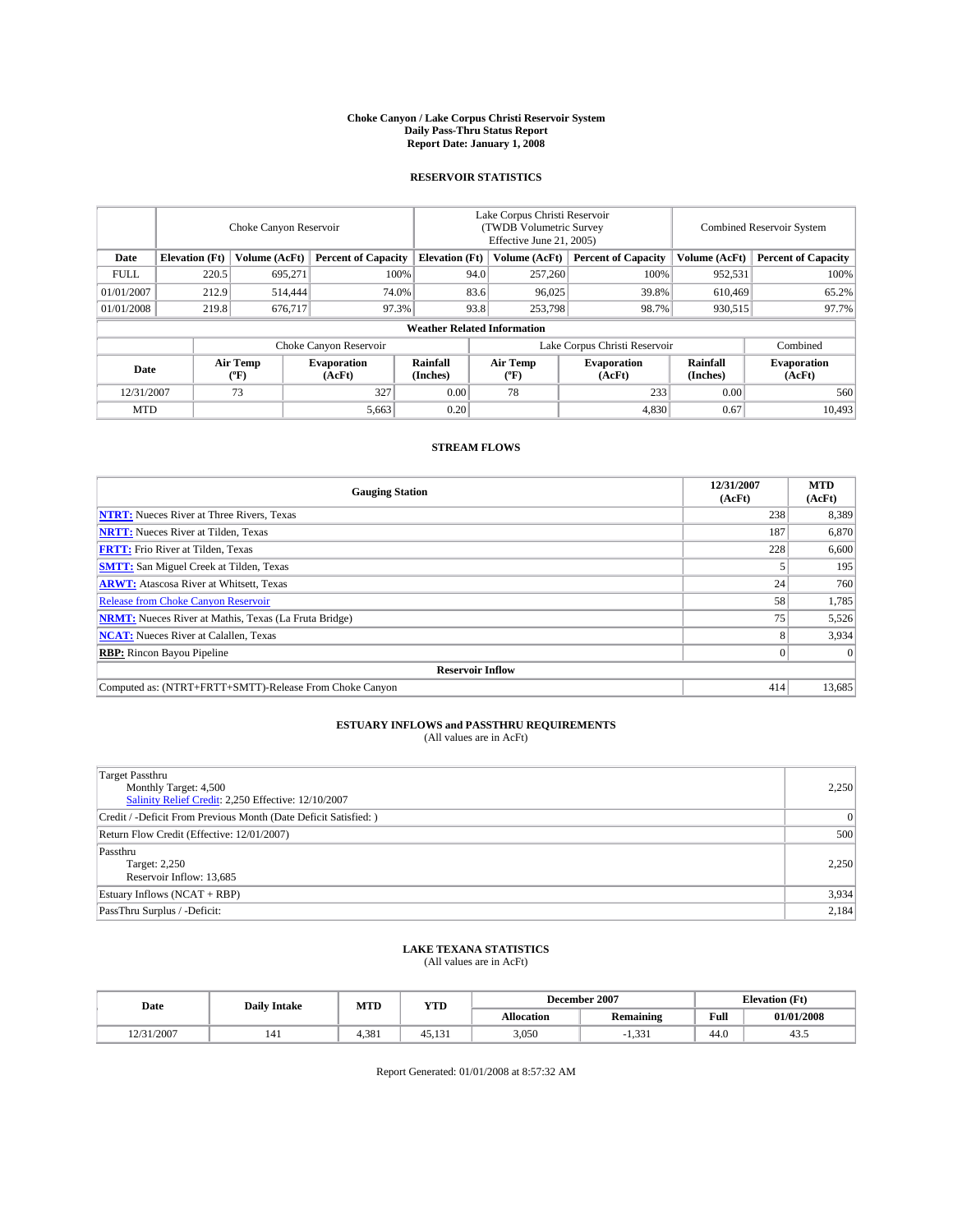### **Choke Canyon / Lake Corpus Christi Reservoir System Daily Pass-Thru Status Report Report Date: January 2, 2008**

### **RESERVOIR STATISTICS**

|             | Choke Canyon Reservoir |                  |                              |                                    | Lake Corpus Christi Reservoir<br>(TWDB Volumetric Survey<br>Effective June 21, 2005) |                  |                               |                      | <b>Combined Reservoir System</b> |  |  |
|-------------|------------------------|------------------|------------------------------|------------------------------------|--------------------------------------------------------------------------------------|------------------|-------------------------------|----------------------|----------------------------------|--|--|
| Date        | <b>Elevation</b> (Ft)  | Volume (AcFt)    | <b>Percent of Capacity</b>   | <b>Elevation</b> (Ft)              |                                                                                      | Volume (AcFt)    | <b>Percent of Capacity</b>    | Volume (AcFt)        | <b>Percent of Capacity</b>       |  |  |
| <b>FULL</b> | 220.5                  | 695.271          |                              | 100%                               | 94.0                                                                                 | 257,260          | 100%                          | 952,531              | 100%                             |  |  |
| 01/02/2007  | 212.9                  | 514,013          | 73.9%                        |                                    | 83.6                                                                                 | 96.025           | 39.8%                         | 610.038              | 65.1%                            |  |  |
| 01/02/2008  | 219.8                  | 675,953          | 97.2%                        |                                    | 93.8                                                                                 | 253,435          | 98.5%                         | 929,388              | 97.6%                            |  |  |
|             |                        |                  |                              | <b>Weather Related Information</b> |                                                                                      |                  |                               |                      |                                  |  |  |
|             |                        |                  | Choke Canyon Reservoir       |                                    |                                                                                      |                  | Lake Corpus Christi Reservoir |                      | Combined                         |  |  |
| Date        |                        | Air Temp<br>(°F) | <b>Evaporation</b><br>(AcFt) | Rainfall<br>(Inches)               |                                                                                      | Air Temp<br>("F) | <b>Evaporation</b><br>(AcFt)  | Rainfall<br>(Inches) | <b>Evaporation</b><br>(AcFt)     |  |  |
| 01/01/2008  |                        | 58               | Pan Froze                    | 0.00                               |                                                                                      | 59               | 244                           | 0.00                 | 244                              |  |  |
| <b>MTD</b>  |                        |                  |                              | 0.00                               |                                                                                      |                  | 244                           | 0.00                 | 244                              |  |  |

## **STREAM FLOWS**

| <b>Gauging Station</b>                                       | 01/01/2008<br>(AcFt) | <b>MTD</b><br>(AcFt) |
|--------------------------------------------------------------|----------------------|----------------------|
| <b>NTRT:</b> Nueces River at Three Rivers, Texas             | 236                  | 236                  |
| <b>NRTT:</b> Nueces River at Tilden, Texas                   | 187                  | 187                  |
| <b>FRTT:</b> Frio River at Tilden, Texas                     | 230                  | 230                  |
| <b>SMTT:</b> San Miguel Creek at Tilden, Texas               |                      |                      |
| <b>ARWT:</b> Atascosa River at Whitsett, Texas               | 22                   | 22                   |
| <b>Release from Choke Canyon Reservoir</b>                   | 58                   | 58                   |
| <b>NRMT:</b> Nueces River at Mathis, Texas (La Fruta Bridge) | 95                   | 95                   |
| <b>NCAT:</b> Nueces River at Calallen, Texas                 |                      |                      |
| <b>RBP:</b> Rincon Bayou Pipeline                            |                      | $\Omega$             |
| <b>Reservoir Inflow</b>                                      |                      |                      |
| Computed as: (NTRT+FRTT+SMTT)-Release From Choke Canyon      | 413                  | 413                  |

# **ESTUARY INFLOWS and PASSTHRU REQUIREMENTS**<br>(All values are in AcFt)

| <b>Target Passthru</b><br>Monthly Target: 2,500<br>Salinity Relief Credit: 0 Effective: | 2,500          |
|-----------------------------------------------------------------------------------------|----------------|
| Credit / -Deficit From Previous Month (Date Deficit Satisfied: )                        | 1,250          |
| Return Flow Credit (Effective: 01/01/2008)                                              | 500            |
| Passthru<br>Target: 2,500<br>Reservoir Inflow: 413                                      | 413            |
| Estuary Inflows (NCAT + RBP)                                                            |                |
| PassThru Surplus / -Deficit:                                                            | $\overline{0}$ |

## **LAKE TEXANA STATISTICS** (All values are in AcFt)

| Date       | <b>Daily Intake</b> | <b>MTD</b> | <b>WITH</b> | January           | 2008             |        | <b>Elevation</b> (Ft) |
|------------|---------------------|------------|-------------|-------------------|------------------|--------|-----------------------|
|            |                     | 1 I D      |             | <b>Allocation</b> | <b>Remaining</b> | Full   | 01/02/2008            |
| 01/01/2008 |                     | 141        | $1 + 1$     | 3,050             | 2,909            | - 44.u | 43.3                  |

Report Generated: 01/02/2008 at 9:19:46 AM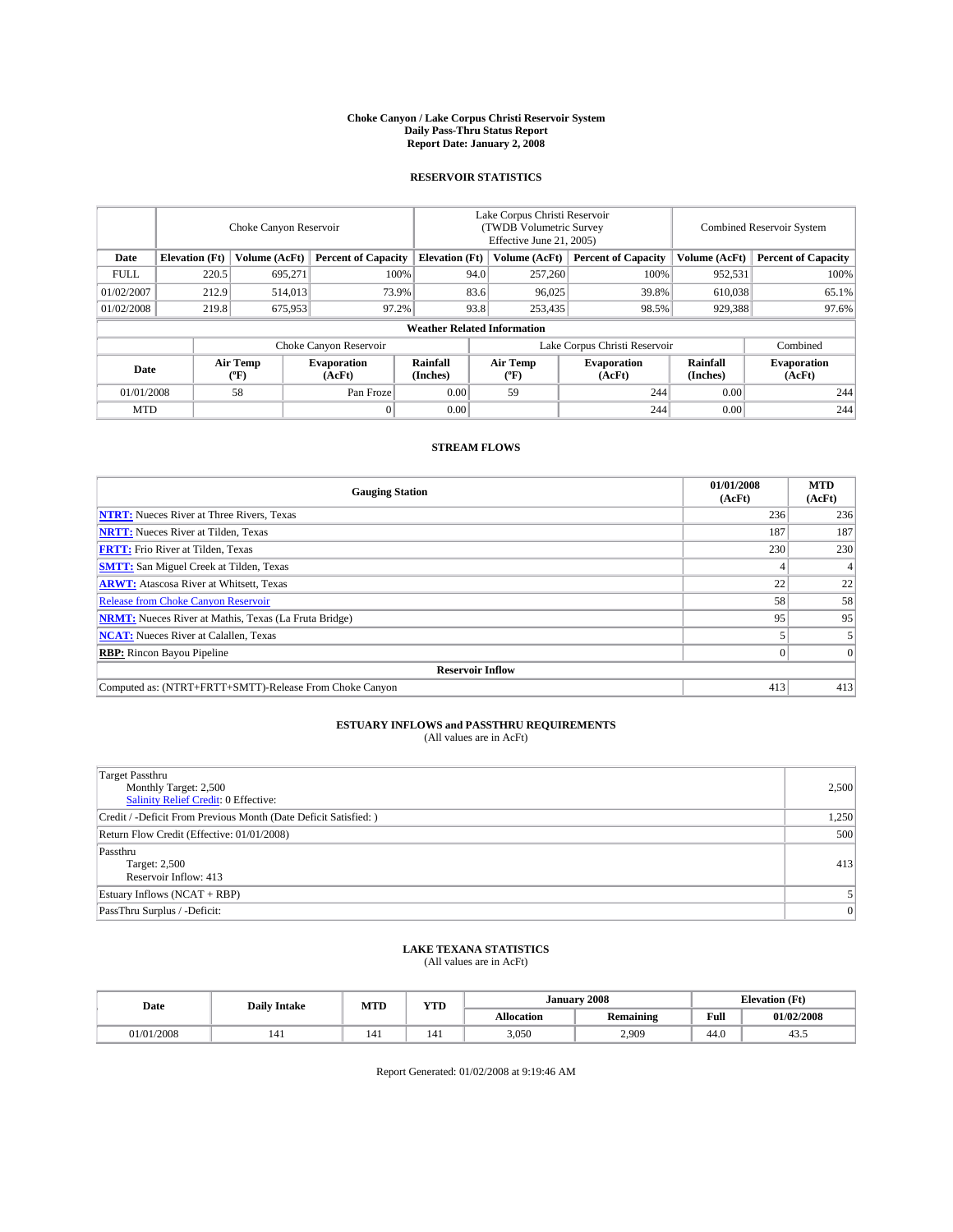### **Choke Canyon / Lake Corpus Christi Reservoir System Daily Pass-Thru Status Report Report Date: January 3, 2008**

### **RESERVOIR STATISTICS**

|             | Choke Canyon Reservoir |                  |                              |                                    | Lake Corpus Christi Reservoir<br>(TWDB Volumetric Survey<br>Effective June 21, 2005) |                  |                               |                            | <b>Combined Reservoir System</b> |  |  |
|-------------|------------------------|------------------|------------------------------|------------------------------------|--------------------------------------------------------------------------------------|------------------|-------------------------------|----------------------------|----------------------------------|--|--|
| Date        | <b>Elevation</b> (Ft)  | Volume (AcFt)    | <b>Percent of Capacity</b>   |                                    | <b>Percent of Capacity</b><br><b>Elevation</b> (Ft)<br>Volume (AcFt)                 |                  | Volume (AcFt)                 | <b>Percent of Capacity</b> |                                  |  |  |
| <b>FULL</b> | 220.5                  | 695.271          |                              | 100%                               | 94.0                                                                                 | 257,260          | 100%                          | 952,531                    | 100%                             |  |  |
| 01/03/2007  | 212.9                  | 513,365          | 73.8%                        |                                    | 83.5                                                                                 | 95,798           | 39.7%                         | 609.163                    | 65.0%                            |  |  |
| 01/03/2008  | 219.7                  | 675,443          | 97.1%                        |                                    | 93.7                                                                                 | 252,345          | 98.1%                         | 927.788                    | 97.4%                            |  |  |
|             |                        |                  |                              | <b>Weather Related Information</b> |                                                                                      |                  |                               |                            |                                  |  |  |
|             |                        |                  | Choke Canyon Reservoir       |                                    |                                                                                      |                  | Lake Corpus Christi Reservoir |                            | Combined                         |  |  |
| Date        |                        | Air Temp<br>(°F) | <b>Evaporation</b><br>(AcFt) | Rainfall<br>(Inches)               |                                                                                      | Air Temp<br>("F) | <b>Evaporation</b><br>(AcFt)  | Rainfall<br>(Inches)       | <b>Evaporation</b><br>(AcFt)     |  |  |
| 01/02/2008  |                        | 55               | Pan Froze                    | 0.00                               |                                                                                      | 54               | 169                           | 0.00                       | 169                              |  |  |
| <b>MTD</b>  |                        |                  |                              | 0.00                               |                                                                                      |                  | 413                           | 0.00                       | 413                              |  |  |

## **STREAM FLOWS**

| <b>Gauging Station</b>                                       | 01/02/2008<br>(AcFt) | <b>MTD</b><br>(AcFt) |
|--------------------------------------------------------------|----------------------|----------------------|
| <b>NTRT:</b> Nueces River at Three Rivers, Texas             | 238                  | 474                  |
| <b>NRTT:</b> Nueces River at Tilden, Texas                   | 187                  | 373                  |
| <b>FRTT:</b> Frio River at Tilden, Texas                     | 228                  | 459                  |
| <b>SMTT:</b> San Miguel Creek at Tilden, Texas               |                      |                      |
| <b>ARWT:</b> Atascosa River at Whitsett, Texas               | 22                   | 44                   |
| <b>Release from Choke Canyon Reservoir</b>                   | 58                   | 115                  |
| <b>NRMT:</b> Nueces River at Mathis, Texas (La Fruta Bridge) | 71                   | 167                  |
| <b>NCAT:</b> Nueces River at Calallen, Texas                 | 28                   | 33                   |
| <b>RBP:</b> Rincon Bayou Pipeline                            |                      | $\Omega$             |
| <b>Reservoir Inflow</b>                                      |                      |                      |
| Computed as: (NTRT+FRTT+SMTT)-Release From Choke Canyon      | 411                  | 823                  |

# **ESTUARY INFLOWS and PASSTHRU REQUIREMENTS**<br>(All values are in AcFt)

| <b>Target Passthru</b><br>Monthly Target: 2,500<br>Salinity Relief Credit: 0 Effective: | 2,500 |
|-----------------------------------------------------------------------------------------|-------|
| Credit / -Deficit From Previous Month (Date Deficit Satisfied: )                        | 1,250 |
| Return Flow Credit (Effective: 01/01/2008)                                              | 500   |
| Passthru<br>Target: 2,500<br>Reservoir Inflow: 823                                      | 823   |
| Estuary Inflows (NCAT + RBP)                                                            | 33    |
| PassThru Surplus / -Deficit:                                                            | 0     |

## **LAKE TEXANA STATISTICS** (All values are in AcFt)

| Date      | <b>Daily Intake</b> | <b>MTD</b> | T/TD<br>1 I D | <b>January</b> | 2008             |      | <b>Elevation</b> (Ft) |
|-----------|---------------------|------------|---------------|----------------|------------------|------|-----------------------|
|           |                     |            |               | Allocation     | <b>Remaining</b> | Full | 01/03/2008            |
| 1/02/2008 | ∸∠                  | 283        | 283           | 3,050          | 2,767            | 44.U | 43.5                  |

Report Generated: 01/03/2008 at 8:31:18 AM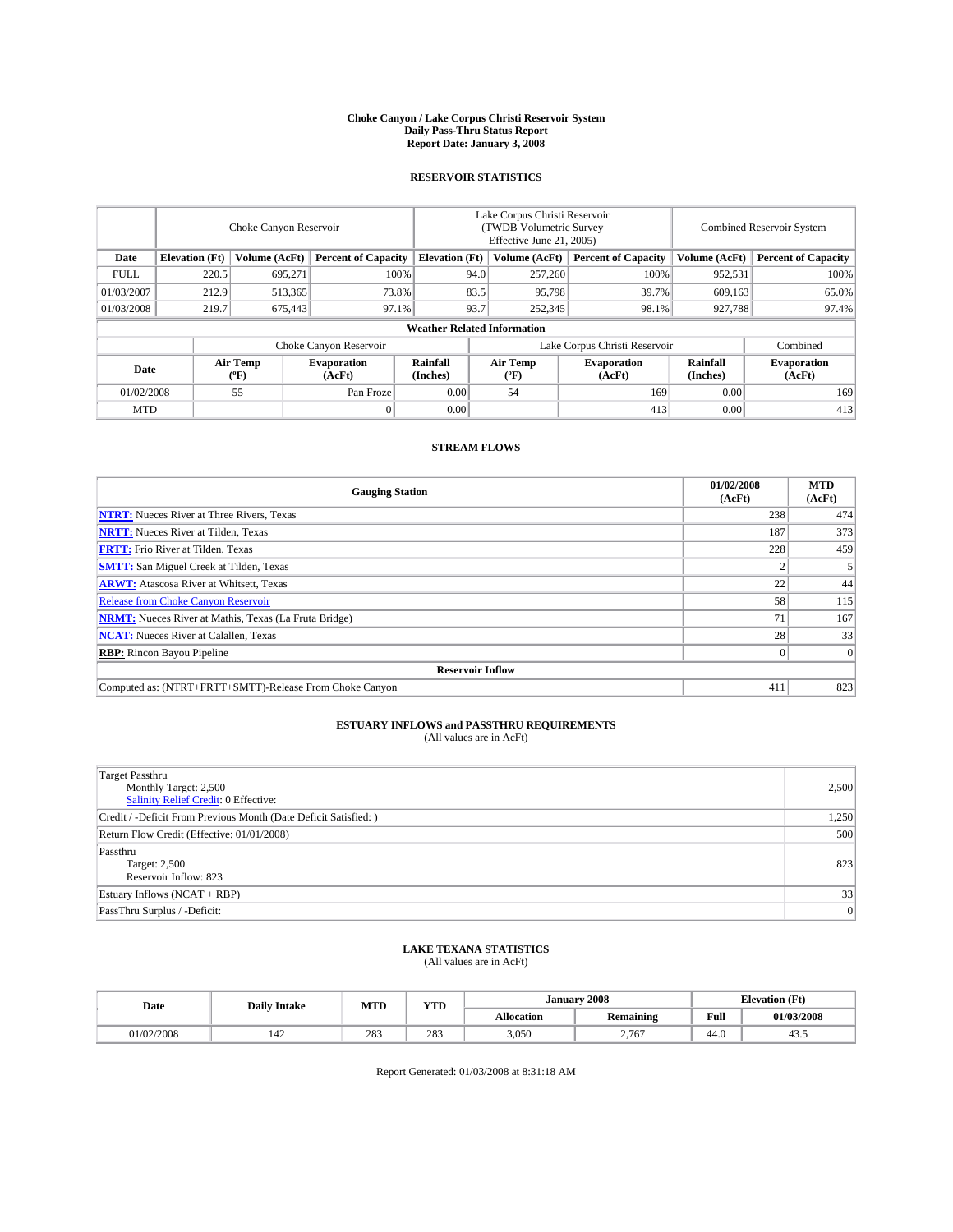### **Choke Canyon / Lake Corpus Christi Reservoir System Daily Pass-Thru Status Report Report Date: January 4, 2008**

### **RESERVOIR STATISTICS**

|             | Choke Canyon Reservoir             |                  |                              |                       | Lake Corpus Christi Reservoir<br>(TWDB Volumetric Survey<br>Effective June 21, 2005) |                  |                               | <b>Combined Reservoir System</b> |                              |  |
|-------------|------------------------------------|------------------|------------------------------|-----------------------|--------------------------------------------------------------------------------------|------------------|-------------------------------|----------------------------------|------------------------------|--|
| Date        | <b>Elevation</b> (Ft)              | Volume (AcFt)    | <b>Percent of Capacity</b>   | <b>Elevation</b> (Ft) |                                                                                      | Volume (AcFt)    | <b>Percent of Capacity</b>    | Volume (AcFt)                    | <b>Percent of Capacity</b>   |  |
| <b>FULL</b> | 220.5                              | 695.271          |                              | 100%                  | 94.0                                                                                 | 257,260          | 100%                          | 952,531                          | 100%                         |  |
| 01/04/2007  | 213.0                              | 516,391          | 74.3%                        |                       | 83.7                                                                                 | 97,507           | 40.4%                         | 613.898                          | 65.6%                        |  |
| 01/04/2008  | 219.7                              | 675,689          | 97.2%                        |                       | 93.7                                                                                 | 252,345          | 98.1%                         | 928,034                          | 97.4%                        |  |
|             | <b>Weather Related Information</b> |                  |                              |                       |                                                                                      |                  |                               |                                  |                              |  |
|             |                                    |                  | Choke Canyon Reservoir       |                       |                                                                                      |                  | Lake Corpus Christi Reservoir |                                  | Combined                     |  |
| Date        |                                    | Air Temp<br>(°F) | <b>Evaporation</b><br>(AcFt) | Rainfall<br>(Inches)  |                                                                                      | Air Temp<br>("F) | <b>Evaporation</b><br>(AcFt)  | Rainfall<br>(Inches)             | <b>Evaporation</b><br>(AcFt) |  |
| 01/03/2008  |                                    | 59               | 565                          | 0.00                  |                                                                                      | 59               | 116                           | 0.00                             | 681                          |  |
| <b>MTD</b>  |                                    |                  | 565                          | 0.00                  |                                                                                      |                  | 529                           | 0.00                             | 1,094                        |  |

## **STREAM FLOWS**

| <b>Gauging Station</b>                                       | 01/03/2008<br>(AcFt) | <b>MTD</b><br>(AcFt) |
|--------------------------------------------------------------|----------------------|----------------------|
| <b>NTRT:</b> Nueces River at Three Rivers, Texas             | 240                  | 715                  |
| <b>NRTT:</b> Nueces River at Tilden, Texas                   | 183                  | 556                  |
| <b>FRTT:</b> Frio River at Tilden, Texas                     | 228                  | 687                  |
| <b>SMTT:</b> San Miguel Creek at Tilden, Texas               |                      |                      |
| <b>ARWT:</b> Atascosa River at Whitsett, Texas               | 22                   | 66                   |
| <b>Release from Choke Canyon Reservoir</b>                   | 58                   | 173                  |
| <b>NRMT:</b> Nueces River at Mathis, Texas (La Fruta Bridge) | 71                   | 238                  |
| <b>NCAT:</b> Nueces River at Calallen, Texas                 | 15                   | 47                   |
| <b>RBP:</b> Rincon Bayou Pipeline                            |                      | $\Omega$             |
| <b>Reservoir Inflow</b>                                      |                      |                      |
| Computed as: (NTRT+FRTT+SMTT)-Release From Choke Canyon      | 412                  | 1,236                |

# **ESTUARY INFLOWS and PASSTHRU REQUIREMENTS**<br>(All values are in AcFt)

| Target Passthru<br>Monthly Target: 2,500<br><b>Salinity Relief Credit: 0 Effective:</b> | 2,500 |
|-----------------------------------------------------------------------------------------|-------|
| Credit / -Deficit From Previous Month (Date Deficit Satisfied: )                        | 1,250 |
| Return Flow Credit (Effective: 01/01/2008)                                              | 500   |
| Passthru<br>Target: 2,500<br>Reservoir Inflow: 1,236                                    | 1,236 |
| Estuary Inflows (NCAT + RBP)                                                            | 47    |
| PassThru Surplus / -Deficit:                                                            | 0     |

# **LAKE TEXANA STATISTICS** (All values are in AcFt)

| Date      | <b>Daily Intake</b> | <b>MTD</b> | T/TD<br>1 I D | 2008<br><b>January</b> |                  | <b>Elevation</b> (Ft) |            |
|-----------|---------------------|------------|---------------|------------------------|------------------|-----------------------|------------|
|           |                     |            |               | Allocation             | <b>Remaining</b> | Full                  | 01/04/2008 |
| 1/03/2008 |                     | 424        | -424          | 3,050                  | 2.626            | 44.U                  | 45.5       |

Report Generated: 01/04/2008 at 8:26:45 AM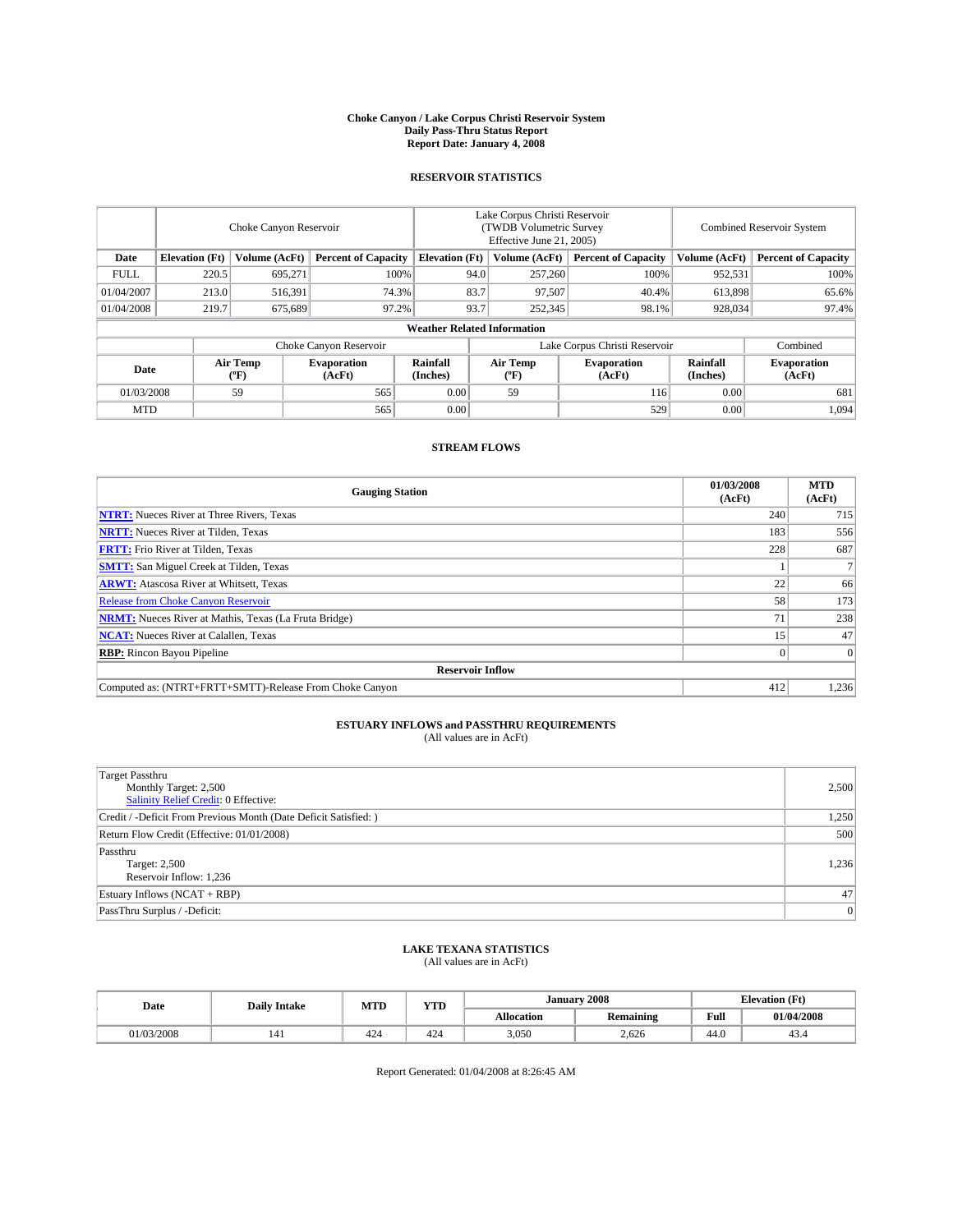### **Choke Canyon / Lake Corpus Christi Reservoir System Daily Pass-Thru Status Report Report Date: January 5, 2008**

### **RESERVOIR STATISTICS**

|             | Choke Canyon Reservoir |                  |                              |                                    | Lake Corpus Christi Reservoir<br>(TWDB Volumetric Survey<br>Effective June 21, 2005) |                  |                               | <b>Combined Reservoir System</b> |                              |  |
|-------------|------------------------|------------------|------------------------------|------------------------------------|--------------------------------------------------------------------------------------|------------------|-------------------------------|----------------------------------|------------------------------|--|
| Date        | <b>Elevation</b> (Ft)  | Volume (AcFt)    | <b>Percent of Capacity</b>   | <b>Elevation</b> (Ft)              |                                                                                      | Volume (AcFt)    | <b>Percent of Capacity</b>    | Volume (AcFt)                    | <b>Percent of Capacity</b>   |  |
| <b>FULL</b> | 220.5                  | 695.271          |                              | 100%                               | 94.0                                                                                 | 257,260          | 100%                          | 952,531                          | 100%                         |  |
| 01/05/2007  | 213.0                  | 516,609          | 74.3%                        |                                    | 83.7                                                                                 | 97,507           | 40.4%                         | 614,116                          | 65.6%                        |  |
| 01/05/2008  | 219.7                  | 675,443          | 97.1%                        |                                    | 93.7                                                                                 | 251,982          | 97.9%                         | 927,425                          | 97.4%                        |  |
|             |                        |                  |                              | <b>Weather Related Information</b> |                                                                                      |                  |                               |                                  |                              |  |
|             |                        |                  | Choke Canyon Reservoir       |                                    |                                                                                      |                  | Lake Corpus Christi Reservoir |                                  | Combined                     |  |
| Date        |                        | Air Temp<br>(°F) | <b>Evaporation</b><br>(AcFt) | Rainfall<br>(Inches)               |                                                                                      | Air Temp<br>("F) | <b>Evaporation</b><br>(AcFt)  | Rainfall<br>(Inches)             | <b>Evaporation</b><br>(AcFt) |  |
| 01/04/2008  |                        | 75               | 178                          | 0.00                               |                                                                                      | 74               | 116                           | 0.00                             | 294                          |  |
| <b>MTD</b>  |                        |                  | 743                          | 0.00                               |                                                                                      |                  | 645                           | 0.00                             | 1,388                        |  |

## **STREAM FLOWS**

| <b>Gauging Station</b>                                       | 01/04/2008<br>(AcFt) | <b>MTD</b><br>(AcFt) |
|--------------------------------------------------------------|----------------------|----------------------|
| <b>NTRT:</b> Nueces River at Three Rivers, Texas             | 238                  | 953                  |
| <b>NRTT:</b> Nueces River at Tilden, Texas                   | 179                  | 734                  |
| <b>FRTT:</b> Frio River at Tilden, Texas                     | 222                  | 909                  |
| <b>SMTT:</b> San Miguel Creek at Tilden, Texas               |                      | 8                    |
| <b>ARWT:</b> Atascosa River at Whitsett, Texas               | 22                   | 87                   |
| <b>Release from Choke Canyon Reservoir</b>                   | 58                   | 230                  |
| <b>NRMT:</b> Nueces River at Mathis, Texas (La Fruta Bridge) | 113                  | 351                  |
| <b>NCAT:</b> Nueces River at Calallen, Texas                 |                      | 47                   |
| <b>RBP:</b> Rincon Bayou Pipeline                            |                      | $\Omega$             |
| <b>Reservoir Inflow</b>                                      |                      |                      |
| Computed as: (NTRT+FRTT+SMTT)-Release From Choke Canyon      | 405                  | 1.640                |

# **ESTUARY INFLOWS and PASSTHRU REQUIREMENTS**<br>(All values are in AcFt)

| Target Passthru<br>Monthly Target: 2,500<br><b>Salinity Relief Credit: 0 Effective:</b> | 2,500          |
|-----------------------------------------------------------------------------------------|----------------|
| Credit / -Deficit From Previous Month (Date Deficit Satisfied: )                        | 1,250          |
| Return Flow Credit (Effective: 01/01/2008)                                              | 500            |
| Passthru<br>Target: 2,500<br>Reservoir Inflow: 1,640                                    | 1,640          |
| Estuary Inflows (NCAT + RBP)                                                            | 47             |
| PassThru Surplus / -Deficit:                                                            | $\overline{0}$ |

## **LAKE TEXANA STATISTICS** (All values are in AcFt)

| Date       | <b>Daily Intake</b> | MTD | VTT<br>1 I D | January           | 2008             |      | <b>Elevation</b> (Ft) |
|------------|---------------------|-----|--------------|-------------------|------------------|------|-----------------------|
|            |                     |     |              | <b>Allocation</b> | <b>Remaining</b> | Full | 01/05/2008            |
| 01/04/2008 |                     | 566 | 566          | 3,050             | 2.484            | 44.U | 45.٠                  |

Report Generated: 01/05/2008 at 8:24:37 AM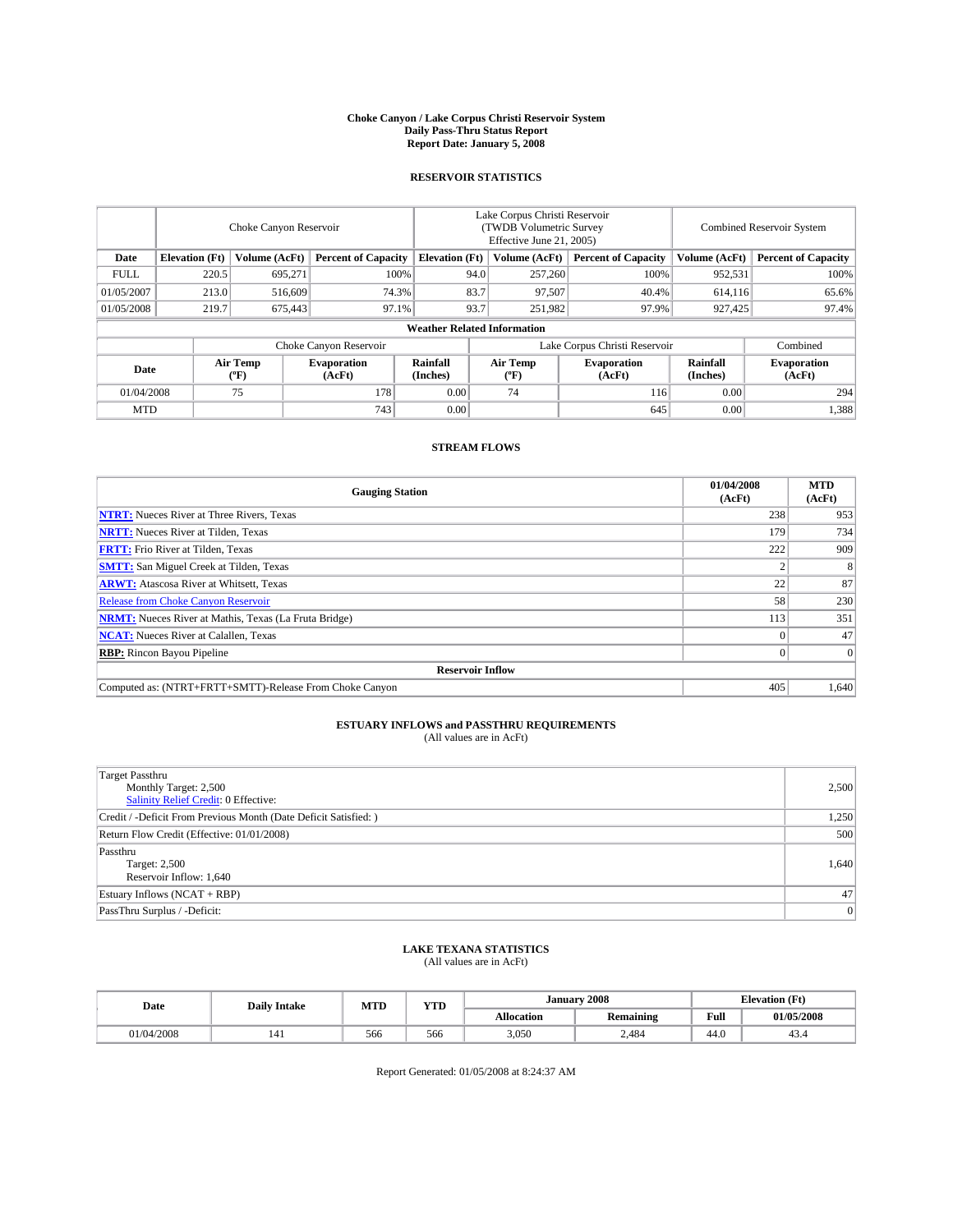### **Choke Canyon / Lake Corpus Christi Reservoir System Daily Pass-Thru Status Report Report Date: January 6, 2008**

### **RESERVOIR STATISTICS**

|             | Choke Canyon Reservoir |                  |                              |                                    | Lake Corpus Christi Reservoir<br>(TWDB Volumetric Survey<br>Effective June 21, 2005) |                  |                               | Combined Reservoir System |                              |  |
|-------------|------------------------|------------------|------------------------------|------------------------------------|--------------------------------------------------------------------------------------|------------------|-------------------------------|---------------------------|------------------------------|--|
| Date        | <b>Elevation</b> (Ft)  | Volume (AcFt)    | <b>Percent of Capacity</b>   | <b>Elevation</b> (Ft)              |                                                                                      | Volume (AcFt)    | <b>Percent of Capacity</b>    | Volume (AcFt)             | <b>Percent of Capacity</b>   |  |
| <b>FULL</b> | 220.5                  | 695,271          | 100%                         |                                    | 94.0                                                                                 | 257,260          | 100%                          | 952,531                   | 100%                         |  |
| 01/06/2007  | 213.0                  | 516,609          | 74.3%                        |                                    | 83.8                                                                                 | 98,657           | 40.9%                         | 615,266                   | 65.7%                        |  |
| 01/06/2008  | 219.7                  | 675,189          | 97.1%                        |                                    | 93.7                                                                                 | 251,982          | 97.9%                         | 927,171                   | 97.3%                        |  |
|             |                        |                  |                              | <b>Weather Related Information</b> |                                                                                      |                  |                               |                           |                              |  |
|             |                        |                  | Choke Canyon Reservoir       |                                    |                                                                                      |                  | Lake Corpus Christi Reservoir |                           | Combined                     |  |
| Date        |                        | Air Temp<br>(°F) | <b>Evaporation</b><br>(AcFt) | Rainfall<br>(Inches)               |                                                                                      | Air Temp<br>("F) | <b>Evaporation</b><br>(AcFt)  | Rainfall<br>(Inches)      | <b>Evaporation</b><br>(AcFt) |  |
| 01/05/2008  |                        | 81               | 267                          | 0.00                               |                                                                                      | 81               | 159                           | 0.00                      | 426                          |  |
| <b>MTD</b>  |                        |                  | 1,010                        | 0.00                               |                                                                                      |                  | 804                           | 0.00                      | 1,814                        |  |

## **STREAM FLOWS**

| <b>Gauging Station</b>                                       | 01/05/2008<br>(AcFt) | <b>MTD</b><br>(AcFt) |
|--------------------------------------------------------------|----------------------|----------------------|
| <b>NTRT:</b> Nueces River at Three Rivers, Texas             | 236                  | 1,189                |
| <b>NRTT:</b> Nueces River at Tilden, Texas                   | 175                  | 909                  |
| <b>FRTT:</b> Frio River at Tilden, Texas                     | 220                  | 1,129                |
| <b>SMTT:</b> San Miguel Creek at Tilden, Texas               |                      | 11                   |
| <b>ARWT:</b> Atascosa River at Whitsett, Texas               | 24                   | 111                  |
| <b>Release from Choke Canyon Reservoir</b>                   | 58                   | 288                  |
| <b>NRMT:</b> Nueces River at Mathis, Texas (La Fruta Bridge) | 141                  | 492                  |
| <b>NCAT:</b> Nueces River at Calallen, Texas                 |                      | 47                   |
| <b>RBP:</b> Rincon Bayou Pipeline                            |                      | $\overline{0}$       |
| <b>Reservoir Inflow</b>                                      |                      |                      |
| Computed as: (NTRT+FRTT+SMTT)-Release From Choke Canyon      | 401                  | 2,041                |

# **ESTUARY INFLOWS and PASSTHRU REQUIREMENTS**<br>(All values are in AcFt)

| <b>Target Passthru</b><br>Monthly Target: 2,500<br>Salinity Relief Credit: 0 Effective: | 2,500  |
|-----------------------------------------------------------------------------------------|--------|
| Credit / -Deficit From Previous Month (Date Deficit Satisfied: )                        | 1,250  |
| Return Flow Credit (Effective: 01/01/2008)                                              | 500    |
| Passthru<br>Target: 2,500<br>Reservoir Inflow: 2,041                                    | 2.041  |
| Estuary Inflows (NCAT + RBP)                                                            | 47     |
| PassThru Surplus / -Deficit:                                                            | $-244$ |

# **LAKE TEXANA STATISTICS** (All values are in AcFt)

| Date       | <b>MTD</b><br><b>WITH</b><br><b>Daily Intake</b><br>1 I D |     | January | 2008              | <b>Elevation</b> (Ft)   |        |            |
|------------|-----------------------------------------------------------|-----|---------|-------------------|-------------------------|--------|------------|
|            |                                                           |     |         | <b>Allocation</b> | . .<br><b>Remaining</b> | Full   | 01/06/2008 |
| 01/05/2008 |                                                           | 707 | 707     | 3,050             | 2,343                   | - 44.u | 45.۰       |

Report Generated: 01/06/2008 at 8:25:28 AM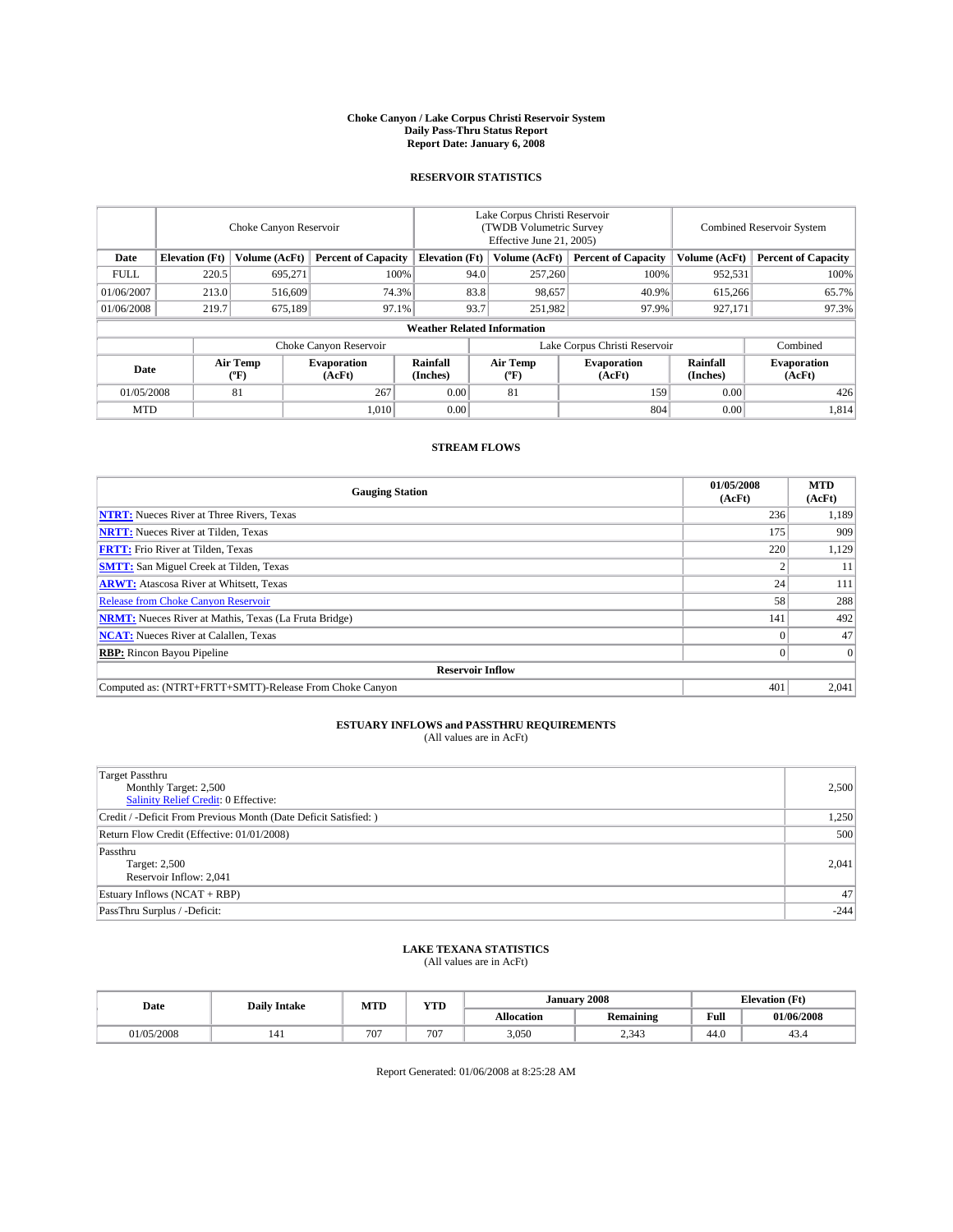### **Choke Canyon / Lake Corpus Christi Reservoir System Daily Pass-Thru Status Report Report Date: January 7, 2008**

### **RESERVOIR STATISTICS**

|             | Choke Canyon Reservoir             |                  |                              |                       | Lake Corpus Christi Reservoir<br>(TWDB Volumetric Survey<br>Effective June 21, 2005) |                  |                               | Combined Reservoir System |                              |  |
|-------------|------------------------------------|------------------|------------------------------|-----------------------|--------------------------------------------------------------------------------------|------------------|-------------------------------|---------------------------|------------------------------|--|
| Date        | <b>Elevation</b> (Ft)              | Volume (AcFt)    | <b>Percent of Capacity</b>   | <b>Elevation</b> (Ft) |                                                                                      | Volume (AcFt)    | <b>Percent of Capacity</b>    | Volume (AcFt)             | <b>Percent of Capacity</b>   |  |
| <b>FULL</b> | 220.5                              | 695,271          | 100%                         |                       | 94.0                                                                                 | 257,260          | 100%                          | 952,531                   | 100%                         |  |
| 01/07/2007  | 213.0                              | 516,827          | 74.3%                        |                       | 83.8                                                                                 | 98.888           | 41.0%                         | 615,715                   | 65.7%                        |  |
| 01/07/2008  | 219.7                              | 675,189          | 97.1%                        |                       | 93.7                                                                                 | 251,982          | 97.9%                         | 927,171                   | 97.3%                        |  |
|             | <b>Weather Related Information</b> |                  |                              |                       |                                                                                      |                  |                               |                           |                              |  |
|             |                                    |                  | Choke Canyon Reservoir       |                       |                                                                                      |                  | Lake Corpus Christi Reservoir |                           | Combined                     |  |
| Date        |                                    | Air Temp<br>(°F) | <b>Evaporation</b><br>(AcFt) | Rainfall<br>(Inches)  |                                                                                      | Air Temp<br>("F) | <b>Evaporation</b><br>(AcFt)  | Rainfall<br>(Inches)      | <b>Evaporation</b><br>(AcFt) |  |
| 01/06/2008  |                                    | 82               | 223                          | 0.00                  |                                                                                      | 79               | 116                           | 0.00                      | 339                          |  |
| <b>MTD</b>  |                                    |                  | 1,233                        | 0.00                  |                                                                                      |                  | 920                           | 0.00                      | 2,153                        |  |

## **STREAM FLOWS**

| <b>Gauging Station</b>                                       | 01/06/2008<br>(AcFt) | <b>MTD</b><br>(AcFt) |
|--------------------------------------------------------------|----------------------|----------------------|
| <b>NTRT:</b> Nueces River at Three Rivers, Texas             | 232                  | 1,421                |
| <b>NRTT:</b> Nueces River at Tilden, Texas                   | 173                  | 1,082                |
| <b>FRTT:</b> Frio River at Tilden, Texas                     | 222                  | 1,352                |
| <b>SMTT:</b> San Miguel Creek at Tilden, Texas               |                      | 13                   |
| <b>ARWT:</b> Atascosa River at Whitsett, Texas               | 24                   | 135                  |
| <b>Release from Choke Canyon Reservoir</b>                   | 58                   | 345                  |
| <b>NRMT:</b> Nueces River at Mathis, Texas (La Fruta Bridge) | 99                   | 592                  |
| <b>NCAT:</b> Nueces River at Calallen, Texas                 | 14                   | 61                   |
| <b>RBP:</b> Rincon Bayou Pipeline                            |                      | $\Omega$             |
| <b>Reservoir Inflow</b>                                      |                      |                      |
| Computed as: (NTRT+FRTT+SMTT)-Release From Choke Canyon      | 400                  | 2.441                |

# **ESTUARY INFLOWS and PASSTHRU REQUIREMENTS**<br>(All values are in AcFt)

| Target Passthru<br>Monthly Target: 2,500<br><b>Salinity Relief Credit: 0 Effective:</b> | 2,500  |
|-----------------------------------------------------------------------------------------|--------|
| Credit / -Deficit From Previous Month (Date Deficit Satisfied: )                        | 1,250  |
| Return Flow Credit (Effective: 01/01/2008)                                              | 500    |
| Passthru<br>Target: 2,500<br>Reservoir Inflow: 2,441                                    | 2,441  |
| Estuary Inflows (NCAT + RBP)                                                            | 61     |
| PassThru Surplus / -Deficit:                                                            | $-630$ |

## **LAKE TEXANA STATISTICS** (All values are in AcFt)

| Date       | <b>Daily Intake</b> | MTD | VTT<br>1 I D | January    | 2008             |      | <b>Elevation</b> (Ft) |
|------------|---------------------|-----|--------------|------------|------------------|------|-----------------------|
|            |                     |     |              | Allocation | <b>Remaining</b> | Full | 01/07/2008            |
| 01/06/2008 | $-1$                | 849 | 849          | 3,050      | 2.201            | 44.U | 45.۰                  |

Report Generated: 01/07/2008 at 8:51:03 AM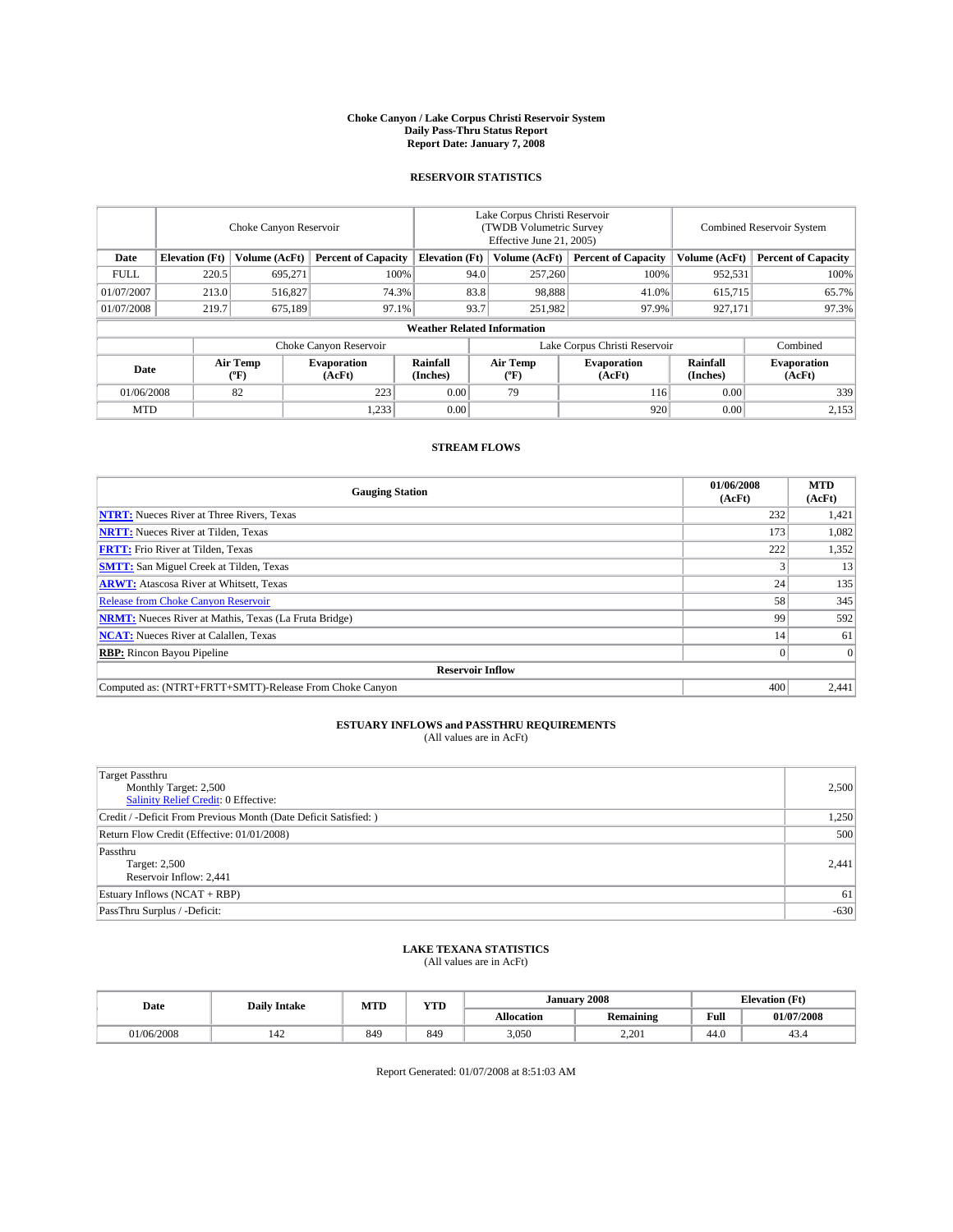### **Choke Canyon / Lake Corpus Christi Reservoir System Daily Pass-Thru Status Report Report Date: January 8, 2008**

### **RESERVOIR STATISTICS**

|             | Choke Canyon Reservoir             |                  |                              |                       | Lake Corpus Christi Reservoir<br>(TWDB Volumetric Survey<br>Effective June 21, 2005) |                  |                               |                      | Combined Reservoir System    |  |  |
|-------------|------------------------------------|------------------|------------------------------|-----------------------|--------------------------------------------------------------------------------------|------------------|-------------------------------|----------------------|------------------------------|--|--|
| Date        | <b>Elevation</b> (Ft)              | Volume (AcFt)    | <b>Percent of Capacity</b>   | <b>Elevation</b> (Ft) |                                                                                      | Volume (AcFt)    | <b>Percent of Capacity</b>    | Volume (AcFt)        | <b>Percent of Capacity</b>   |  |  |
| <b>FULL</b> | 220.5                              | 695,271          |                              | 100%                  | 94.0                                                                                 | 257,260          | 100%                          | 952,531              | 100%                         |  |  |
| 01/08/2007  | 213.0                              | 516,173          | 74.2%                        |                       | 83.9                                                                                 | 99,466           | 41.2%                         | 615,639              | 65.7%                        |  |  |
| 01/08/2008  | 219.7                              | 675,689          | 97.2%                        |                       | 93.8                                                                                 | 252,890          | 98.3%                         | 928,579              | 97.5%                        |  |  |
|             | <b>Weather Related Information</b> |                  |                              |                       |                                                                                      |                  |                               |                      |                              |  |  |
|             |                                    |                  | Choke Canyon Reservoir       |                       |                                                                                      |                  | Lake Corpus Christi Reservoir |                      | Combined                     |  |  |
| Date        |                                    | Air Temp<br>(°F) | <b>Evaporation</b><br>(AcFt) | Rainfall<br>(Inches)  |                                                                                      | Air Temp<br>("F) | <b>Evaporation</b><br>(AcFt)  | Rainfall<br>(Inches) | <b>Evaporation</b><br>(AcFt) |  |  |
| 01/07/2008  |                                    | 81               | 149                          | 0.00                  |                                                                                      | 81               | 106                           | 0.00                 | 255                          |  |  |
| <b>MTD</b>  |                                    |                  | 1,382                        | 0.00                  |                                                                                      |                  | 1,026                         | 0.00                 | 2,408                        |  |  |

### **STREAM FLOWS**

| <b>Gauging Station</b>                                       | 01/07/2008<br>(AcFt) | <b>MTD</b><br>(AcFt) |
|--------------------------------------------------------------|----------------------|----------------------|
| <b>NTRT:</b> Nueces River at Three Rivers, Texas             | 230                  | 1,652                |
| <b>NRTT:</b> Nueces River at Tilden, Texas                   | 171                  | 1,253                |
| <b>FRTT:</b> Frio River at Tilden, Texas                     | 226                  | 1,578                |
| <b>SMTT:</b> San Miguel Creek at Tilden, Texas               |                      | 17                   |
| <b>ARWT:</b> Atascosa River at Whitsett, Texas               | 24                   | 159                  |
| <b>Release from Choke Canyon Reservoir</b>                   | 58                   | 403                  |
| <b>NRMT:</b> Nueces River at Mathis, Texas (La Fruta Bridge) | 97                   | 689                  |
| <b>NCAT:</b> Nueces River at Calallen, Texas                 | 28                   | 89                   |
| <b>RBP:</b> Rincon Bayou Pipeline                            |                      | $\Omega$             |
| <b>Reservoir Inflow</b>                                      |                      |                      |
| Computed as: (NTRT+FRTT+SMTT)-Release From Choke Canyon      | 402                  | 2.843                |

# **ESTUARY INFLOWS and PASSTHRU REQUIREMENTS**<br>(All values are in AcFt)

| Target Passthru<br>Monthly Target: 2,500<br><b>Salinity Relief Credit: 0 Effective:</b> | 2,500  |
|-----------------------------------------------------------------------------------------|--------|
| Credit / -Deficit From Previous Month (Date Deficit Satisfied: )                        | 1,250  |
| Return Flow Credit (Effective: 01/01/2008)                                              | 500    |
| Passthru<br>Target: 2,500<br>Reservoir Inflow: 2,843                                    | 2,500  |
| Estuary Inflows (NCAT + RBP)                                                            | 89     |
| PassThru Surplus / -Deficit:                                                            | $-661$ |

## **LAKE TEXANA STATISTICS** (All values are in AcFt)

| Date       | <b>Daily Intake</b> | MTD | VTT   | January    | 2008                    | <b>Elevation</b> (Ft) |            |
|------------|---------------------|-----|-------|------------|-------------------------|-----------------------|------------|
|            |                     |     | 1 I D | Allocation | . .<br><b>Remaining</b> | Full                  | 01/08/2008 |
| 01/07/2008 | $-1$                | 990 | 990   | 3,050      | 2,060                   | 44.U                  | 43.3       |

Report Generated: 01/08/2008 at 8:41:30 AM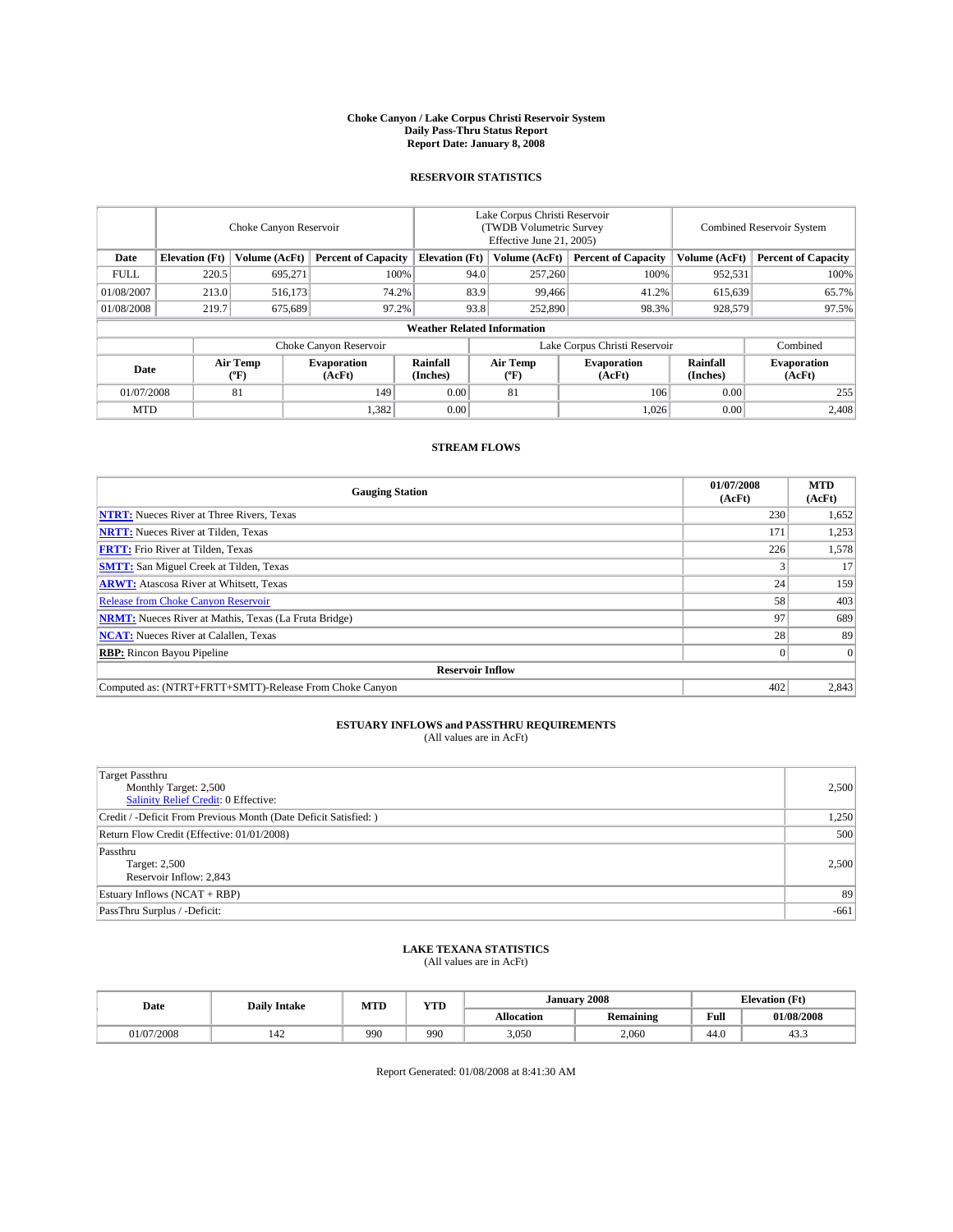### **Choke Canyon / Lake Corpus Christi Reservoir System Daily Pass-Thru Status Report Report Date: January 9, 2008**

### **RESERVOIR STATISTICS**

|             | Choke Canyon Reservoir             |                  |                              |                       | Lake Corpus Christi Reservoir<br>(TWDB Volumetric Survey<br>Effective June 21, 2005) |                  |                               |                      | Combined Reservoir System    |  |  |
|-------------|------------------------------------|------------------|------------------------------|-----------------------|--------------------------------------------------------------------------------------|------------------|-------------------------------|----------------------|------------------------------|--|--|
| Date        | <b>Elevation</b> (Ft)              | Volume (AcFt)    | <b>Percent of Capacity</b>   | <b>Elevation</b> (Ft) |                                                                                      | Volume (AcFt)    | <b>Percent of Capacity</b>    | Volume (AcFt)        | <b>Percent of Capacity</b>   |  |  |
| <b>FULL</b> | 220.5                              | 695,271          | 100%                         |                       | 94.0                                                                                 | 257,260          | 100%                          | 952,531              | 100%                         |  |  |
| 01/09/2007  | 213.0                              | 515,523          | 74.1%                        |                       | 83.9                                                                                 | 99.698           | 41.3%                         | 615.221              | 65.7%                        |  |  |
| 01/09/2008  | 219.7                              | 675,689          | 97.2%                        |                       | 93.8                                                                                 | 252,708          | 98.2%                         | 928,397              | 97.5%                        |  |  |
|             | <b>Weather Related Information</b> |                  |                              |                       |                                                                                      |                  |                               |                      |                              |  |  |
|             |                                    |                  | Choke Canyon Reservoir       |                       |                                                                                      |                  | Lake Corpus Christi Reservoir |                      | Combined                     |  |  |
| Date        |                                    | Air Temp<br>(°F) | <b>Evaporation</b><br>(AcFt) | Rainfall<br>(Inches)  |                                                                                      | Air Temp<br>("F) | <b>Evaporation</b><br>(AcFt)  | Rainfall<br>(Inches) | <b>Evaporation</b><br>(AcFt) |  |  |
| 01/08/2008  |                                    | 79               | 327                          | 0.00                  |                                                                                      | 80               | 264                           | 0.00                 | 591                          |  |  |
| <b>MTD</b>  |                                    |                  | 1.709                        | 0.00                  |                                                                                      |                  | 1,290                         | 0.00                 | 2,999                        |  |  |

## **STREAM FLOWS**

| <b>Gauging Station</b>                                       | 01/08/2008<br>(AcFt) | <b>MTD</b><br>(AcFt) |
|--------------------------------------------------------------|----------------------|----------------------|
| <b>NTRT:</b> Nueces River at Three Rivers, Texas             | 228                  | 1,880                |
| <b>NRTT:</b> Nueces River at Tilden, Texas                   | 167                  | 1,419                |
| <b>FRTT:</b> Frio River at Tilden, Texas                     | 228                  | 1,806                |
| <b>SMTT:</b> San Miguel Creek at Tilden, Texas               |                      | 22                   |
| <b>ARWT:</b> Atascosa River at Whitsett, Texas               | 24 <sub>1</sub>      | 183                  |
| <b>Release from Choke Canyon Reservoir</b>                   | 58                   | 461                  |
| <b>NRMT:</b> Nueces River at Mathis, Texas (La Fruta Bridge) | 103                  | 792                  |
| <b>NCAT:</b> Nueces River at Calallen, Texas                 |                      | 90                   |
| <b>RBP:</b> Rincon Bayou Pipeline                            |                      | $\Omega$             |
| <b>Reservoir Inflow</b>                                      |                      |                      |
| Computed as: (NTRT+FRTT+SMTT)-Release From Choke Canyon      | 404                  | 3.247                |

# **ESTUARY INFLOWS and PASSTHRU REQUIREMENTS**<br>(All values are in AcFt)

| <b>Target Passthru</b><br>Monthly Target: 2,500<br>Salinity Relief Credit: 0 Effective: | 2,500  |
|-----------------------------------------------------------------------------------------|--------|
| Credit / -Deficit From Previous Month (Date Deficit Satisfied: )                        | 1,250  |
| Return Flow Credit (Effective: 01/01/2008)                                              | 500    |
| Passthru<br>Target: 2,500<br>Reservoir Inflow: 3,247                                    | 2.500  |
| Estuary Inflows (NCAT + RBP)                                                            | 90     |
| PassThru Surplus / -Deficit:                                                            | $-660$ |

## **LAKE TEXANA STATISTICS** (All values are in AcFt)

| Date       | <b>Daily Intake</b> | <b>MTD</b>      | <b>YTD</b>       | January           | 2008      | <b>Elevation</b> (Ft) |            |  |
|------------|---------------------|-----------------|------------------|-------------------|-----------|-----------------------|------------|--|
|            |                     |                 |                  | <b>Allocation</b> | Remaining | Full                  | 01/09/2008 |  |
| 01/08/2008 |                     | $\sim$<br>1.132 | $\sim$<br>1.1.34 | 3,050             | 1.918     | 44.0                  | د.45       |  |

Report Generated: 01/09/2008 at 9:45:43 AM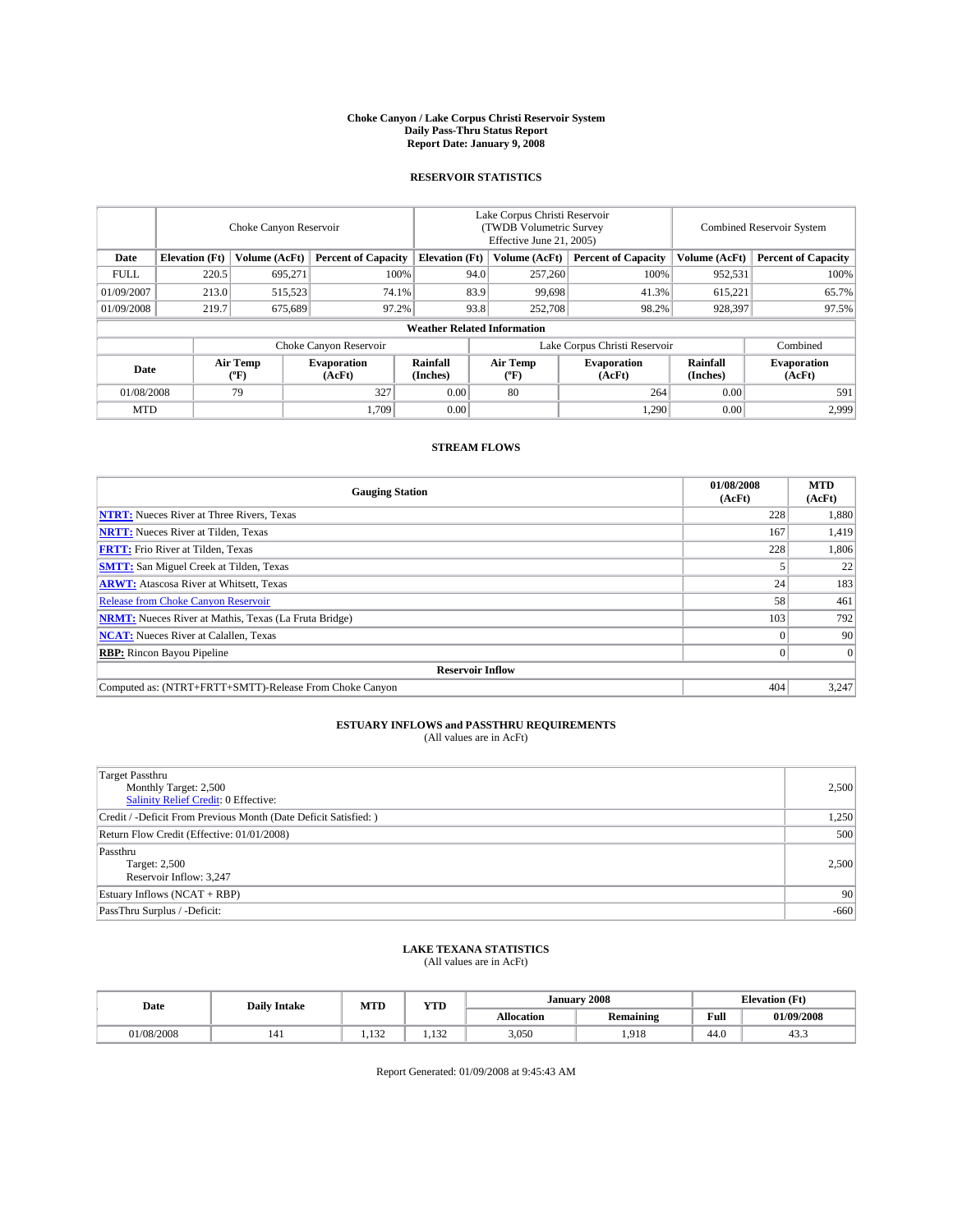### **Choke Canyon / Lake Corpus Christi Reservoir System Daily Pass-Thru Status Report Report Date: January 10, 2008**

### **RESERVOIR STATISTICS**

|             | Choke Canyon Reservoir             |                  |                              |                       | Lake Corpus Christi Reservoir<br>(TWDB Volumetric Survey<br>Effective June 21, 2005) |                  |                               |                      | Combined Reservoir System    |  |  |
|-------------|------------------------------------|------------------|------------------------------|-----------------------|--------------------------------------------------------------------------------------|------------------|-------------------------------|----------------------|------------------------------|--|--|
| Date        | <b>Elevation</b> (Ft)              | Volume (AcFt)    | <b>Percent of Capacity</b>   | <b>Elevation</b> (Ft) |                                                                                      | Volume (AcFt)    | <b>Percent of Capacity</b>    | Volume (AcFt)        | <b>Percent of Capacity</b>   |  |  |
| <b>FULL</b> | 220.5                              | 695,271          | 100%                         |                       | 94.0                                                                                 | 257,260          | 100%                          | 952,531              | 100%                         |  |  |
| 01/10/2007  | 213.0                              | 514,876          | 74.1%                        |                       | 83.9                                                                                 | 100,047          | 41.5%                         | 614,923              | 65.7%                        |  |  |
| 01/10/2008  | 219.8                              | 675,953          | 97.2%                        |                       | 93.8                                                                                 | 252,708          | 98.2%                         | 928,661              | 97.5%                        |  |  |
|             | <b>Weather Related Information</b> |                  |                              |                       |                                                                                      |                  |                               |                      |                              |  |  |
|             |                                    |                  | Choke Canyon Reservoir       |                       |                                                                                      |                  | Lake Corpus Christi Reservoir |                      | Combined                     |  |  |
| Date        |                                    | Air Temp<br>(°F) | <b>Evaporation</b><br>(AcFt) | Rainfall<br>(Inches)  |                                                                                      | Air Temp<br>("F) | <b>Evaporation</b><br>(AcFt)  | Rainfall<br>(Inches) | <b>Evaporation</b><br>(AcFt) |  |  |
| 01/09/2008  |                                    | 68               | 74                           | 0.00                  |                                                                                      | 70               | 42                            | 0.00                 | 116                          |  |  |
| <b>MTD</b>  |                                    |                  | 1,783                        | 0.00                  |                                                                                      |                  | 1,332                         | 0.00                 | 3,115                        |  |  |

## **STREAM FLOWS**

| <b>Gauging Station</b>                                       | 01/09/2008<br>(AcFt) | <b>MTD</b><br>(AcFt) |
|--------------------------------------------------------------|----------------------|----------------------|
| <b>NTRT:</b> Nueces River at Three Rivers, Texas             | 224                  | 2,104                |
| <b>NRTT:</b> Nueces River at Tilden, Texas                   | 163                  | 1,582                |
| <b>FRTT:</b> Frio River at Tilden, Texas                     | 230                  | 2,037                |
| <b>SMTT:</b> San Miguel Creek at Tilden, Texas               |                      | 22                   |
| <b>ARWT:</b> Atascosa River at Whitsett, Texas               | 24                   | 206                  |
| <b>Release from Choke Canyon Reservoir</b>                   | 58                   | 518                  |
| <b>NRMT:</b> Nueces River at Mathis, Texas (La Fruta Bridge) | 117                  | 909                  |
| <b>NCAT:</b> Nueces River at Calallen, Texas                 |                      | 90                   |
| <b>RBP:</b> Rincon Bayou Pipeline                            |                      | $\Omega$             |
| <b>Reservoir Inflow</b>                                      |                      |                      |
| Computed as: (NTRT+FRTT+SMTT)-Release From Choke Canyon      | 397                  | 3.645                |

# **ESTUARY INFLOWS and PASSTHRU REQUIREMENTS**<br>(All values are in AcFt)

| <b>Target Passthru</b><br>Monthly Target: 2,500<br>Salinity Relief Credit: 0 Effective: | 2,500  |
|-----------------------------------------------------------------------------------------|--------|
| Credit / -Deficit From Previous Month (Date Deficit Satisfied: )                        | 1,250  |
| Return Flow Credit (Effective: 01/01/2008)                                              | 500    |
| Passthru<br>Target: 2,500<br>Reservoir Inflow: 3,645                                    | 2.500  |
| Estuary Inflows (NCAT + RBP)                                                            | 90     |
| PassThru Surplus / -Deficit:                                                            | $-660$ |

## **LAKE TEXANA STATISTICS** (All values are in AcFt)

| Date       | <b>Daily Intake</b> | <b>MTD</b>         | <b>YTD</b>      | Januarv           | 2008      | <b>Elevation</b> (Ft) |            |
|------------|---------------------|--------------------|-----------------|-------------------|-----------|-----------------------|------------|
|            |                     |                    |                 | <b>Allocation</b> | Remaining | Full                  | 01/10/2008 |
| 01/09/2008 |                     | 272<br>ر ، ، ، ، ، | $\sim$<br>1.4 L | 3,050             | $- - -$   | 44.0                  | 43.5       |

Report Generated: 01/10/2008 at 8:22:41 AM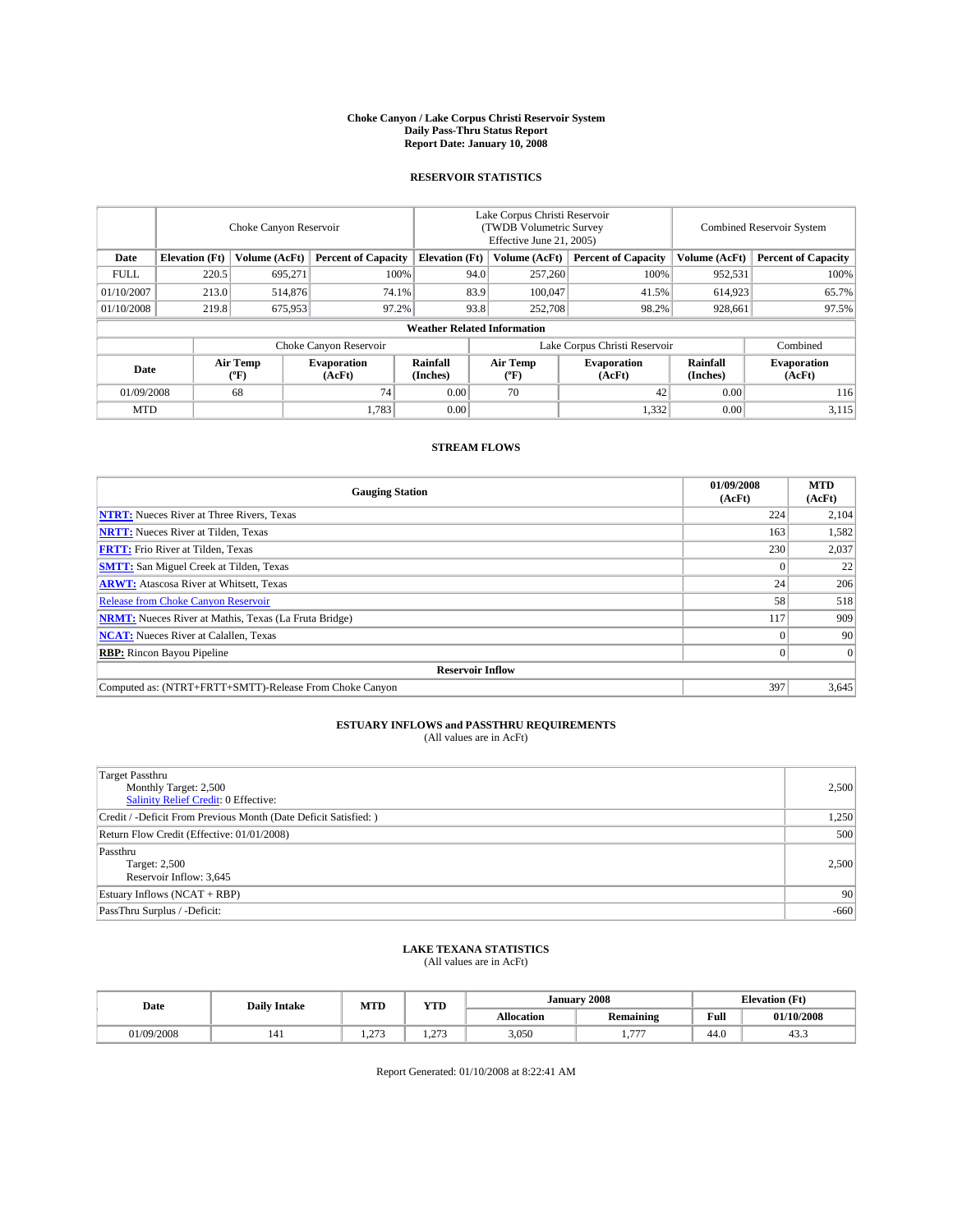### **Choke Canyon / Lake Corpus Christi Reservoir System Daily Pass-Thru Status Report Report Date: January 11, 2008**

### **RESERVOIR STATISTICS**

|             | Choke Canyon Reservoir             |                  |                              |                       | Lake Corpus Christi Reservoir<br>(TWDB Volumetric Survey<br>Effective June 21, 2005) |                  |                              |                      | Combined Reservoir System    |  |  |
|-------------|------------------------------------|------------------|------------------------------|-----------------------|--------------------------------------------------------------------------------------|------------------|------------------------------|----------------------|------------------------------|--|--|
| Date        | <b>Elevation</b> (Ft)              | Volume (AcFt)    | <b>Percent of Capacity</b>   | <b>Elevation</b> (Ft) |                                                                                      | Volume (AcFt)    | <b>Percent of Capacity</b>   | Volume (AcFt)        | <b>Percent of Capacity</b>   |  |  |
| <b>FULL</b> | 220.5                              | 695,271          | 100%                         |                       | 94.0                                                                                 | 257,260          | 100%                         | 952,531              | 100%                         |  |  |
| 01/11/2007  | 212.9                              | 514,660          | 74.0%                        |                       | 83.9                                                                                 | 100,047          | 41.5%                        | 614,707              | 65.6%                        |  |  |
| 01/11/2008  | 219.7                              | 675,689          | 97.2%                        |                       | 93.8                                                                                 | 252,708          | 98.2%                        | 928,397              | 97.5%                        |  |  |
|             | <b>Weather Related Information</b> |                  |                              |                       |                                                                                      |                  |                              |                      |                              |  |  |
|             |                                    |                  | Choke Canyon Reservoir       |                       | Lake Corpus Christi Reservoir                                                        |                  |                              |                      | Combined                     |  |  |
| Date        |                                    | Air Temp<br>(°F) | <b>Evaporation</b><br>(AcFt) | Rainfall<br>(Inches)  |                                                                                      | Air Temp<br>("F) | <b>Evaporation</b><br>(AcFt) | Rainfall<br>(Inches) | <b>Evaporation</b><br>(AcFt) |  |  |
| 01/10/2008  |                                    | 76               | 372                          | 0.00                  |                                                                                      | 74               | 180                          | 0.00                 | 552                          |  |  |
| <b>MTD</b>  |                                    |                  | 2,155                        | 0.00                  |                                                                                      |                  | 1,512                        | 0.00                 | 3,667                        |  |  |

## **STREAM FLOWS**

| <b>Gauging Station</b>                                       | 01/10/2008<br>(AcFt) | <b>MTD</b><br>(AcFt) |
|--------------------------------------------------------------|----------------------|----------------------|
| <b>NTRT:</b> Nueces River at Three Rivers, Texas             | 220                  | 2,324                |
| <b>NRTT:</b> Nueces River at Tilden, Texas                   | 163                  | 1,745                |
| <b>FRTT:</b> Frio River at Tilden, Texas                     | 236                  | 2,273                |
| <b>SMTT:</b> San Miguel Creek at Tilden, Texas               |                      | 22                   |
| <b>ARWT:</b> Atascosa River at Whitsett, Texas               | 24 <sub>1</sub>      | 230                  |
| <b>Release from Choke Canyon Reservoir</b>                   | 58                   | 576                  |
| <b>NRMT:</b> Nueces River at Mathis, Texas (La Fruta Bridge) | 127                  | 1,036                |
| <b>NCAT:</b> Nueces River at Calallen, Texas                 | 20 <sub>1</sub>      | 110                  |
| <b>RBP:</b> Rincon Bayou Pipeline                            |                      | $\Omega$             |
| <b>Reservoir Inflow</b>                                      |                      |                      |
| Computed as: (NTRT+FRTT+SMTT)-Release From Choke Canyon      | 399                  | 4.044                |

# **ESTUARY INFLOWS and PASSTHRU REQUIREMENTS**<br>(All values are in AcFt)

| <b>Target Passthru</b><br>Monthly Target: 2,500<br>Salinity Relief Credit: 0 Effective: | 2,500  |
|-----------------------------------------------------------------------------------------|--------|
| Credit / -Deficit From Previous Month (Date Deficit Satisfied: )                        | 1,250  |
| Return Flow Credit (Effective: 01/01/2008)                                              | 500    |
| Passthru<br>Target: 2,500<br>Reservoir Inflow: 4,044                                    | 2.500  |
| Estuary Inflows (NCAT + RBP)                                                            | 110    |
| PassThru Surplus / -Deficit:                                                            | $-640$ |

## **LAKE TEXANA STATISTICS** (All values are in AcFt)

| Date       | <b>Daily Intake</b>  | <b>MTD</b> | <b>YTD</b> | January           | 2008             | <b>Elevation</b> (Ft) |            |
|------------|----------------------|------------|------------|-------------------|------------------|-----------------------|------------|
|            |                      |            |            | <b>Allocation</b> | <b>Remaining</b> | Full                  | 01/11/2008 |
| 01/10/2008 | $\sim$<br>. <i>.</i> | 1,405      | 1.405      | 3,050             | 1.645            | 44.0                  | د.45       |

Report Generated: 01/11/2008 at 8:43:50 AM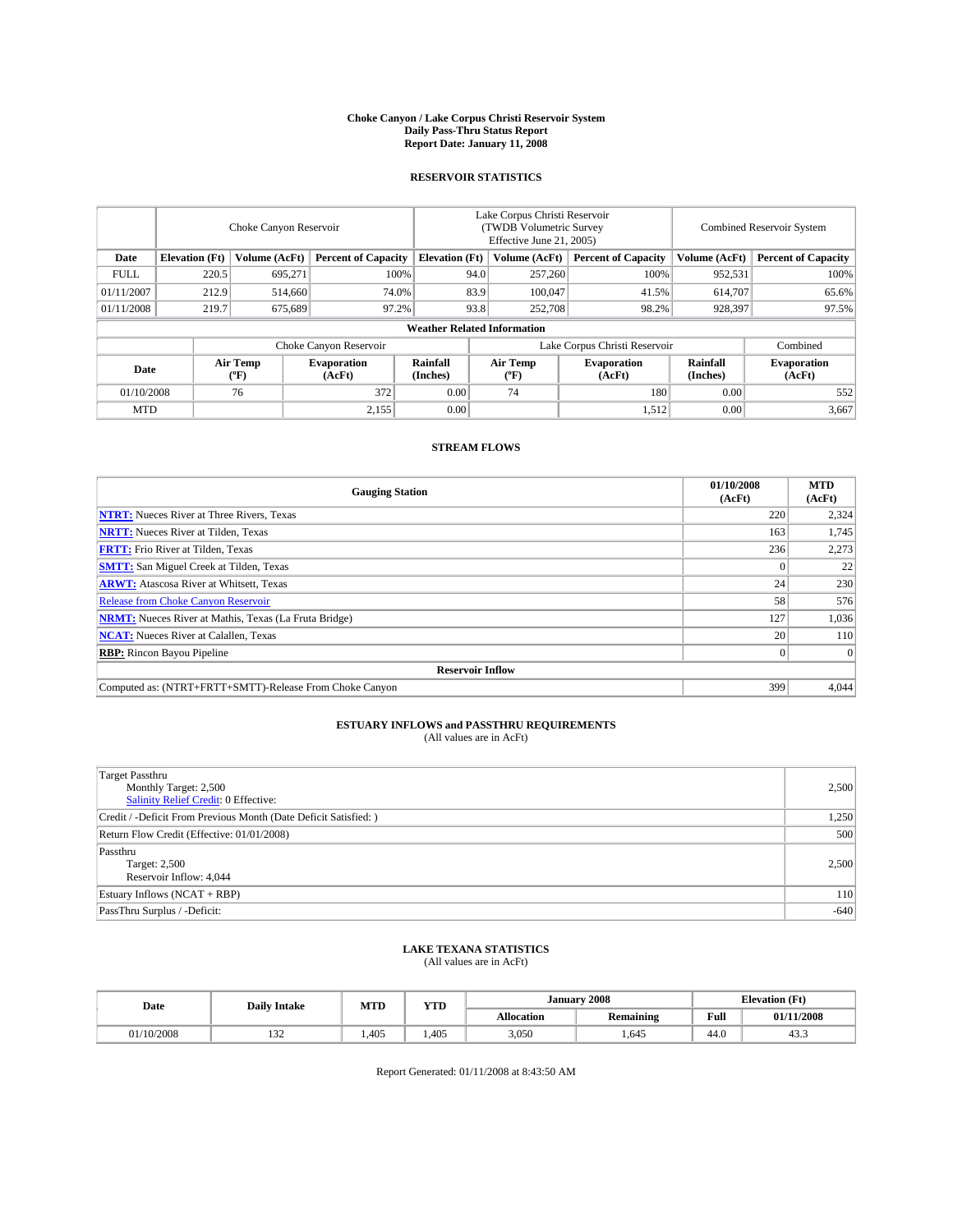### **Choke Canyon / Lake Corpus Christi Reservoir System Daily Pass-Thru Status Report Report Date: January 12, 2008**

### **RESERVOIR STATISTICS**

|             | Choke Canyon Reservoir             |                  |                              |                       | Lake Corpus Christi Reservoir<br>(TWDB Volumetric Survey<br>Effective June 21, 2005) |                  |                              |                      | <b>Combined Reservoir System</b> |  |  |
|-------------|------------------------------------|------------------|------------------------------|-----------------------|--------------------------------------------------------------------------------------|------------------|------------------------------|----------------------|----------------------------------|--|--|
| Date        | <b>Elevation</b> (Ft)              | Volume (AcFt)    | <b>Percent of Capacity</b>   | <b>Elevation</b> (Ft) |                                                                                      | Volume (AcFt)    | <b>Percent of Capacity</b>   | Volume (AcFt)        | <b>Percent of Capacity</b>       |  |  |
| <b>FULL</b> | 220.5                              | 695.271          |                              | 100%                  | 94.0                                                                                 | 257,260          | 100%                         | 952,531              | 100%                             |  |  |
| 01/12/2007  | 213.0                              | 515,092          |                              | 74.1%                 | 83.9                                                                                 | 99.815           | 41.4%                        | 614.907              | 65.7%                            |  |  |
| 01/12/2008  | 219.8                              | 675,953          | 97.2%                        |                       | 93.7                                                                                 | 252,526          | 98.2%                        | 928,479              | 97.5%                            |  |  |
|             | <b>Weather Related Information</b> |                  |                              |                       |                                                                                      |                  |                              |                      |                                  |  |  |
|             |                                    |                  | Choke Canyon Reservoir       |                       | Lake Corpus Christi Reservoir                                                        |                  |                              |                      | Combined                         |  |  |
| Date        |                                    | Air Temp<br>(°F) | <b>Evaporation</b><br>(AcFt) | Rainfall<br>(Inches)  |                                                                                      | Air Temp<br>("F) | <b>Evaporation</b><br>(AcFt) | Rainfall<br>(Inches) | <b>Evaporation</b><br>(AcFt)     |  |  |
| 01/11/2008  |                                    | 74               | 223                          | 0.00                  |                                                                                      | 70               | 116                          | 0.00                 | 339                              |  |  |
| <b>MTD</b>  |                                    |                  | 2,378                        | 0.00                  |                                                                                      |                  | 1,628                        | 0.00                 | 4,006                            |  |  |

## **STREAM FLOWS**

| <b>Gauging Station</b>                                       | 01/11/2008<br>(AcFt) | <b>MTD</b><br>(AcFt) |
|--------------------------------------------------------------|----------------------|----------------------|
| <b>NTRT:</b> Nueces River at Three Rivers, Texas             | 220                  | 2,545                |
| <b>NRTT:</b> Nueces River at Tilden, Texas                   | 165                  | 1.910                |
| <b>FRTT:</b> Frio River at Tilden, Texas                     | 236                  | 2,509                |
| <b>SMTT:</b> San Miguel Creek at Tilden, Texas               |                      | 23                   |
| <b>ARWT:</b> Atascosa River at Whitsett, Texas               | 24 <sub>1</sub>      | 254                  |
| <b>Release from Choke Canyon Reservoir</b>                   | 58                   | 633                  |
| <b>NRMT:</b> Nueces River at Mathis, Texas (La Fruta Bridge) | 125                  | 1,161                |
| <b>NCAT:</b> Nueces River at Calallen, Texas                 |                      | 127                  |
| <b>RBP:</b> Rincon Bayou Pipeline                            |                      | $\Omega$             |
| <b>Reservoir Inflow</b>                                      |                      |                      |
| Computed as: (NTRT+FRTT+SMTT)-Release From Choke Canyon      | 399                  | 4.443                |

# **ESTUARY INFLOWS and PASSTHRU REQUIREMENTS**<br>(All values are in AcFt)

| <b>Target Passthru</b><br>Monthly Target: 2,500<br>Salinity Relief Credit: 0 Effective: | 2,500  |
|-----------------------------------------------------------------------------------------|--------|
| Credit / -Deficit From Previous Month (Date Deficit Satisfied: )                        | 1,250  |
| Return Flow Credit (Effective: 01/01/2008)                                              | 500    |
| Passthru<br>Target: 2,500<br>Reservoir Inflow: 4,443                                    | 2.500  |
| Estuary Inflows (NCAT + RBP)                                                            | 127    |
| PassThru Surplus / -Deficit:                                                            | $-623$ |

## **LAKE TEXANA STATISTICS** (All values are in AcFt)

| Date       | <b>Daily Intake</b>   | <b>MTD</b>           | <b>YTD</b> | <b>January</b>    | 2008             | <b>Elevation</b> (Ft) |            |
|------------|-----------------------|----------------------|------------|-------------------|------------------|-----------------------|------------|
|            |                       |                      |            | <b>Allocation</b> | <b>Remaining</b> | Full                  | 01/12/2008 |
| 01/11/2008 | 120<br>$\overline{1}$ | $\sim$<br>534<br>ر ب | 1.534      | 3,050             | 1.516            | 44.0                  | 43.2       |

Report Generated: 01/12/2008 at 8:12:16 AM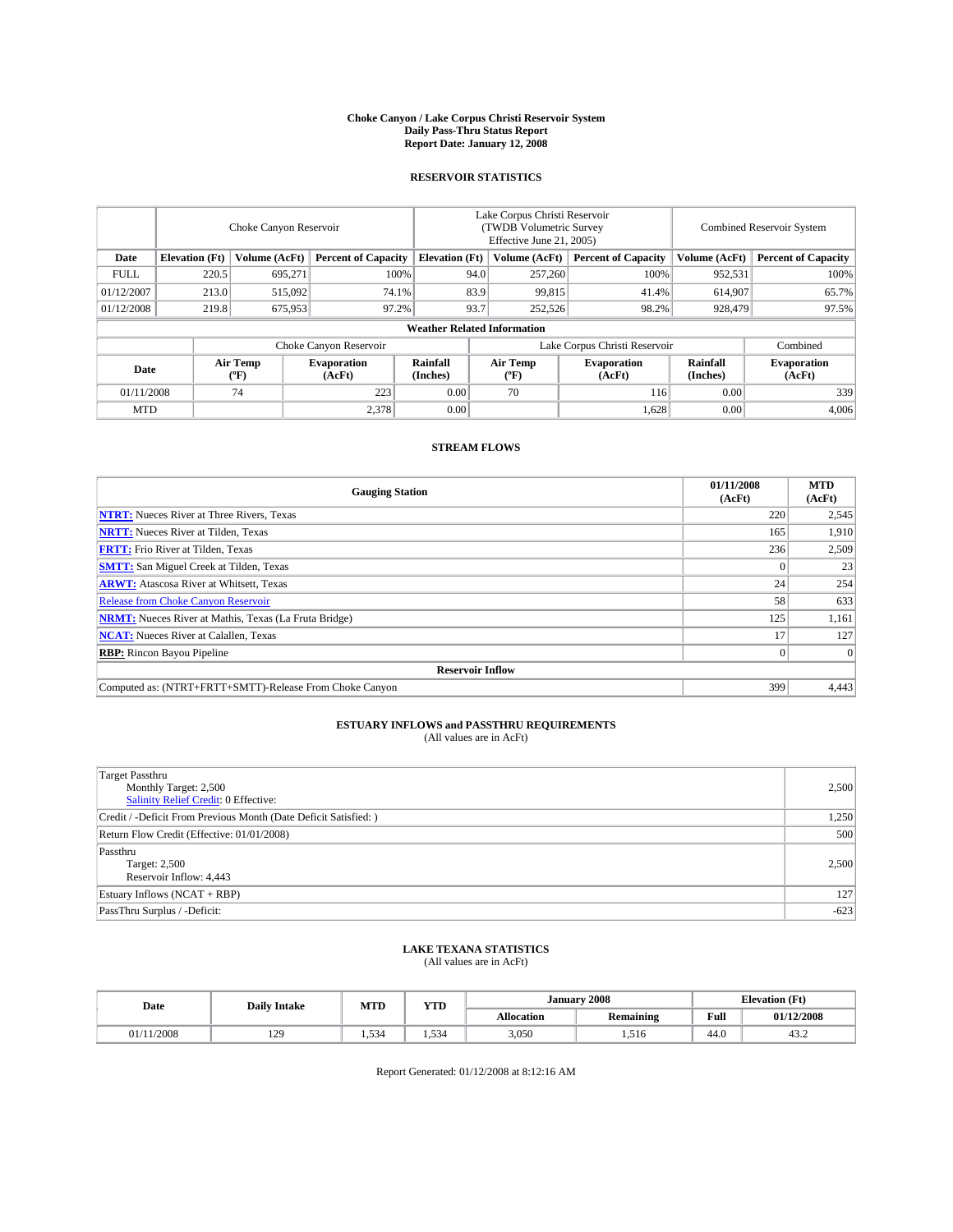### **Choke Canyon / Lake Corpus Christi Reservoir System Daily Pass-Thru Status Report Report Date: January 13, 2008**

### **RESERVOIR STATISTICS**

|             | Choke Canyon Reservoir             |                  |                              |                       | Lake Corpus Christi Reservoir<br>(TWDB Volumetric Survey<br>Effective June 21, 2005) |                  |                               | Combined Reservoir System |                              |  |
|-------------|------------------------------------|------------------|------------------------------|-----------------------|--------------------------------------------------------------------------------------|------------------|-------------------------------|---------------------------|------------------------------|--|
| Date        | <b>Elevation</b> (Ft)              | Volume (AcFt)    | <b>Percent of Capacity</b>   | <b>Elevation</b> (Ft) |                                                                                      | Volume (AcFt)    | <b>Percent of Capacity</b>    | Volume (AcFt)             | <b>Percent of Capacity</b>   |  |
| <b>FULL</b> | 220.5                              | 695,271          | 100%                         |                       | 94.0                                                                                 | 257,260          | 100%                          | 952,531                   | 100%                         |  |
| 01/13/2007  | 213.0                              | 515,739          | 74.2%                        |                       | 83.9                                                                                 | 99,582           | 41.3%                         | 615,321                   | 65.7%                        |  |
| 01/13/2008  | 219.7                              | 675,689          | 97.2%                        |                       | 93.8                                                                                 | 252,708          | 98.2%                         | 928,397                   | 97.5%                        |  |
|             | <b>Weather Related Information</b> |                  |                              |                       |                                                                                      |                  |                               |                           |                              |  |
|             |                                    |                  | Choke Canyon Reservoir       |                       |                                                                                      |                  | Lake Corpus Christi Reservoir |                           | Combined                     |  |
| Date        |                                    | Air Temp<br>(°F) | <b>Evaporation</b><br>(AcFt) | Rainfall<br>(Inches)  |                                                                                      | Air Temp<br>("F) | <b>Evaporation</b><br>(AcFt)  | Rainfall<br>(Inches)      | <b>Evaporation</b><br>(AcFt) |  |
| 01/12/2008  |                                    | 72               | 238                          | 0.00                  |                                                                                      | 77               | 190                           | 0.00                      | 428                          |  |
| <b>MTD</b>  |                                    |                  | 2,616                        | 0.00                  |                                                                                      |                  | 1,818                         | 0.00                      | 4,434                        |  |

## **STREAM FLOWS**

| <b>Gauging Station</b>                                       | 01/12/2008<br>(AcFt) | <b>MTD</b><br>(AcFt) |
|--------------------------------------------------------------|----------------------|----------------------|
| <b>NTRT:</b> Nueces River at Three Rivers, Texas             | 220                  | 2,765                |
| <b>NRTT:</b> Nueces River at Tilden, Texas                   | 165                  | 2,074                |
| <b>FRTT:</b> Frio River at Tilden, Texas                     | 232                  | 2,741                |
| <b>SMTT:</b> San Miguel Creek at Tilden, Texas               |                      | 23                   |
| <b>ARWT:</b> Atascosa River at Whitsett, Texas               | 24 <sub>1</sub>      | 278                  |
| <b>Release from Choke Canyon Reservoir</b>                   | 58                   | 691                  |
| <b>NRMT:</b> Nueces River at Mathis, Texas (La Fruta Bridge) | 135                  | 1,296                |
| <b>NCAT:</b> Nueces River at Calallen, Texas                 | 54                   | 180                  |
| <b>RBP:</b> Rincon Bayou Pipeline                            |                      | $\Omega$             |
| <b>Reservoir Inflow</b>                                      |                      |                      |
| Computed as: (NTRT+FRTT+SMTT)-Release From Choke Canyon      | 395                  | 4.838                |

# **ESTUARY INFLOWS and PASSTHRU REQUIREMENTS**<br>(All values are in AcFt)

| <b>Target Passthru</b><br>Monthly Target: 2,500<br>Salinity Relief Credit: 0 Effective: | 2,500  |
|-----------------------------------------------------------------------------------------|--------|
| Credit / -Deficit From Previous Month (Date Deficit Satisfied: )                        | 1,250  |
| Return Flow Credit (Effective: 01/01/2008)                                              | 500    |
| Passthru<br>Target: 2,500<br>Reservoir Inflow: 4,838                                    | 2.500  |
| Estuary Inflows (NCAT + RBP)                                                            | 180    |
| PassThru Surplus / -Deficit:                                                            | $-570$ |

# **LAKE TEXANA STATISTICS** (All values are in AcFt)

| Date       | <b>Daily Intake</b> | <b>MTD</b> | <b>YTD</b> | <b>January</b>    | 2008             |      | <b>Elevation</b> (Ft) |
|------------|---------------------|------------|------------|-------------------|------------------|------|-----------------------|
|            |                     |            |            | <b>Allocation</b> | <b>Remaining</b> | Full | 01/13/2008            |
| 01/12/2008 | - 44                | .676       | . 676      | 3,050             | .374             | 44.0 | 43.2                  |

Report Generated: 01/13/2008 at 8:11:26 AM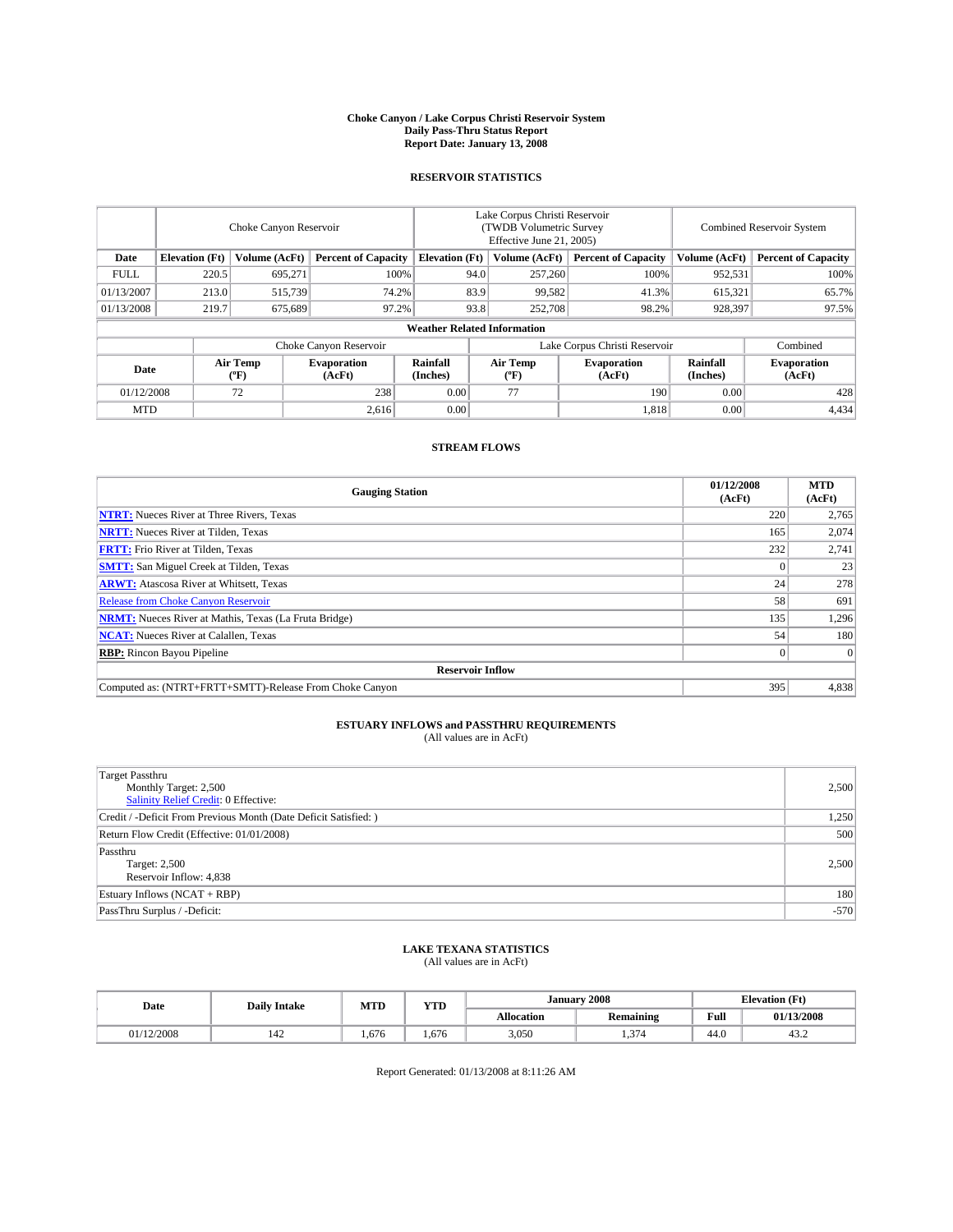### **Choke Canyon / Lake Corpus Christi Reservoir System Daily Pass-Thru Status Report Report Date: January 14, 2008**

### **RESERVOIR STATISTICS**

|             | Choke Canyon Reservoir             |                  |                              |                       | Lake Corpus Christi Reservoir<br>(TWDB Volumetric Survey<br>Effective June 21, 2005) |                                           |                               |                      | Combined Reservoir System    |  |  |
|-------------|------------------------------------|------------------|------------------------------|-----------------------|--------------------------------------------------------------------------------------|-------------------------------------------|-------------------------------|----------------------|------------------------------|--|--|
| Date        | <b>Elevation</b> (Ft)              | Volume (AcFt)    | <b>Percent of Capacity</b>   | <b>Elevation</b> (Ft) |                                                                                      | Volume (AcFt)                             | <b>Percent of Capacity</b>    | Volume (AcFt)        | <b>Percent of Capacity</b>   |  |  |
| <b>FULL</b> | 220.5                              | 695,271          | 100%                         |                       | 94.0                                                                                 | 257,260                                   | 100%                          | 952,531              | 100%                         |  |  |
| 01/14/2007  | 213.0                              | 515,523          | 74.1%                        |                       | 83.9                                                                                 | 100.397                                   | 41.6%                         | 615,920              | 65.8%                        |  |  |
| 01/14/2008  | 219.7                              | 675,189          | 97.1%                        |                       | 93.7                                                                                 | 252,345                                   | 98.1%                         | 927,534              | 97.4%                        |  |  |
|             | <b>Weather Related Information</b> |                  |                              |                       |                                                                                      |                                           |                               |                      |                              |  |  |
|             |                                    |                  | Choke Canyon Reservoir       |                       |                                                                                      |                                           | Lake Corpus Christi Reservoir |                      | Combined                     |  |  |
| Date        |                                    | Air Temp<br>(°F) | <b>Evaporation</b><br>(AcFt) | Rainfall<br>(Inches)  |                                                                                      | Air Temp<br>$({}^{\mathrm{o}}\mathrm{F})$ | <b>Evaporation</b><br>(AcFt)  | Rainfall<br>(Inches) | <b>Evaporation</b><br>(AcFt) |  |  |
| 01/13/2008  |                                    | 67               | 223                          | 0.00                  |                                                                                      | 67                                        | 159                           | 0.00                 | 382                          |  |  |
| <b>MTD</b>  |                                    |                  | 2,839                        | 0.00                  |                                                                                      |                                           | 1.977                         | 0.00                 | 4,816                        |  |  |

## **STREAM FLOWS**

| <b>Gauging Station</b>                                       | 01/13/2008<br>(AcFt) | <b>MTD</b><br>(AcFt) |
|--------------------------------------------------------------|----------------------|----------------------|
| <b>NTRT:</b> Nueces River at Three Rivers, Texas             | 220                  | 2,985                |
| <b>NRTT:</b> Nueces River at Tilden, Texas                   | 161                  | 2,235                |
| <b>FRTT:</b> Frio River at Tilden, Texas                     | 230                  | 2,972                |
| <b>SMTT:</b> San Miguel Creek at Tilden, Texas               |                      | 23                   |
| <b>ARWT:</b> Atascosa River at Whitsett, Texas               | 26                   | 304                  |
| <b>Release from Choke Canyon Reservoir</b>                   | 58                   | 748                  |
| <b>NRMT:</b> Nueces River at Mathis, Texas (La Fruta Bridge) | 117                  | 1,413                |
| <b>NCAT:</b> Nueces River at Calallen, Texas                 | 54                   | 234                  |
| <b>RBP:</b> Rincon Bayou Pipeline                            |                      | $\Omega$             |
| <b>Reservoir Inflow</b>                                      |                      |                      |
| Computed as: (NTRT+FRTT+SMTT)-Release From Choke Canyon      | 393                  | 5,232                |

# **ESTUARY INFLOWS and PASSTHRU REQUIREMENTS**<br>(All values are in AcFt)

| <b>Target Passthru</b><br>Monthly Target: 2,500<br>Salinity Relief Credit: 0 Effective: | 2,500  |
|-----------------------------------------------------------------------------------------|--------|
| Credit / -Deficit From Previous Month (Date Deficit Satisfied: )                        | 1,250  |
| Return Flow Credit (Effective: 01/01/2008)                                              | 500    |
| Passthru<br>Target: 2,500<br>Reservoir Inflow: 5,232                                    | 2.500  |
| Estuary Inflows (NCAT + RBP)                                                            | 234    |
| PassThru Surplus / -Deficit:                                                            | $-516$ |

# **LAKE TEXANA STATISTICS** (All values are in AcFt)

| Date       | <b>Daily Intake</b> | <b>MTD</b> | $\mathbf{v}$<br>1 I D | January           | 12008            | <b>Elevation</b> (Ft) |            |  |
|------------|---------------------|------------|-----------------------|-------------------|------------------|-----------------------|------------|--|
|            |                     |            |                       | <b>Allocation</b> | <b>Remaining</b> | Full                  | 01/14/2008 |  |
| 01/13/2008 | 144                 | .818       | 1.818                 | 3,050             | 222<br>1.232     | 44.0                  | 43.2       |  |

Report Generated: 01/14/2008 at 8:11:07 AM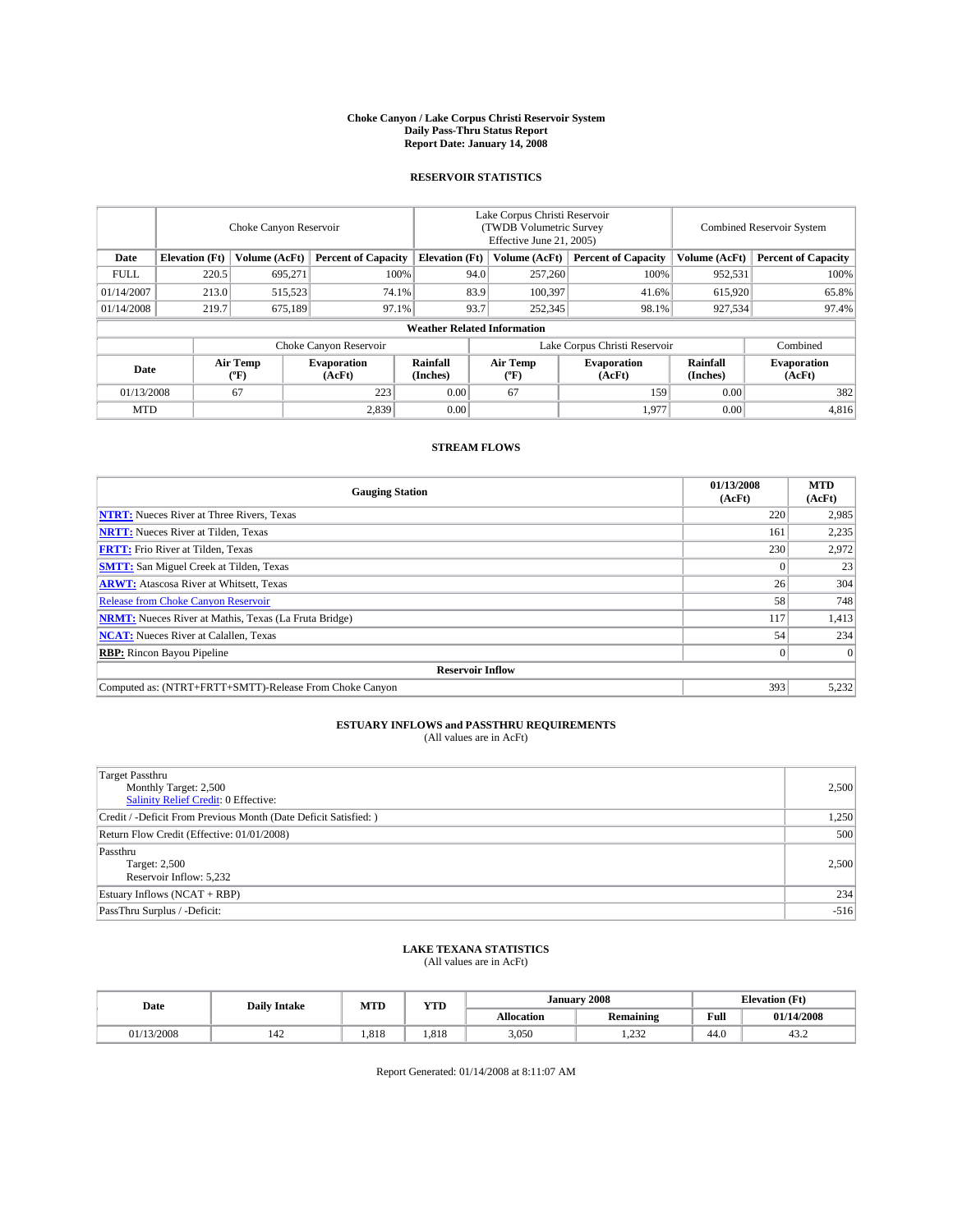### **Choke Canyon / Lake Corpus Christi Reservoir System Daily Pass-Thru Status Report Report Date: January 15, 2008**

### **RESERVOIR STATISTICS**

|             | Choke Canyon Reservoir             |                  |                              |                       | Lake Corpus Christi Reservoir<br>(TWDB Volumetric Survey<br>Effective June 21, 2005) |                           |                               |                      | Combined Reservoir System    |  |  |
|-------------|------------------------------------|------------------|------------------------------|-----------------------|--------------------------------------------------------------------------------------|---------------------------|-------------------------------|----------------------|------------------------------|--|--|
| Date        | <b>Elevation</b> (Ft)              | Volume (AcFt)    | <b>Percent of Capacity</b>   | <b>Elevation</b> (Ft) |                                                                                      | Volume (AcFt)             | <b>Percent of Capacity</b>    | Volume (AcFt)        | <b>Percent of Capacity</b>   |  |  |
| <b>FULL</b> | 220.5                              | 695,271          | 100%                         |                       | 94.0                                                                                 | 257,260                   | 100%                          | 952,531              | 100%                         |  |  |
| 01/15/2007  | 213.0                              | 515,523          | 74.1%                        |                       | 83.9                                                                                 | 99,931                    | 41.4%                         | 615,454              | 65.7%                        |  |  |
| 01/15/2008  | 219.7                              | 674,934          | 97.1%                        |                       | 93.7                                                                                 | 252,345                   | 98.1%                         | 927.279              | 97.3%                        |  |  |
|             | <b>Weather Related Information</b> |                  |                              |                       |                                                                                      |                           |                               |                      |                              |  |  |
|             |                                    |                  | Choke Canyon Reservoir       |                       |                                                                                      |                           | Lake Corpus Christi Reservoir |                      | Combined                     |  |  |
| Date        |                                    | Air Temp<br>(°F) | <b>Evaporation</b><br>(AcFt) | Rainfall<br>(Inches)  |                                                                                      | Air Temp<br>$^{\circ}$ F) | <b>Evaporation</b><br>(AcFt)  | Rainfall<br>(Inches) | <b>Evaporation</b><br>(AcFt) |  |  |
| 01/14/2008  |                                    | 59               | 178                          | 0.02                  |                                                                                      | 61                        | 243                           | 0.00                 | 421                          |  |  |
| <b>MTD</b>  |                                    |                  | 3,017                        | 0.02                  |                                                                                      |                           | 2,220                         | 0.00                 | 5,237                        |  |  |

## **STREAM FLOWS**

| <b>Gauging Station</b>                                       | 01/14/2008<br>(AcFt) | <b>MTD</b><br>(AcFt) |
|--------------------------------------------------------------|----------------------|----------------------|
| <b>NTRT:</b> Nueces River at Three Rivers, Texas             | 216                  | 3,202                |
| <b>NRTT:</b> Nueces River at Tilden, Texas                   | 159                  | 2,394                |
| <b>FRTT:</b> Frio River at Tilden, Texas                     | 226                  | 3,198                |
| <b>SMTT:</b> San Miguel Creek at Tilden, Texas               |                      | 23                   |
| <b>ARWT:</b> Atascosa River at Whitsett, Texas               | 24                   | 328                  |
| <b>Release from Choke Canyon Reservoir</b>                   | 58                   | 806                  |
| <b>NRMT:</b> Nueces River at Mathis, Texas (La Fruta Bridge) | 103                  | 1,517                |
| <b>NCAT:</b> Nueces River at Calallen, Texas                 | 32                   | 266                  |
| <b>RBP:</b> Rincon Bayou Pipeline                            |                      | $\Omega$             |
| <b>Reservoir Inflow</b>                                      |                      |                      |
| Computed as: (NTRT+FRTT+SMTT)-Release From Choke Canyon      | 385                  | 5,617                |

# **ESTUARY INFLOWS and PASSTHRU REQUIREMENTS**<br>(All values are in AcFt)

| Target Passthru<br>Monthly Target: 2,500<br><b>Salinity Relief Credit: 0 Effective:</b> | 2,500  |
|-----------------------------------------------------------------------------------------|--------|
| Credit / -Deficit From Previous Month (Date Deficit Satisfied: )                        | 1,250  |
| Return Flow Credit (Effective: 01/01/2008)                                              | 500    |
| Passthru<br>Target: 2,500<br>Reservoir Inflow: 5,617                                    | 2,500  |
| Estuary Inflows (NCAT + RBP)                                                            | 266    |
| PassThru Surplus / -Deficit:                                                            | $-484$ |

## **LAKE TEXANA STATISTICS** (All values are in AcFt)

| Date       | <b>Daily Intake</b> | <b>MTD</b> | YTD   | <b>January</b>    | 2008             |      | <b>Elevation</b> (Ft) |
|------------|---------------------|------------|-------|-------------------|------------------|------|-----------------------|
|            |                     |            |       | <b>Allocation</b> | <b>Remaining</b> | Full | 01/15/2008            |
| 01/14/2008 | 144                 | l.960      | 1.960 | 3,050             | 1,090            | 44.0 | 43.2                  |

Report Generated: 01/15/2008 at 9:04:08 AM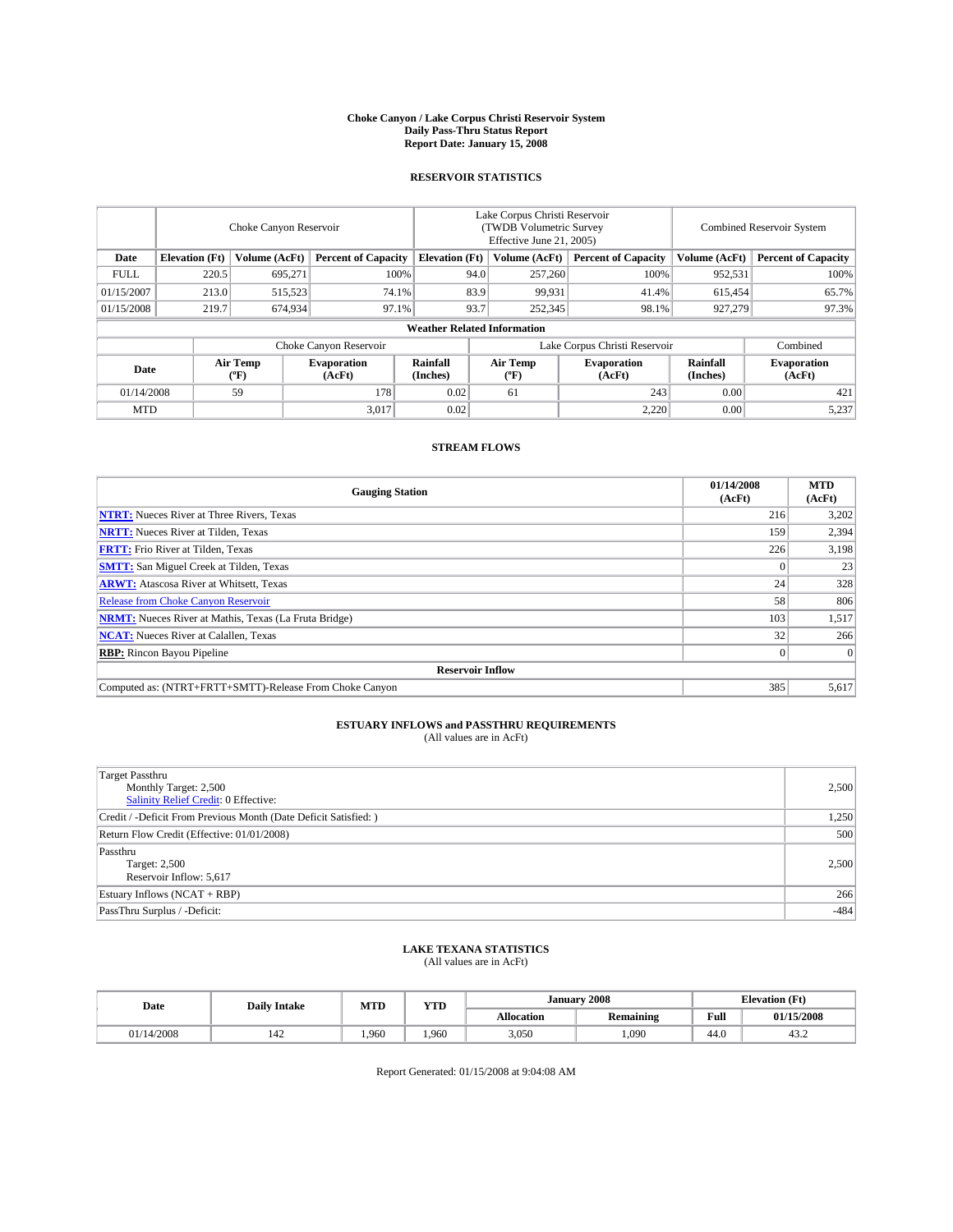### **Choke Canyon / Lake Corpus Christi Reservoir System Daily Pass-Thru Status Report Report Date: January 17, 2008**

### **RESERVOIR STATISTICS**

|             | Choke Canyon Reservoir             |                  |                              |                       | Lake Corpus Christi Reservoir<br>(TWDB Volumetric Survey<br>Effective June 21, 2005) |                  |                               |                      | <b>Combined Reservoir System</b> |  |  |
|-------------|------------------------------------|------------------|------------------------------|-----------------------|--------------------------------------------------------------------------------------|------------------|-------------------------------|----------------------|----------------------------------|--|--|
| Date        | <b>Elevation</b> (Ft)              | Volume (AcFt)    | <b>Percent of Capacity</b>   | <b>Elevation</b> (Ft) |                                                                                      | Volume (AcFt)    | <b>Percent of Capacity</b>    | Volume (AcFt)        | <b>Percent of Capacity</b>       |  |  |
| <b>FULL</b> | 220.5                              | 695,271          | 100%                         |                       | 94.0                                                                                 | 257,260          | 100%                          | 952,531              | 100%                             |  |  |
| 01/17/2007  | 212.9                              | 514,444          | 74.0%                        |                       | 84.0                                                                                 | 100,630          | 41.7%                         | 615,074              | 65.7%                            |  |  |
| 01/17/2008  | 219.7                              | 675,689          | 97.2%                        |                       | 93.8                                                                                 | 253,617          | 98.6%                         | 929,306              | 97.6%                            |  |  |
|             | <b>Weather Related Information</b> |                  |                              |                       |                                                                                      |                  |                               |                      |                                  |  |  |
|             |                                    |                  | Choke Canyon Reservoir       |                       |                                                                                      |                  | Lake Corpus Christi Reservoir |                      | Combined                         |  |  |
| Date        |                                    | Air Temp<br>(°F) | <b>Evaporation</b><br>(AcFt) | Rainfall<br>(Inches)  |                                                                                      | Air Temp<br>("F) | <b>Evaporation</b><br>(AcFt)  | Rainfall<br>(Inches) | <b>Evaporation</b><br>(AcFt)     |  |  |
| 01/16/2008  |                                    | 53               | 45                           | 0.00                  |                                                                                      | 55               | 42                            | 0.01                 | 87                               |  |  |
| <b>MTD</b>  |                                    |                  | 3.107                        | 0.42                  |                                                                                      |                  | 2,347                         | 0.75                 | 5,454                            |  |  |

## **STREAM FLOWS**

| <b>Gauging Station</b>                                       | 01/16/2008<br>(AcFt) | <b>MTD</b><br>(AcFt) |
|--------------------------------------------------------------|----------------------|----------------------|
| <b>NTRT:</b> Nueces River at Three Rivers, Texas             | 222                  | 3,640                |
| <b>NRTT:</b> Nueces River at Tilden, Texas                   | 161                  | 2,712                |
| <b>FRTT:</b> Frio River at Tilden, Texas                     | 222                  | 3,642                |
| <b>SMTT:</b> San Miguel Creek at Tilden, Texas               |                      | 24                   |
| <b>ARWT:</b> Atascosa River at Whitsett, Texas               | 26                   | 377                  |
| <b>Release from Choke Canyon Reservoir</b>                   | 58                   | 921                  |
| <b>NRMT:</b> Nueces River at Mathis, Texas (La Fruta Bridge) | 113                  | 1,733                |
| <b>NCAT:</b> Nueces River at Calallen, Texas                 | 50                   | 345                  |
| <b>RBP:</b> Rincon Bayou Pipeline                            |                      | $\Omega$             |
| <b>Reservoir Inflow</b>                                      |                      |                      |
| Computed as: (NTRT+FRTT+SMTT)-Release From Choke Canyon      | 388                  | 6.386                |

# **ESTUARY INFLOWS and PASSTHRU REQUIREMENTS**<br>(All values are in AcFt)

| <b>Target Passthru</b><br>Monthly Target: 2,500<br>Salinity Relief Credit: 0 Effective: | 2,500  |
|-----------------------------------------------------------------------------------------|--------|
| Credit / -Deficit From Previous Month (Date Deficit Satisfied: )                        | 1,250  |
| Return Flow Credit (Effective: 01/01/2008)                                              | 500    |
| Passthru<br>Target: 2,500<br>Reservoir Inflow: 6,386                                    | 2.500  |
| Estuary Inflows (NCAT + RBP)                                                            | 345    |
| PassThru Surplus / -Deficit:                                                            | $-405$ |

# **LAKE TEXANA STATISTICS** (All values are in AcFt)

| Date       | <b>Daily Intake</b> | MTD   | WTD<br>1 I D   | January           | 2008             | <b>Elevation</b> (Ft) |                |
|------------|---------------------|-------|----------------|-------------------|------------------|-----------------------|----------------|
|            |                     |       |                | <b>Allocation</b> | <b>Remaining</b> | Full                  | 01/17/2008     |
| 01/16/2008 | $1 + 4$             | 2.243 | 2.212<br>2.24J | 3.050             | 807              | 44.0                  | $\sim$<br>43.2 |

Report Generated: 01/17/2008 at 8:29:59 AM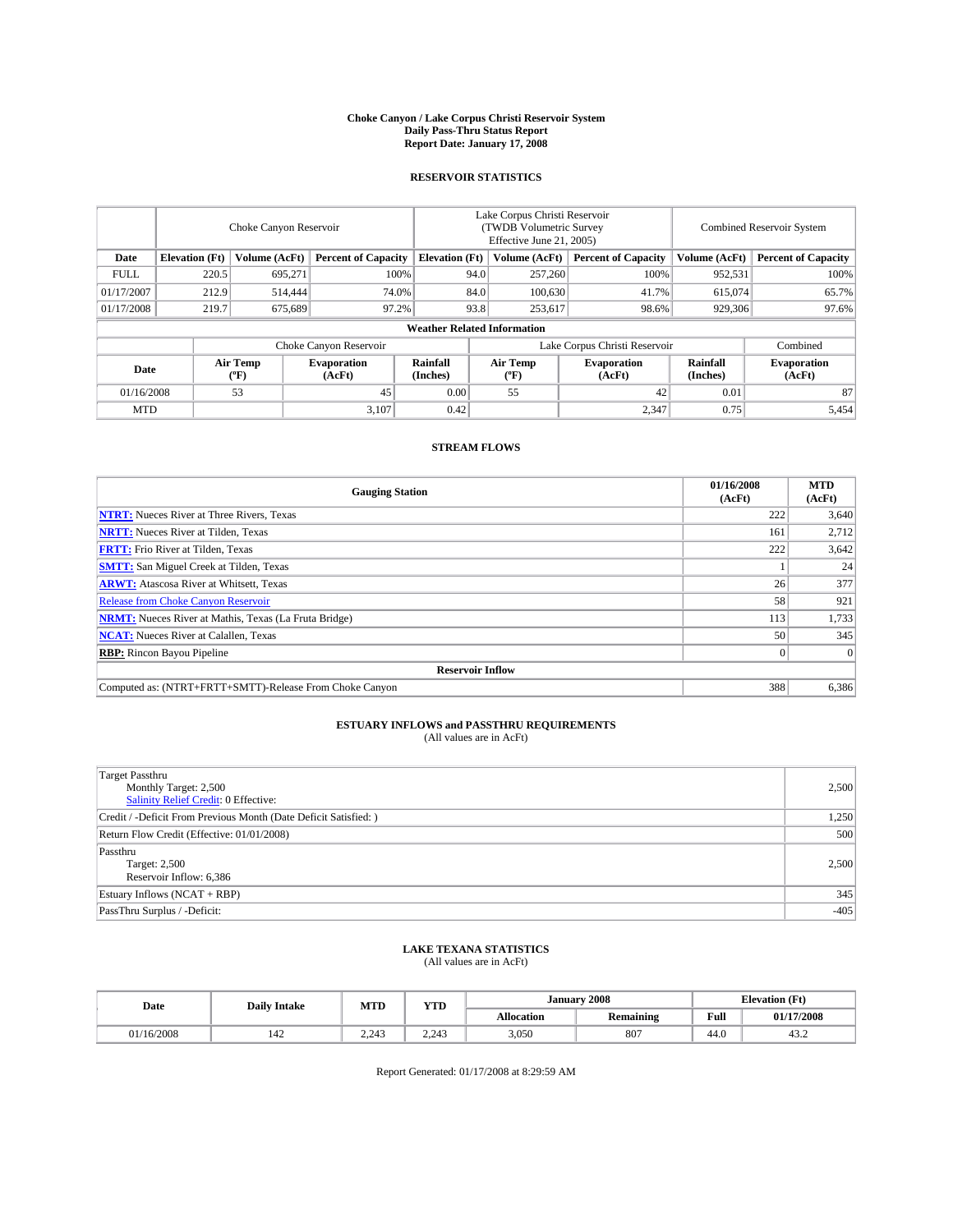### **Choke Canyon / Lake Corpus Christi Reservoir System Daily Pass-Thru Status Report Report Date: January 18, 2008**

### **RESERVOIR STATISTICS**

|             | Choke Canyon Reservoir             |                               |                              |                       | Lake Corpus Christi Reservoir<br>(TWDB Volumetric Survey<br>Effective June 21, 2005) |                                           |                              |                      | Combined Reservoir System    |  |  |
|-------------|------------------------------------|-------------------------------|------------------------------|-----------------------|--------------------------------------------------------------------------------------|-------------------------------------------|------------------------------|----------------------|------------------------------|--|--|
| Date        | <b>Elevation</b> (Ft)              | Volume (AcFt)                 | <b>Percent of Capacity</b>   | <b>Elevation</b> (Ft) |                                                                                      | Volume (AcFt)                             | <b>Percent of Capacity</b>   | Volume (AcFt)        | <b>Percent of Capacity</b>   |  |  |
| <b>FULL</b> | 220.5                              | 695,271                       | 100%                         |                       | 94.0                                                                                 | 257,260                                   | 100%                         | 952,531              | 100%                         |  |  |
| 01/18/2007  | 212.9                              | 514.229                       | 74.0%                        |                       | 84.0                                                                                 | 100.630                                   | 41.7%                        | 614,859              | 65.7%                        |  |  |
| 01/18/2008  | 219.7                              | 675,443                       | 97.1%                        |                       | 93.8                                                                                 | 253,798                                   | 98.7%                        | 929,241              | 97.6%                        |  |  |
|             | <b>Weather Related Information</b> |                               |                              |                       |                                                                                      |                                           |                              |                      |                              |  |  |
|             |                                    | Lake Corpus Christi Reservoir |                              |                       |                                                                                      | Combined                                  |                              |                      |                              |  |  |
| Date        |                                    | Air Temp<br>(°F)              | <b>Evaporation</b><br>(AcFt) | Rainfall<br>(Inches)  |                                                                                      | Air Temp<br>$({}^{\mathrm{o}}\mathrm{F})$ | <b>Evaporation</b><br>(AcFt) | Rainfall<br>(Inches) | <b>Evaporation</b><br>(AcFt) |  |  |
| 01/17/2008  |                                    | 44                            | 149                          | 0.00                  |                                                                                      | 48                                        | 127                          | 0.00                 | 276                          |  |  |
| <b>MTD</b>  |                                    |                               | 3,256                        | 0.42                  |                                                                                      |                                           | 2,474                        | 0.75                 | 5,730                        |  |  |

## **STREAM FLOWS**

| <b>Gauging Station</b>                                       | 01/17/2008<br>(AcFt) | <b>MTD</b><br>(AcFt) |
|--------------------------------------------------------------|----------------------|----------------------|
| <b>NTRT:</b> Nueces River at Three Rivers, Texas             | 218                  | 3,859                |
| <b>NRTT:</b> Nueces River at Tilden, Texas                   | 159                  | 2,870                |
| <b>FRTT:</b> Frio River at Tilden, Texas                     | 220                  | 3,863                |
| <b>SMTT:</b> San Miguel Creek at Tilden, Texas               |                      | 25                   |
| <b>ARWT:</b> Atascosa River at Whitsett, Texas               | 26                   | 403                  |
| <b>Release from Choke Canyon Reservoir</b>                   | 58                   | 979                  |
| <b>NRMT:</b> Nueces River at Mathis, Texas (La Fruta Bridge) | 131                  | 1,864                |
| <b>NCAT:</b> Nueces River at Calallen, Texas                 | 52                   | 397                  |
| <b>RBP:</b> Rincon Bayou Pipeline                            |                      | $\Omega$             |
| <b>Reservoir Inflow</b>                                      |                      |                      |
| Computed as: (NTRT+FRTT+SMTT)-Release From Choke Canyon      | 382                  | 6.768                |

# **ESTUARY INFLOWS and PASSTHRU REQUIREMENTS**<br>(All values are in AcFt)

| Target Passthru<br>Monthly Target: 2,500<br><b>Salinity Relief Credit: 0 Effective:</b> | 2,500  |
|-----------------------------------------------------------------------------------------|--------|
| Credit / -Deficit From Previous Month (Date Deficit Satisfied: )                        | 1,250  |
| Return Flow Credit (Effective: 01/01/2008)                                              | 500    |
| Passthru<br>Target: 2,500<br>Reservoir Inflow: 6,768                                    | 2,500  |
| Estuary Inflows (NCAT + RBP)                                                            | 397    |
| PassThru Surplus / -Deficit:                                                            | $-353$ |

## **LAKE TEXANA STATISTICS** (All values are in AcFt)

| Date     | <b>Daily Intake</b> | <b>MTD</b> | YTD   | January           | 2008             |      | <b>Elevation</b> (Ft) |
|----------|---------------------|------------|-------|-------------------|------------------|------|-----------------------|
|          |                     |            |       | <b>Allocation</b> | <b>Remaining</b> | Full | 01/18/2008            |
| /17/2008 |                     | 2.385      | 2.385 | 3,050             | 665              | 44.0 | د.45                  |

Report Generated: 01/18/2008 at 8:45:03 AM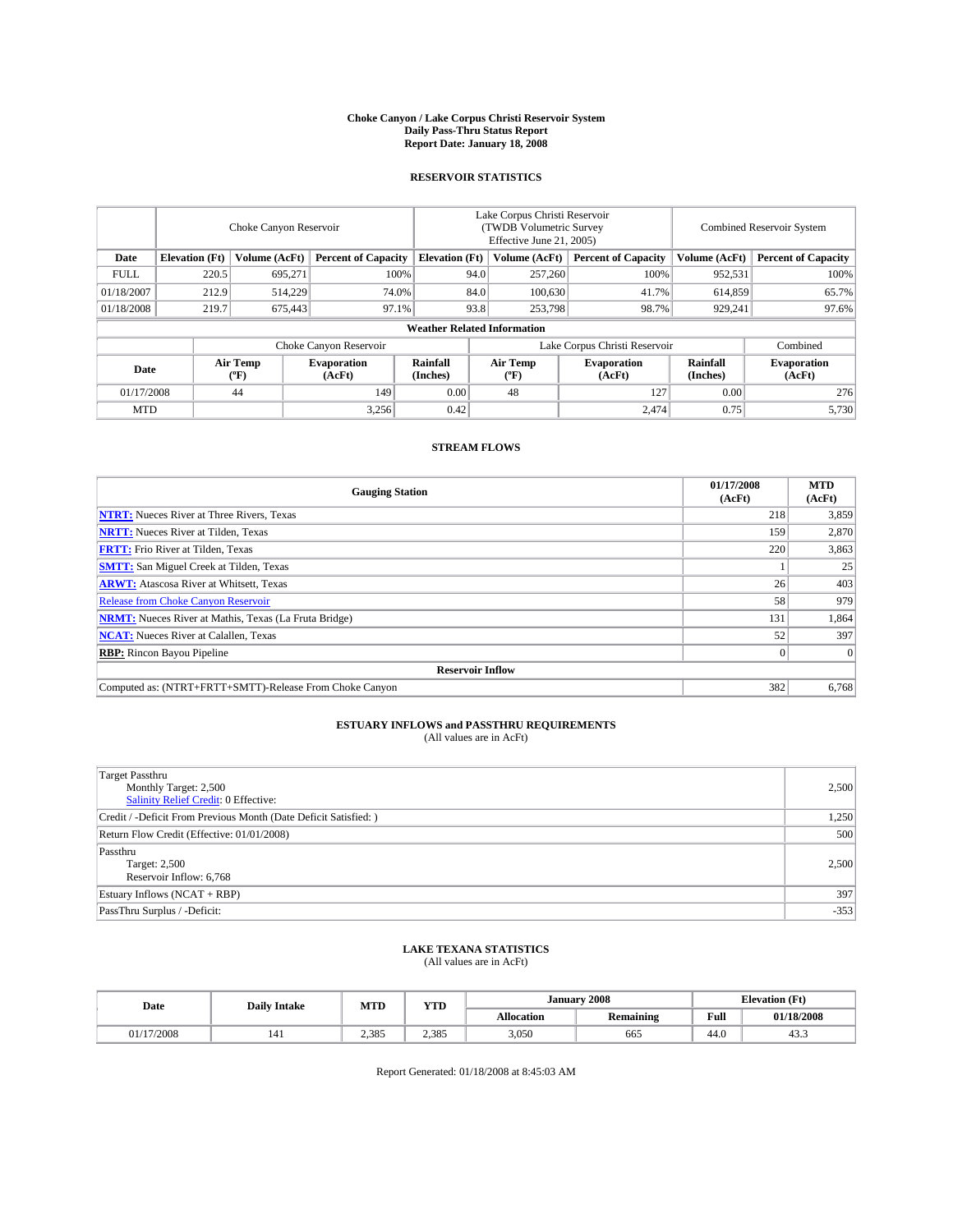### **Choke Canyon / Lake Corpus Christi Reservoir System Daily Pass-Thru Status Report Report Date: January 19, 2008**

### **RESERVOIR STATISTICS**

|                        | Choke Canyon Reservoir             |                  |                              |                       | Lake Corpus Christi Reservoir<br>(TWDB Volumetric Survey<br>Effective June 21, 2005) |                                           |                               | Combined Reservoir System |                              |  |
|------------------------|------------------------------------|------------------|------------------------------|-----------------------|--------------------------------------------------------------------------------------|-------------------------------------------|-------------------------------|---------------------------|------------------------------|--|
| Date                   | <b>Elevation</b> (Ft)              | Volume (AcFt)    | <b>Percent of Capacity</b>   | <b>Elevation</b> (Ft) |                                                                                      | Volume (AcFt)                             | <b>Percent of Capacity</b>    | Volume (AcFt)             | <b>Percent of Capacity</b>   |  |
| <b>FULL</b>            | 220.5                              | 695,271          |                              | 100%                  | 94.0                                                                                 | 257,260                                   | 100%                          | 952,531                   | 100%                         |  |
| 01/19/2007             | 212.9                              | 514,013          |                              | 73.9%                 | 84.0                                                                                 | 100.864                                   | 41.8%                         | 614,877                   | 65.7%                        |  |
| 01/19/2008             | 219.8                              | 675,953          | 97.2%                        |                       | 93.9                                                                                 | 254,708                                   | 99.0%                         | 930.661                   | 97.7%                        |  |
|                        | <b>Weather Related Information</b> |                  |                              |                       |                                                                                      |                                           |                               |                           |                              |  |
| Choke Canyon Reservoir |                                    |                  |                              |                       |                                                                                      |                                           | Lake Corpus Christi Reservoir |                           | Combined                     |  |
| Date                   |                                    | Air Temp<br>(°F) | <b>Evaporation</b><br>(AcFt) | Rainfall<br>(Inches)  |                                                                                      | Air Temp<br>$({}^{\mathrm{o}}\mathrm{F})$ | <b>Evaporation</b><br>(AcFt)  | Rainfall<br>(Inches)      | <b>Evaporation</b><br>(AcFt) |  |
| 01/18/2008             |                                    | 41               | 30                           | 0.27                  |                                                                                      | 44                                        | 64                            | 0.70                      | 94                           |  |
| <b>MTD</b>             |                                    |                  | 3.286                        | 0.69                  |                                                                                      |                                           | 2,538                         | 1.45                      | 5,824                        |  |

## **STREAM FLOWS**

| <b>Gauging Station</b>                                       | 01/18/2008<br>(AcFt) | <b>MTD</b><br>(AcFt) |
|--------------------------------------------------------------|----------------------|----------------------|
| <b>NTRT:</b> Nueces River at Three Rivers, Texas             | 216                  | 4,075                |
| <b>NRTT:</b> Nueces River at Tilden, Texas                   | 159                  | 3,029                |
| <b>FRTT:</b> Frio River at Tilden, Texas                     | 216                  | 4,079                |
| <b>SMTT:</b> San Miguel Creek at Tilden, Texas               |                      | 26                   |
| <b>ARWT:</b> Atascosa River at Whitsett, Texas               | 26                   | 429                  |
| <b>Release from Choke Canyon Reservoir</b>                   | 58                   | 1,036                |
| <b>NRMT:</b> Nueces River at Mathis, Texas (La Fruta Bridge) | 224                  | 2,088                |
| <b>NCAT:</b> Nueces River at Calallen, Texas                 | 60                   | 456                  |
| <b>RBP:</b> Rincon Bayou Pipeline                            |                      | $\Omega$             |
| <b>Reservoir Inflow</b>                                      |                      |                      |
| Computed as: (NTRT+FRTT+SMTT)-Release From Choke Canyon      | 376                  | 7,144                |

# **ESTUARY INFLOWS and PASSTHRU REQUIREMENTS**<br>(All values are in AcFt)

| <b>Target Passthru</b><br>Monthly Target: 2,500<br>Salinity Relief Credit: 0 Effective: | 2,500  |
|-----------------------------------------------------------------------------------------|--------|
| Credit / -Deficit From Previous Month (Date Deficit Satisfied: )                        | 1,250  |
| Return Flow Credit (Effective: 01/01/2008)                                              | 500    |
| Passthru<br>Target: 2,500<br>Reservoir Inflow: 7,144                                    | 2.500  |
| Estuary Inflows (NCAT + RBP)                                                            | 456    |
| PassThru Surplus / -Deficit:                                                            | $-294$ |

## **LAKE TEXANA STATISTICS** (All values are in AcFt)

| Date       | <b>Daily Intake</b> |       | YTD<br>MTD |                   | January          | 2008 | <b>Elevation</b> (Ft) |  |  |
|------------|---------------------|-------|------------|-------------------|------------------|------|-----------------------|--|--|
|            |                     |       |            | <b>Allocation</b> | <b>Remaining</b> | Full | 01/19/2008            |  |  |
| 01/18/2008 | - 74                | 2.526 | 2.526      | 3,050             | $\sim$<br>م د    | 44.0 | د.45                  |  |  |

Report Generated: 01/19/2008 at 8:24:32 AM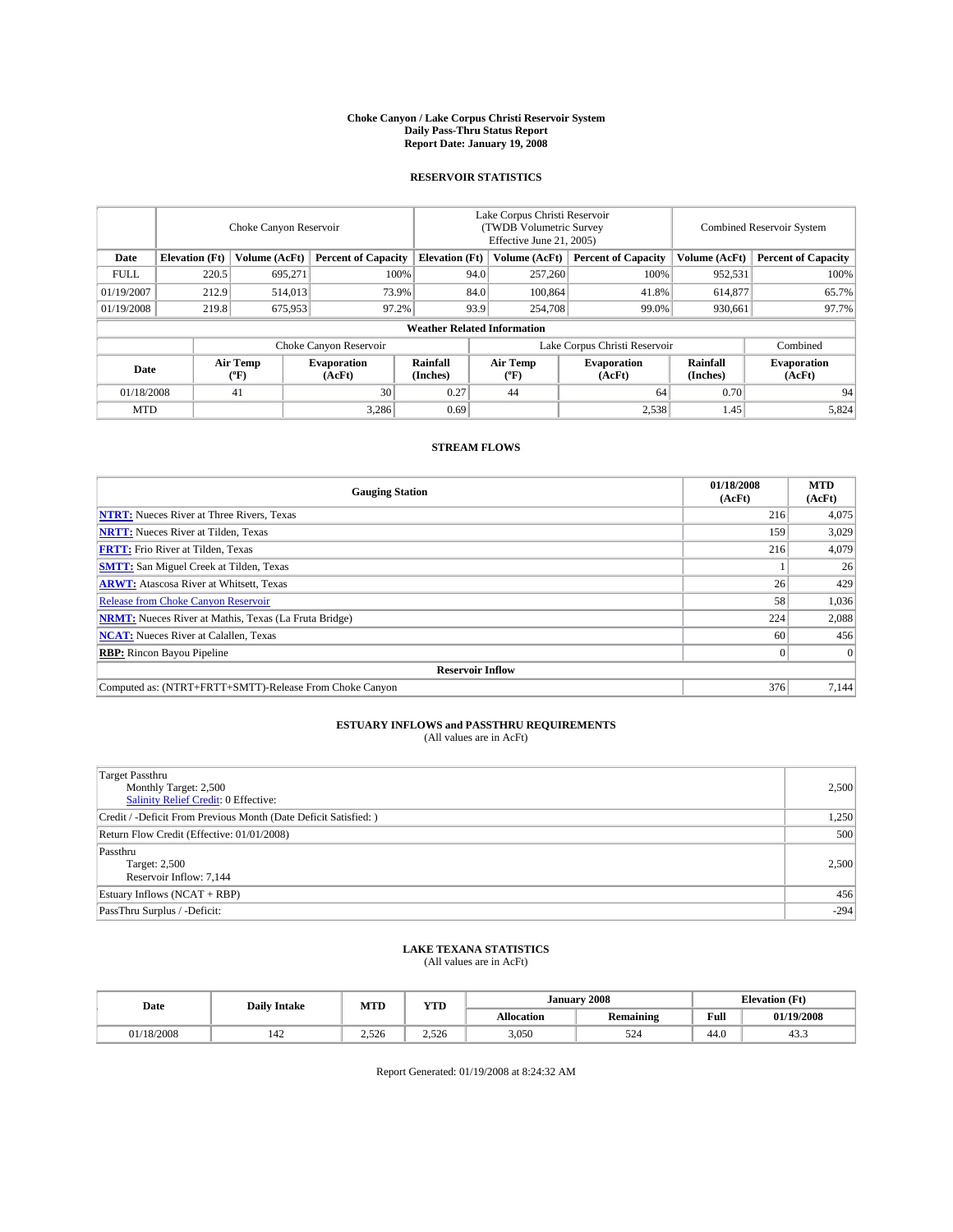### **Choke Canyon / Lake Corpus Christi Reservoir System Daily Pass-Thru Status Report Report Date: January 20, 2008**

### **RESERVOIR STATISTICS**

|             | Choke Canyon Reservoir             |                  |                              |                       | Lake Corpus Christi Reservoir<br>(TWDB Volumetric Survey<br>Effective June 21, 2005) |                                           |                               | Combined Reservoir System |                              |  |
|-------------|------------------------------------|------------------|------------------------------|-----------------------|--------------------------------------------------------------------------------------|-------------------------------------------|-------------------------------|---------------------------|------------------------------|--|
| Date        | <b>Elevation</b> (Ft)              | Volume (AcFt)    | <b>Percent of Capacity</b>   | <b>Elevation</b> (Ft) |                                                                                      | Volume (AcFt)                             | <b>Percent of Capacity</b>    | Volume (AcFt)             | <b>Percent of Capacity</b>   |  |
| <b>FULL</b> | 220.5                              | 695,271          | 100%                         |                       | 94.0                                                                                 | 257,260                                   | 100%                          | 952,531                   | 100%                         |  |
| 01/20/2007  | 212.9                              | 514,229          | 74.0%                        |                       | 84.0                                                                                 | 101,215                                   | 42.0%                         | 615,444                   | 65.7%                        |  |
| 01/20/2008  | 219.7                              | 675,689          | 97.2%                        |                       | 93.8                                                                                 | 253,435                                   | 98.5%                         | 929,124                   | 97.5%                        |  |
|             | <b>Weather Related Information</b> |                  |                              |                       |                                                                                      |                                           |                               |                           |                              |  |
|             |                                    |                  | Choke Canyon Reservoir       |                       |                                                                                      |                                           | Lake Corpus Christi Reservoir |                           | Combined                     |  |
| Date        |                                    | Air Temp<br>(°F) | <b>Evaporation</b><br>(AcFt) | Rainfall<br>(Inches)  |                                                                                      | Air Temp<br>$({}^{\mathrm{o}}\mathrm{F})$ | <b>Evaporation</b><br>(AcFt)  | Rainfall<br>(Inches)      | <b>Evaporation</b><br>(AcFt) |  |
| 01/19/2008  |                                    | 55               | Pan Froze                    | 0.00                  |                                                                                      | 54                                        | 159                           | 0.00                      | 159                          |  |
| <b>MTD</b>  |                                    |                  | 3,286                        | 0.69                  |                                                                                      |                                           | 2,697                         | 1.45                      | 5,983                        |  |

## **STREAM FLOWS**

| <b>Gauging Station</b>                                       | 01/19/2008<br>(AcFt) | <b>MTD</b><br>(AcFt) |
|--------------------------------------------------------------|----------------------|----------------------|
| <b>NTRT:</b> Nueces River at Three Rivers, Texas             | 220                  | 4,296                |
| <b>NRTT:</b> Nueces River at Tilden, Texas                   | 161                  | 3,190                |
| <b>FRTT:</b> Frio River at Tilden, Texas                     | 218                  | 4,298                |
| <b>SMTT:</b> San Miguel Creek at Tilden, Texas               |                      | 27                   |
| <b>ARWT:</b> Atascosa River at Whitsett, Texas               | 26                   | 455                  |
| <b>Release from Choke Canyon Reservoir</b>                   | 58                   | 1,094                |
| <b>NRMT:</b> Nueces River at Mathis, Texas (La Fruta Bridge) | 322                  | 2,410                |
| <b>NCAT:</b> Nueces River at Calallen, Texas                 | 187                  | 643                  |
| <b>RBP:</b> Rincon Bayou Pipeline                            |                      | $\Omega$             |
| <b>Reservoir Inflow</b>                                      |                      |                      |
| Computed as: (NTRT+FRTT+SMTT)-Release From Choke Canyon      | 382                  | 7,526                |

# **ESTUARY INFLOWS and PASSTHRU REQUIREMENTS**<br>(All values are in AcFt)

| Target Passthru<br>Monthly Target: 2,500<br><b>Salinity Relief Credit: 0 Effective:</b> | 2,500  |
|-----------------------------------------------------------------------------------------|--------|
| Credit / -Deficit From Previous Month (Date Deficit Satisfied: )                        | 1,250  |
| Return Flow Credit (Effective: 01/01/2008)                                              | 500    |
| Passthru<br>Target: 2,500<br>Reservoir Inflow: 7,526                                    | 2,500  |
| Estuary Inflows (NCAT + RBP)                                                            | 643    |
| PassThru Surplus / -Deficit:                                                            | $-107$ |

## **LAKE TEXANA STATISTICS** (All values are in AcFt)

| Date       | <b>Daily Intake</b> | MTD   | YTD   | January           | 2008             |      | <b>Elevation</b> (Ft) |
|------------|---------------------|-------|-------|-------------------|------------------|------|-----------------------|
|            |                     |       |       | <b>Allocation</b> | <b>Remaining</b> | Full | 01/20/2008            |
| 01/19/2008 |                     | 2.668 | 2.668 | 3,050             | 382              | 44.0 | 43.5                  |

Report Generated: 01/20/2008 at 8:22:26 AM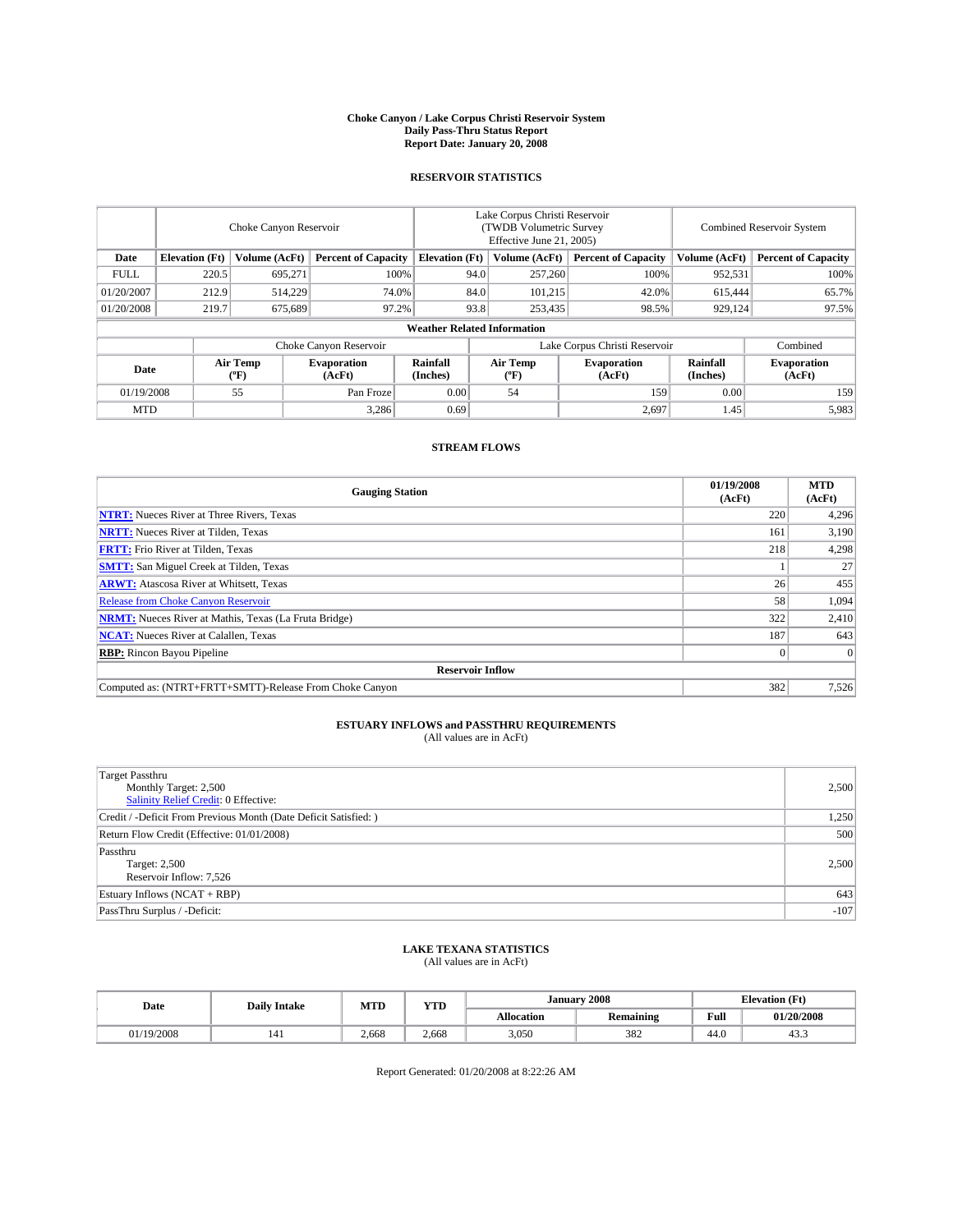### **Choke Canyon / Lake Corpus Christi Reservoir System Daily Pass-Thru Status Report Report Date: January 21, 2008**

### **RESERVOIR STATISTICS**

|             | Choke Canyon Reservoir |                  |                              |                                    | Lake Corpus Christi Reservoir<br>(TWDB Volumetric Survey<br>Effective June 21, 2005) |                           |                               |                      | Combined Reservoir System    |  |  |
|-------------|------------------------|------------------|------------------------------|------------------------------------|--------------------------------------------------------------------------------------|---------------------------|-------------------------------|----------------------|------------------------------|--|--|
| Date        | <b>Elevation</b> (Ft)  | Volume (AcFt)    | <b>Percent of Capacity</b>   | <b>Elevation</b> (Ft)              |                                                                                      | Volume (AcFt)             | <b>Percent of Capacity</b>    | Volume (AcFt)        | <b>Percent of Capacity</b>   |  |  |
| <b>FULL</b> | 220.5                  | 695,271          | 100%                         |                                    | 94.0                                                                                 | 257,260                   | 100%                          | 952,531              | 100%                         |  |  |
| 01/21/2007  | 212.9                  | 514,013          | 73.9%                        |                                    | 84.0                                                                                 | 101,215                   | 42.0%                         | 615,228              | 65.7%                        |  |  |
| 01/21/2008  | 219.7                  | 674,679          | 97.0%                        |                                    | 93.8                                                                                 | 253,253                   | 98.4%                         | 927,932              | 97.4%                        |  |  |
|             |                        |                  |                              | <b>Weather Related Information</b> |                                                                                      |                           |                               |                      |                              |  |  |
|             |                        |                  | Choke Canyon Reservoir       |                                    |                                                                                      |                           | Lake Corpus Christi Reservoir |                      | Combined                     |  |  |
| Date        |                        | Air Temp<br>(°F) | <b>Evaporation</b><br>(AcFt) | Rainfall<br>(Inches)               |                                                                                      | Air Temp<br>$^{\circ}$ F) | <b>Evaporation</b><br>(AcFt)  | Rainfall<br>(Inches) | <b>Evaporation</b><br>(AcFt) |  |  |
| 01/20/2008  |                        | 61               | 297                          | 0.02                               |                                                                                      | 62                        | 106                           | 0.02                 | 403                          |  |  |
| <b>MTD</b>  |                        |                  | 3,583                        | 0.71                               |                                                                                      |                           | 2,803                         | 1.47                 | 6,386                        |  |  |

## **STREAM FLOWS**

| <b>Gauging Station</b>                                       | 01/20/2008<br>(AcFt) | <b>MTD</b><br>(AcFt) |
|--------------------------------------------------------------|----------------------|----------------------|
| <b>NTRT:</b> Nueces River at Three Rivers, Texas             | 216                  | 4,512                |
| <b>NRTT:</b> Nueces River at Tilden, Texas                   | 161                  | 3,351                |
| <b>FRTT:</b> Frio River at Tilden, Texas                     | 218                  | 4,516                |
| <b>SMTT:</b> San Miguel Creek at Tilden, Texas               |                      | 27                   |
| <b>ARWT:</b> Atascosa River at Whitsett, Texas               | 26                   | 480                  |
| <b>Release from Choke Canyon Reservoir</b>                   | 58                   | 1,151                |
| <b>NRMT:</b> Nueces River at Mathis, Texas (La Fruta Bridge) | 103                  | 2,513                |
| <b>NCAT:</b> Nueces River at Calallen, Texas                 | 310                  | 953                  |
| <b>RBP:</b> Rincon Bayou Pipeline                            |                      | $\Omega$             |
| <b>Reservoir Inflow</b>                                      |                      |                      |
| Computed as: (NTRT+FRTT+SMTT)-Release From Choke Canyon      | 378                  | 7.903                |

# **ESTUARY INFLOWS and PASSTHRU REQUIREMENTS**<br>(All values are in AcFt)

| <b>Target Passthru</b><br>Monthly Target: 2,500<br>Salinity Relief Credit: 0 Effective: | 2,500 |
|-----------------------------------------------------------------------------------------|-------|
| Credit / -Deficit From Previous Month (Date Deficit Satisfied: )                        | 1,250 |
| Return Flow Credit (Effective: 01/01/2008)                                              | 500   |
| Passthru<br>Target: 2,500<br>Reservoir Inflow: 7,903                                    | 2.500 |
| Estuary Inflows (NCAT + RBP)                                                            | 953   |
| PassThru Surplus / -Deficit:                                                            | 203   |

# **LAKE TEXANA STATISTICS** (All values are in AcFt)

| Date       | <b>Daily Intake</b> | MTD   | YTD   | January           | 2008             |      | <b>Elevation</b> (Ft) |
|------------|---------------------|-------|-------|-------------------|------------------|------|-----------------------|
|            |                     |       |       | <b>Allocation</b> | <b>Remaining</b> | Full | 01/21/2008            |
| 01/20/2008 | ∸∠                  | 2.809 | 2.809 | 3,050             | 241              | 44.0 | 43.5                  |

Report Generated: 01/21/2008 at 8:24:13 AM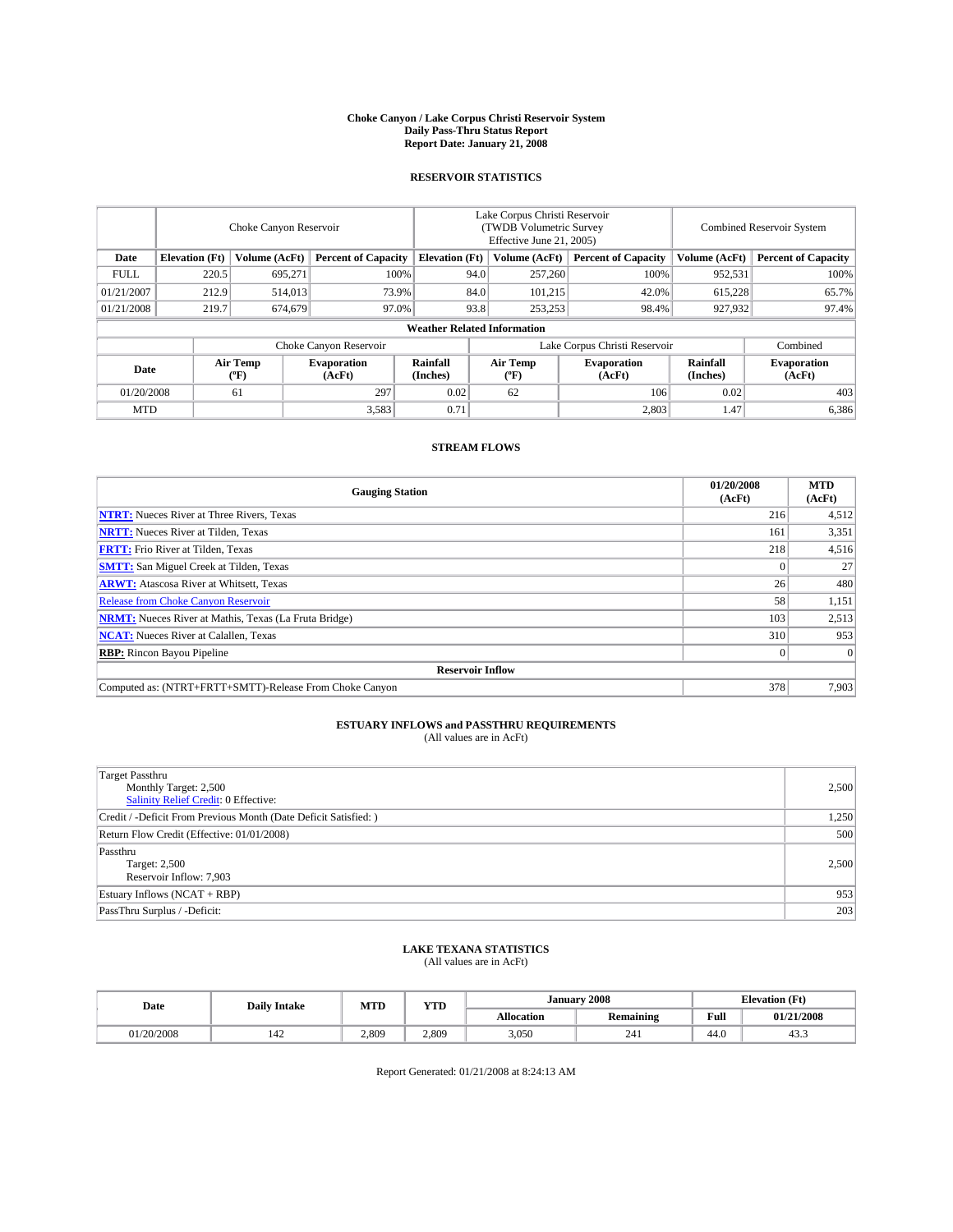### **Choke Canyon / Lake Corpus Christi Reservoir System Daily Pass-Thru Status Report Report Date: January 22, 2008**

### **RESERVOIR STATISTICS**

|             | Choke Canyon Reservoir             |                  |                              |                       | Lake Corpus Christi Reservoir<br>(TWDB Volumetric Survey<br>Effective June 21, 2005) |                  |                               | <b>Combined Reservoir System</b> |                              |  |
|-------------|------------------------------------|------------------|------------------------------|-----------------------|--------------------------------------------------------------------------------------|------------------|-------------------------------|----------------------------------|------------------------------|--|
| Date        | <b>Elevation</b> (Ft)              | Volume (AcFt)    | <b>Percent of Capacity</b>   | <b>Elevation</b> (Ft) |                                                                                      | Volume (AcFt)    | <b>Percent of Capacity</b>    | Volume (AcFt)                    | <b>Percent of Capacity</b>   |  |
| <b>FULL</b> | 220.5                              | 695.271          |                              | 100%                  | 94.0                                                                                 | 257,260          | 100%                          | 952,531                          | 100%                         |  |
| 01/22/2007  | 212.9                              | 513,797          | 73.9%                        |                       | 84.1                                                                                 | 101.802          | 42.2%                         | 615.599                          | 65.7%                        |  |
| 01/22/2008  | 219.7                              | 674,934          | 97.1%                        |                       | 93.8                                                                                 | 253,435          | 98.5%                         | 928,369                          | 97.5%                        |  |
|             | <b>Weather Related Information</b> |                  |                              |                       |                                                                                      |                  |                               |                                  |                              |  |
|             |                                    |                  | Choke Canyon Reservoir       |                       |                                                                                      |                  | Lake Corpus Christi Reservoir |                                  | Combined                     |  |
| Date        |                                    | Air Temp<br>(°F) | <b>Evaporation</b><br>(AcFt) | Rainfall<br>(Inches)  |                                                                                      | Air Temp<br>("F) | <b>Evaporation</b><br>(AcFt)  | Rainfall<br>(Inches)             | <b>Evaporation</b><br>(AcFt) |  |
| 01/21/2008  |                                    | 71               | 30                           | 0.02                  |                                                                                      | 71               | 11                            | 0.04                             | 41                           |  |
| <b>MTD</b>  |                                    |                  | 3,613                        | 0.73                  |                                                                                      |                  | 2,814                         | 1.51                             | 6,427                        |  |

## **STREAM FLOWS**

| <b>Gauging Station</b>                                       | 01/21/2008<br>(AcFt) | <b>MTD</b><br>(AcFt) |
|--------------------------------------------------------------|----------------------|----------------------|
| <b>NTRT:</b> Nueces River at Three Rivers, Texas             | 218                  | 4,730                |
| <b>NRTT:</b> Nueces River at Tilden, Texas                   | 163                  | 3,513                |
| <b>FRTT:</b> Frio River at Tilden, Texas                     | 218                  | 4,734                |
| <b>SMTT:</b> San Miguel Creek at Tilden, Texas               |                      | 28                   |
| <b>ARWT:</b> Atascosa River at Whitsett, Texas               | 26                   | 506                  |
| <b>Release from Choke Canyon Reservoir</b>                   | 58                   | 1,209                |
| <b>NRMT:</b> Nueces River at Mathis, Texas (La Fruta Bridge) | 103                  | 2,616                |
| <b>NCAT:</b> Nueces River at Calallen, Texas                 | 147                  | 1,100                |
| <b>RBP:</b> Rincon Bayou Pipeline                            |                      | $\Omega$             |
| <b>Reservoir Inflow</b>                                      |                      |                      |
| Computed as: (NTRT+FRTT+SMTT)-Release From Choke Canyon      | 380                  | 8,283                |

# **ESTUARY INFLOWS and PASSTHRU REQUIREMENTS**<br>(All values are in AcFt)

| <b>Target Passthru</b><br>Monthly Target: 2,500<br>Salinity Relief Credit: 0 Effective: | 2,500 |
|-----------------------------------------------------------------------------------------|-------|
| Credit / -Deficit From Previous Month (Date Deficit Satisfied: )                        | 1,250 |
| Return Flow Credit (Effective: 01/01/2008)                                              | 500   |
| Passthru<br>Target: 2,500<br>Reservoir Inflow: 8,283                                    | 2.500 |
| Estuary Inflows (NCAT + RBP)                                                            | 1,100 |
| PassThru Surplus / -Deficit:                                                            | 350   |

# **LAKE TEXANA STATISTICS** (All values are in AcFt)

| Date       | <b>Daily Intake</b> | MTD             | WTD<br>1 I D   | January           | 2008             | <b>Elevation</b> (Ft) |            |
|------------|---------------------|-----------------|----------------|-------------------|------------------|-----------------------|------------|
|            |                     |                 |                | <b>Allocation</b> | <b>Remaining</b> | Full                  | 01/22/2008 |
| 01/21/2008 | $1 + 2$             | 2.952<br>ے رودے | 2.952<br>ے ورب | 3.050             | 98               | 44.0                  | 44.0       |

Report Generated: 01/22/2008 at 8:57:51 AM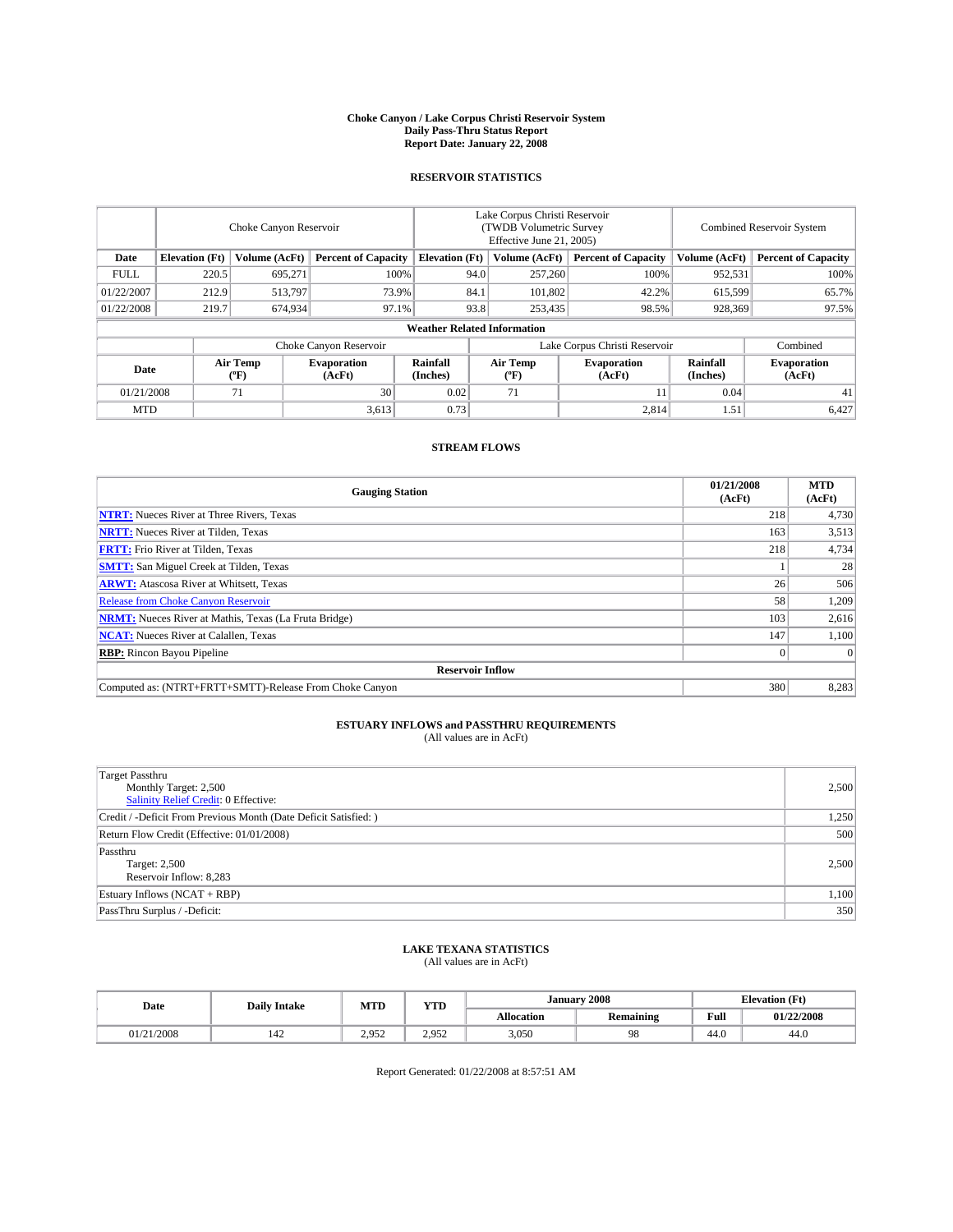### **Choke Canyon / Lake Corpus Christi Reservoir System Daily Pass-Thru Status Report Report Date: January 23, 2008**

### **RESERVOIR STATISTICS**

|             | Choke Canyon Reservoir             |                  |                              |                       | Lake Corpus Christi Reservoir<br>(TWDB Volumetric Survey<br>Effective June 21, 2005) |                  |                               |                      | Combined Reservoir System    |  |  |
|-------------|------------------------------------|------------------|------------------------------|-----------------------|--------------------------------------------------------------------------------------|------------------|-------------------------------|----------------------|------------------------------|--|--|
| Date        | <b>Elevation</b> (Ft)              | Volume (AcFt)    | <b>Percent of Capacity</b>   | <b>Elevation</b> (Ft) |                                                                                      | Volume (AcFt)    | <b>Percent of Capacity</b>    | Volume (AcFt)        | <b>Percent of Capacity</b>   |  |  |
| <b>FULL</b> | 220.5                              | 695,271          | 100%                         |                       | 94.0                                                                                 | 257,260          | 100%                          | 952,531              | 100%                         |  |  |
| 01/23/2007  | 212.9                              | 513,581          | 73.9%                        |                       | 84.1                                                                                 | 101,802          | 42.2%                         | 615,383              | 65.7%                        |  |  |
| 01/23/2008  | 219.7                              | 675,443          | 97.1%                        |                       | 93.8                                                                                 | 254,162          | 98.8%                         | 929,605              | 97.6%                        |  |  |
|             | <b>Weather Related Information</b> |                  |                              |                       |                                                                                      |                  |                               |                      |                              |  |  |
|             |                                    |                  | Choke Canyon Reservoir       |                       |                                                                                      |                  | Lake Corpus Christi Reservoir |                      | Combined                     |  |  |
| Date        |                                    | Air Temp<br>(°F) | <b>Evaporation</b><br>(AcFt) | Rainfall<br>(Inches)  |                                                                                      | Air Temp<br>("F) | <b>Evaporation</b><br>(AcFt)  | Rainfall<br>(Inches) | <b>Evaporation</b><br>(AcFt) |  |  |
| 01/22/2008  |                                    | 71               | 119                          | 0.01                  |                                                                                      | 71               | 74                            | 0.13                 | 193                          |  |  |
| <b>MTD</b>  |                                    |                  | 3,732                        | 0.74                  |                                                                                      |                  | 2,888                         | 1.64                 | 6,620                        |  |  |

### **STREAM FLOWS**

| <b>Gauging Station</b>                                       | 01/22/2008<br>(AcFt) | <b>MTD</b><br>(AcFt) |
|--------------------------------------------------------------|----------------------|----------------------|
| <b>NTRT:</b> Nueces River at Three Rivers, Texas             | 218                  | 4,949                |
| <b>NRTT:</b> Nueces River at Tilden, Texas                   | 163                  | 3,676                |
| <b>FRTT:</b> Frio River at Tilden, Texas                     | 220                  | 4,955                |
| <b>SMTT:</b> San Miguel Creek at Tilden, Texas               |                      | 28                   |
| <b>ARWT:</b> Atascosa River at Whitsett, Texas               | 26                   | 532                  |
| <b>Release from Choke Canyon Reservoir</b>                   | 58                   | 1,266                |
| <b>NRMT:</b> Nueces River at Mathis, Texas (La Fruta Bridge) | 105                  | 2,721                |
| <b>NCAT:</b> Nueces River at Calallen, Texas                 | 83                   | 1,183                |
| <b>RBP:</b> Rincon Bayou Pipeline                            |                      | $\Omega$             |
| <b>Reservoir Inflow</b>                                      |                      |                      |
| Computed as: (NTRT+FRTT+SMTT)-Release From Choke Canyon      | 382                  | 8,665                |

# **ESTUARY INFLOWS and PASSTHRU REQUIREMENTS**<br>(All values are in AcFt)

| <b>Target Passthru</b><br>Monthly Target: 2,500<br>Salinity Relief Credit: 0 Effective: | 2,500 |
|-----------------------------------------------------------------------------------------|-------|
| Credit / -Deficit From Previous Month (Date Deficit Satisfied: )                        | 1,250 |
| Return Flow Credit (Effective: 01/01/2008)                                              | 500   |
| Passthru<br>Target: 2,500<br>Reservoir Inflow: 8,665                                    | 2.500 |
| Estuary Inflows (NCAT + RBP)                                                            | 1,183 |
| PassThru Surplus / -Deficit:                                                            | 433   |

# **LAKE TEXANA STATISTICS** (All values are in AcFt)

| Date      | <b>Daily Intake</b> | MTD   | $\mathbf{v}$ |                   | January 2008     | <b>Elevation</b> (Ft) |            |  |
|-----------|---------------------|-------|--------------|-------------------|------------------|-----------------------|------------|--|
|           |                     |       | 1 I D        | <b>Allocation</b> | <b>Remaining</b> | Full                  | 01/23/2008 |  |
| 1/22/2008 | 142                 | 3.093 | 3.093        | 3,050             | $-4$             | AA<br>44.U            | 44.0       |  |

Report Generated: 01/23/2008 at 8:55:03 AM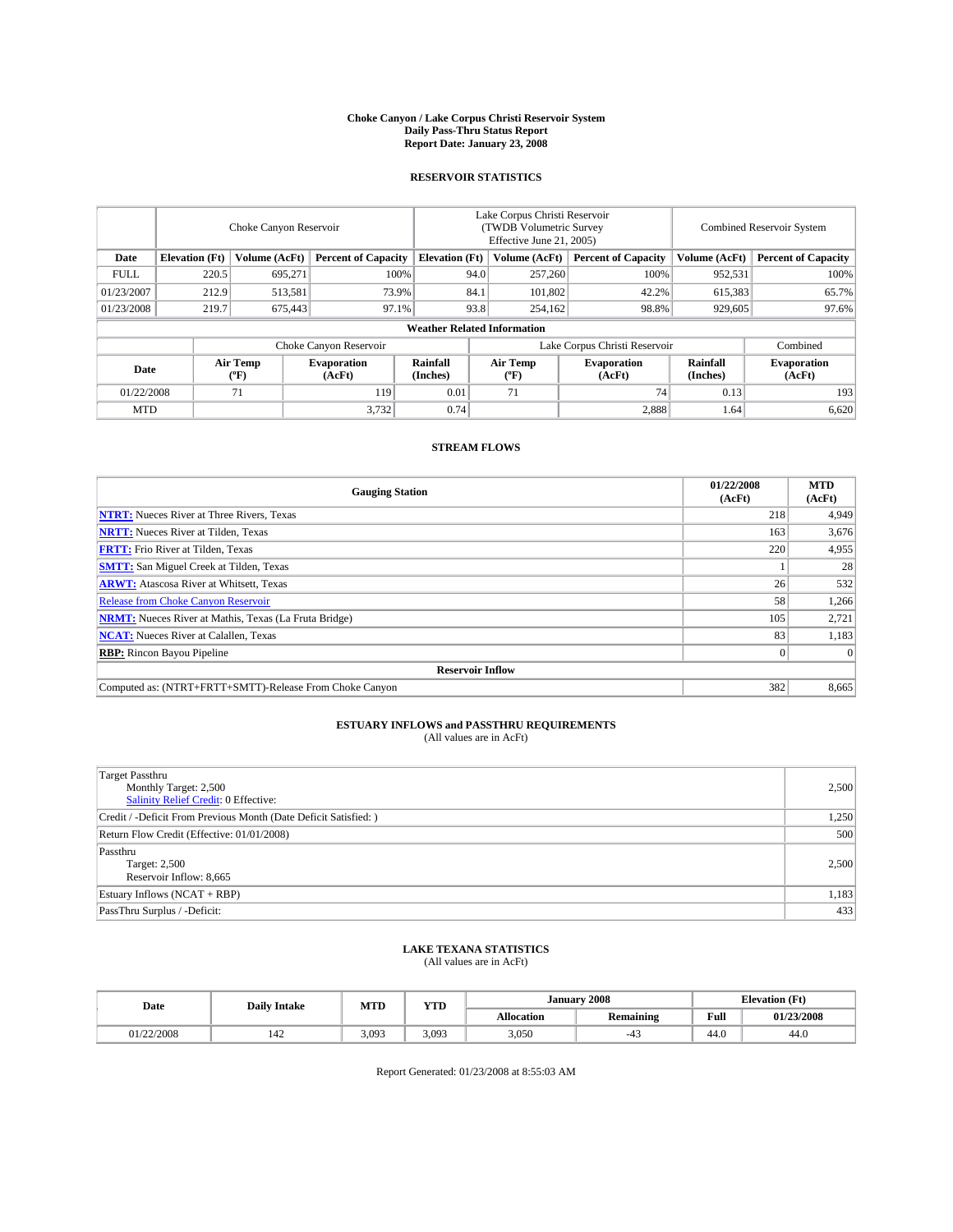### **Choke Canyon / Lake Corpus Christi Reservoir System Daily Pass-Thru Status Report Report Date: January 24, 2008**

### **RESERVOIR STATISTICS**

|             | Choke Canyon Reservoir             |                  |                              |                       | Lake Corpus Christi Reservoir<br>(TWDB Volumetric Survey<br>Effective June 21, 2005) |                               |                              | <b>Combined Reservoir System</b> |                              |  |
|-------------|------------------------------------|------------------|------------------------------|-----------------------|--------------------------------------------------------------------------------------|-------------------------------|------------------------------|----------------------------------|------------------------------|--|
| Date        | <b>Elevation</b> (Ft)              | Volume (AcFt)    | <b>Percent of Capacity</b>   | <b>Elevation</b> (Ft) |                                                                                      | Volume (AcFt)                 | <b>Percent of Capacity</b>   | Volume (AcFt)                    | <b>Percent of Capacity</b>   |  |
| <b>FULL</b> | 220.5                              | 695.271          | 100%                         |                       | 94.0                                                                                 | 257,260                       | 100%                         | 952,531                          | 100%                         |  |
| 01/24/2007  | 212.9                              | 514,444          | 74.0%                        |                       | 84.0                                                                                 | 101.215                       | 42.0%                        | 615,659                          | 65.7%                        |  |
| 01/24/2008  | 219.7                              | 675,689          | 97.2%                        |                       | 93.9                                                                                 | 255,801                       | 99.4%                        | 931.490                          | 97.8%                        |  |
|             | <b>Weather Related Information</b> |                  |                              |                       |                                                                                      |                               |                              |                                  |                              |  |
|             | Choke Canyon Reservoir             |                  |                              |                       |                                                                                      | Lake Corpus Christi Reservoir |                              |                                  | Combined                     |  |
| Date        |                                    | Air Temp<br>(°F) | <b>Evaporation</b><br>(AcFt) | Rainfall<br>(Inches)  |                                                                                      | Air Temp<br>("F)              | <b>Evaporation</b><br>(AcFt) | Rainfall<br>(Inches)             | <b>Evaporation</b><br>(AcFt) |  |
| 01/23/2008  |                                    | 43               | 30                           | 0.15                  |                                                                                      | 45                            | 11                           | 0.22                             | 41                           |  |
| <b>MTD</b>  |                                    |                  | 3,762                        | 0.89                  |                                                                                      |                               | 2,899                        | 1.86                             | 6,661                        |  |

## **STREAM FLOWS**

| <b>Gauging Station</b>                                       | 01/23/2008<br>(AcFt) | <b>MTD</b><br>(AcFt) |
|--------------------------------------------------------------|----------------------|----------------------|
| <b>NTRT:</b> Nueces River at Three Rivers, Texas             | 220                  | 5,169                |
| <b>NRTT:</b> Nueces River at Tilden, Texas                   | 159                  | 3,835                |
| <b>FRTT:</b> Frio River at Tilden, Texas                     | 220                  | 5,175                |
| <b>SMTT:</b> San Miguel Creek at Tilden, Texas               |                      | 29                   |
| <b>ARWT:</b> Atascosa River at Whitsett, Texas               | 26                   | 558                  |
| <b>Release from Choke Canyon Reservoir</b>                   | 58                   | 1,324                |
| <b>NRMT:</b> Nueces River at Mathis, Texas (La Fruta Bridge) | 93                   | 2,815                |
| <b>NCAT:</b> Nueces River at Calallen, Texas                 | 48                   | 1,231                |
| <b>RBP:</b> Rincon Bayou Pipeline                            |                      | $\Omega$             |
| <b>Reservoir Inflow</b>                                      |                      |                      |
| Computed as: (NTRT+FRTT+SMTT)-Release From Choke Canyon      | 384                  | 9.049                |

# **ESTUARY INFLOWS and PASSTHRU REQUIREMENTS**<br>(All values are in AcFt)

| <b>Target Passthru</b><br>Monthly Target: 2,500<br>Salinity Relief Credit: 0 Effective: | 2,500 |
|-----------------------------------------------------------------------------------------|-------|
| Credit / -Deficit From Previous Month (Date Deficit Satisfied: )                        | 1,250 |
| Return Flow Credit (Effective: 01/01/2008)                                              | 500   |
| Passthru<br>Target: 2,500<br>Reservoir Inflow: 9,049                                    | 2.500 |
| Estuary Inflows (NCAT + RBP)                                                            | 1,231 |
| PassThru Surplus / -Deficit:                                                            | 481   |

# **LAKE TEXANA STATISTICS** (All values are in AcFt)

| Date       | <b>Daily Intake</b> | <b>MTD</b>      | $\mathbf{v}$<br>1 I D | January           | 12008            |      | <b>Elevation</b> (Ft) |
|------------|---------------------|-----------------|-----------------------|-------------------|------------------|------|-----------------------|
|            |                     |                 |                       | <b>Allocation</b> | <b>Remaining</b> | Full | 01/24/2008            |
| 01/23/2008 | 141                 | 2.22<br>ر ہے. ر | 2.22<br>−د ت…         | 3,050             | $-184$           | 44.0 | -44.1                 |

Report Generated: 01/24/2008 at 8:36:05 AM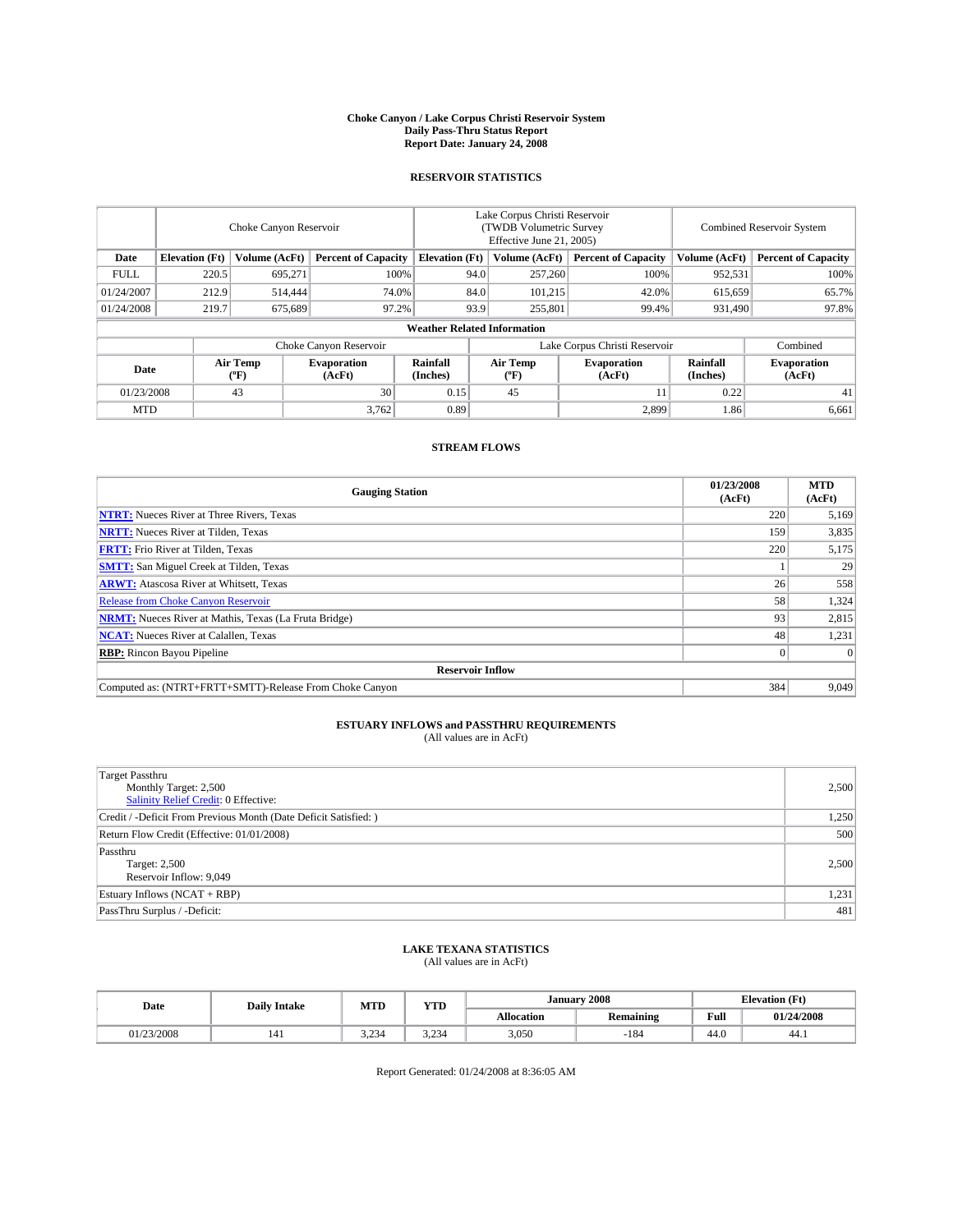### **Choke Canyon / Lake Corpus Christi Reservoir System Daily Pass-Thru Status Report Report Date: January 25, 2008**

### **RESERVOIR STATISTICS**

|             | Choke Canyon Reservoir             |                               |                              |                       | Lake Corpus Christi Reservoir<br>(TWDB Volumetric Survey<br>Effective June 21, 2005) |                  |                              |                      | <b>Combined Reservoir System</b> |  |  |
|-------------|------------------------------------|-------------------------------|------------------------------|-----------------------|--------------------------------------------------------------------------------------|------------------|------------------------------|----------------------|----------------------------------|--|--|
| Date        | <b>Elevation</b> (Ft)              | Volume (AcFt)                 | <b>Percent of Capacity</b>   | <b>Elevation</b> (Ft) |                                                                                      | Volume (AcFt)    | <b>Percent of Capacity</b>   | Volume (AcFt)        | <b>Percent of Capacity</b>       |  |  |
| <b>FULL</b> | 220.5                              | 695.271                       | 100%                         |                       | 94.0                                                                                 | 257,260          | 100%                         | 952,531              | 100%                             |  |  |
| 01/25/2007  | 213.1                              | 517,700                       | 74.5%                        |                       | 84.3                                                                                 | 104.171          | 43.2%                        | 621,871              | 66.4%                            |  |  |
| 01/25/2008  | 219.8                              | 675,953                       | 97.2%                        |                       | 93.9                                                                                 | 255,254          | 99.2%                        | 931.207              | 97.8%                            |  |  |
|             | <b>Weather Related Information</b> |                               |                              |                       |                                                                                      |                  |                              |                      |                                  |  |  |
|             |                                    | Lake Corpus Christi Reservoir |                              |                       |                                                                                      | Combined         |                              |                      |                                  |  |  |
| Date        |                                    | Air Temp<br>(°F)              | <b>Evaporation</b><br>(AcFt) | Rainfall<br>(Inches)  |                                                                                      | Air Temp<br>("F) | <b>Evaporation</b><br>(AcFt) | Rainfall<br>(Inches) | <b>Evaporation</b><br>(AcFt)     |  |  |
| 01/24/2008  |                                    | 45                            | 59                           | 0.16                  |                                                                                      | 45               | 21                           | 0.09                 | 80                               |  |  |
| <b>MTD</b>  |                                    |                               | 3,821                        | 1.05                  |                                                                                      |                  | 2,920                        | 1.95                 | 6,741                            |  |  |

## **STREAM FLOWS**

| <b>Gauging Station</b>                                       | 01/24/2008<br>(AcFt) | <b>MTD</b><br>(AcFt) |
|--------------------------------------------------------------|----------------------|----------------------|
| <b>NTRT:</b> Nueces River at Three Rivers, Texas             | 218                  | 5,387                |
| <b>NRTT:</b> Nueces River at Tilden, Texas                   | 151                  | 3,986                |
| <b>FRTT:</b> Frio River at Tilden, Texas                     | 220                  | 5,395                |
| <b>SMTT:</b> San Miguel Creek at Tilden, Texas               |                      | 29                   |
| <b>ARWT:</b> Atascosa River at Whitsett, Texas               | 26                   | 584                  |
| <b>Release from Choke Canyon Reservoir</b>                   | 58                   | 1,382                |
| <b>NRMT:</b> Nueces River at Mathis, Texas (La Fruta Bridge) | 105                  | 2,920                |
| <b>NCAT:</b> Nueces River at Calallen, Texas                 | 66                   | 1,296                |
| <b>RBP:</b> Rincon Bayou Pipeline                            |                      | $\Omega$             |
| <b>Reservoir Inflow</b>                                      |                      |                      |
| Computed as: (NTRT+FRTT+SMTT)-Release From Choke Canyon      | 381                  | 9.430                |

# **ESTUARY INFLOWS and PASSTHRU REQUIREMENTS**<br>(All values are in AcFt)

| <b>Target Passthru</b><br>Monthly Target: 2,500<br>Salinity Relief Credit: 0 Effective: | 2,500 |
|-----------------------------------------------------------------------------------------|-------|
| Credit / -Deficit From Previous Month (Date Deficit Satisfied: )                        | 1,250 |
| Return Flow Credit (Effective: 01/01/2008)                                              | 500   |
| Passthru<br>Target: 2,500<br>Reservoir Inflow: 9,430                                    | 2.500 |
| Estuary Inflows (NCAT + RBP)                                                            | 1,296 |
| PassThru Surplus / -Deficit:                                                            | 546   |

## **LAKE TEXANA STATISTICS** (All values are in AcFt)

|            |  |                              | YTD<br>MTD<br>Date<br><b>Daily Intake</b> |                   |                  | 2008<br><b>January</b> |            | <b>Elevation</b> (Ft) |  |
|------------|--|------------------------------|-------------------------------------------|-------------------|------------------|------------------------|------------|-----------------------|--|
|            |  |                              |                                           | <b>Allocation</b> | <b>Remaining</b> | Full                   | 01/25/2008 |                       |  |
| 01/24/2008 |  | $\sim$ $\sim$ $\sim$<br>ر. ر | 3,375                                     | 3,050             | 225<br>ى 2 د     | 44.0                   | 44.1       |                       |  |

Report Generated: 01/25/2008 at 8:22:37 AM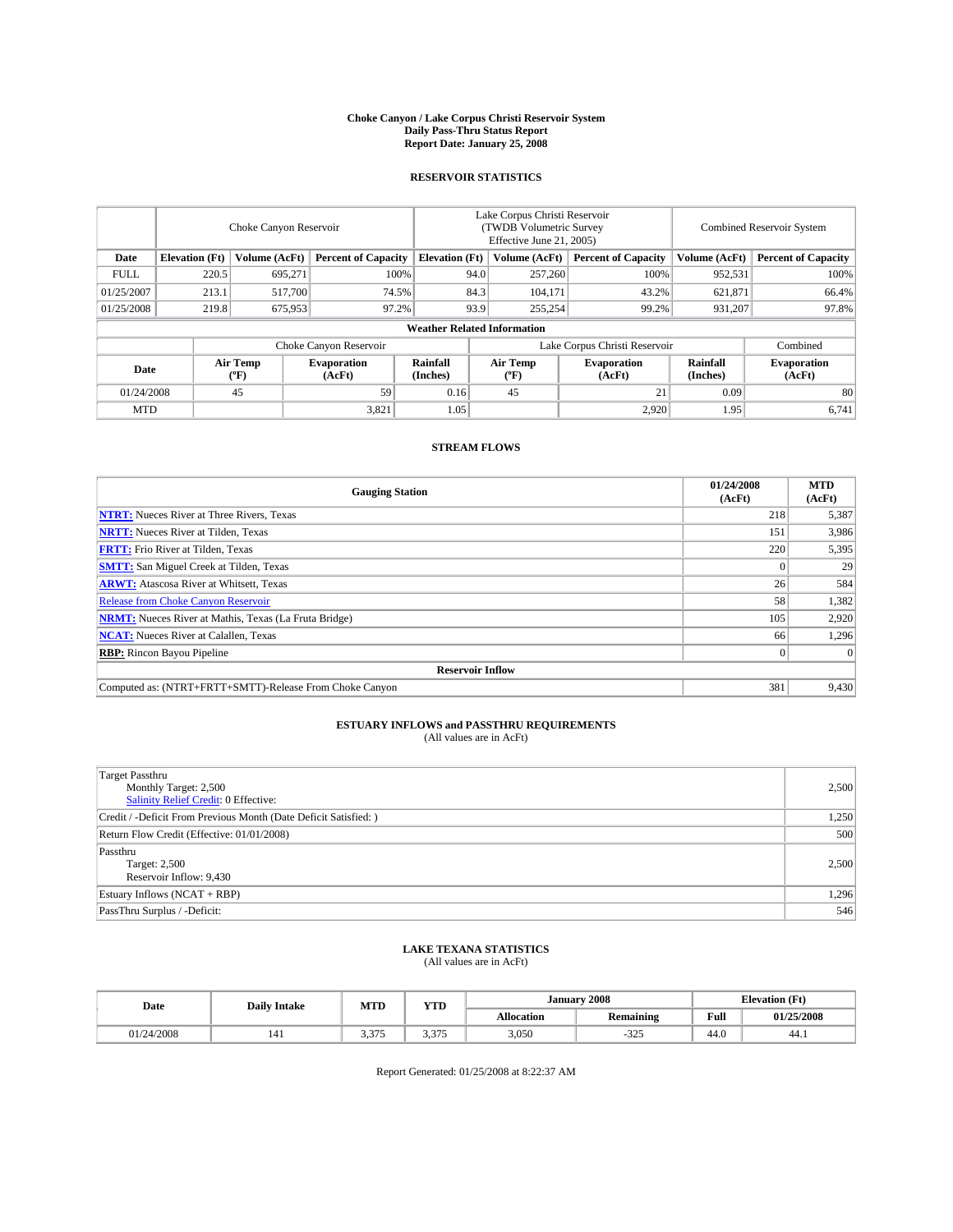### **Choke Canyon / Lake Corpus Christi Reservoir System Daily Pass-Thru Status Report Report Date: January 26, 2008**

### **RESERVOIR STATISTICS**

|             | Choke Canyon Reservoir             |                  |                              |                       | Lake Corpus Christi Reservoir<br>(TWDB Volumetric Survey<br>Effective June 21, 2005) |                                           |                               | Combined Reservoir System |                              |  |
|-------------|------------------------------------|------------------|------------------------------|-----------------------|--------------------------------------------------------------------------------------|-------------------------------------------|-------------------------------|---------------------------|------------------------------|--|
| Date        | <b>Elevation</b> (Ft)              | Volume (AcFt)    | <b>Percent of Capacity</b>   | <b>Elevation</b> (Ft) |                                                                                      | Volume (AcFt)                             | <b>Percent of Capacity</b>    | Volume (AcFt)             | <b>Percent of Capacity</b>   |  |
| <b>FULL</b> | 220.5                              | 695,271          | 100%                         |                       | 94.0                                                                                 | 257,260                                   | 100%                          | 952,531                   | 100%                         |  |
| 01/26/2007  | 213.1                              | 517,046          | 74.4%                        |                       | 84.4                                                                                 | 105,488                                   | 43.7%                         | 622,534                   | 66.5%                        |  |
| 01/26/2008  | 219.7                              | 675,689          | 97.2%                        |                       | 93.8                                                                                 | 254,344                                   | 98.9%                         | 930,033                   | 97.6%                        |  |
|             | <b>Weather Related Information</b> |                  |                              |                       |                                                                                      |                                           |                               |                           |                              |  |
|             |                                    |                  | Choke Canyon Reservoir       |                       |                                                                                      |                                           | Lake Corpus Christi Reservoir |                           | Combined                     |  |
| Date        |                                    | Air Temp<br>(°F) | <b>Evaporation</b><br>(AcFt) | Rainfall<br>(Inches)  |                                                                                      | Air Temp<br>$({}^{\mathrm{o}}\mathrm{F})$ | <b>Evaporation</b><br>(AcFt)  | Rainfall<br>(Inches)      | <b>Evaporation</b><br>(AcFt) |  |
| 01/25/2008  |                                    | 45               | 59                           | 0.02                  |                                                                                      | 45                                        | 42                            | 0.05                      | 101                          |  |
| <b>MTD</b>  |                                    |                  | 3,880                        | 1.07                  |                                                                                      |                                           | 2,962                         | 2.00                      | 6,842                        |  |

### **STREAM FLOWS**

| <b>Gauging Station</b>                                       | 01/25/2008<br>(AcFt) | <b>MTD</b><br>(AcFt) |
|--------------------------------------------------------------|----------------------|----------------------|
| <b>NTRT:</b> Nueces River at Three Rivers, Texas             | 212                  | 5,600                |
| <b>NRTT:</b> Nueces River at Tilden, Texas                   | 141                  | 4,127                |
| <b>FRTT:</b> Frio River at Tilden, Texas                     | 222                  | 5,618                |
| <b>SMTT:</b> San Miguel Creek at Tilden, Texas               |                      | 30                   |
| <b>ARWT:</b> Atascosa River at Whitsett, Texas               | 26                   | 609                  |
| <b>Release from Choke Canyon Reservoir</b>                   | 58                   | 1,439                |
| <b>NRMT:</b> Nueces River at Mathis, Texas (La Fruta Bridge) | 121                  | 3,041                |
| <b>NCAT:</b> Nueces River at Calallen, Texas                 | 81                   | 1,377                |
| <b>RBP:</b> Rincon Bayou Pipeline                            |                      | $\Omega$             |
| <b>Reservoir Inflow</b>                                      |                      |                      |
| Computed as: (NTRT+FRTT+SMTT)-Release From Choke Canyon      | 378                  | 9.808                |

# **ESTUARY INFLOWS and PASSTHRU REQUIREMENTS**<br>(All values are in AcFt)

| <b>Target Passthru</b><br>Monthly Target: 2,500<br>Salinity Relief Credit: 0 Effective: | 2,500 |
|-----------------------------------------------------------------------------------------|-------|
| Credit / -Deficit From Previous Month (Date Deficit Satisfied: )                        | 1,250 |
| Return Flow Credit (Effective: 01/01/2008)                                              | 500   |
| Passthru<br>Target: 2,500<br>Reservoir Inflow: 9,808                                    | 2.500 |
| Estuary Inflows (NCAT + RBP)                                                            | 1,377 |
| PassThru Surplus / -Deficit:                                                            | 627   |

# **LAKE TEXANA STATISTICS** (All values are in AcFt)

| Date       | <b>Daily Intake</b> | <b>MTD</b>    | YTD   | January           | 2008             | <b>Elevation</b> (Ft)   |            |
|------------|---------------------|---------------|-------|-------------------|------------------|-------------------------|------------|
|            |                     |               |       | <b>Allocation</b> | <b>Remaining</b> | Full                    | 01/26/2008 |
| 01/25/2008 | 144                 | 510<br>1.50 د | 3.518 | 3,050             | $-468$           | $\overline{AB}$<br>44.G | -44.1      |

Report Generated: 01/26/2008 at 8:18:04 AM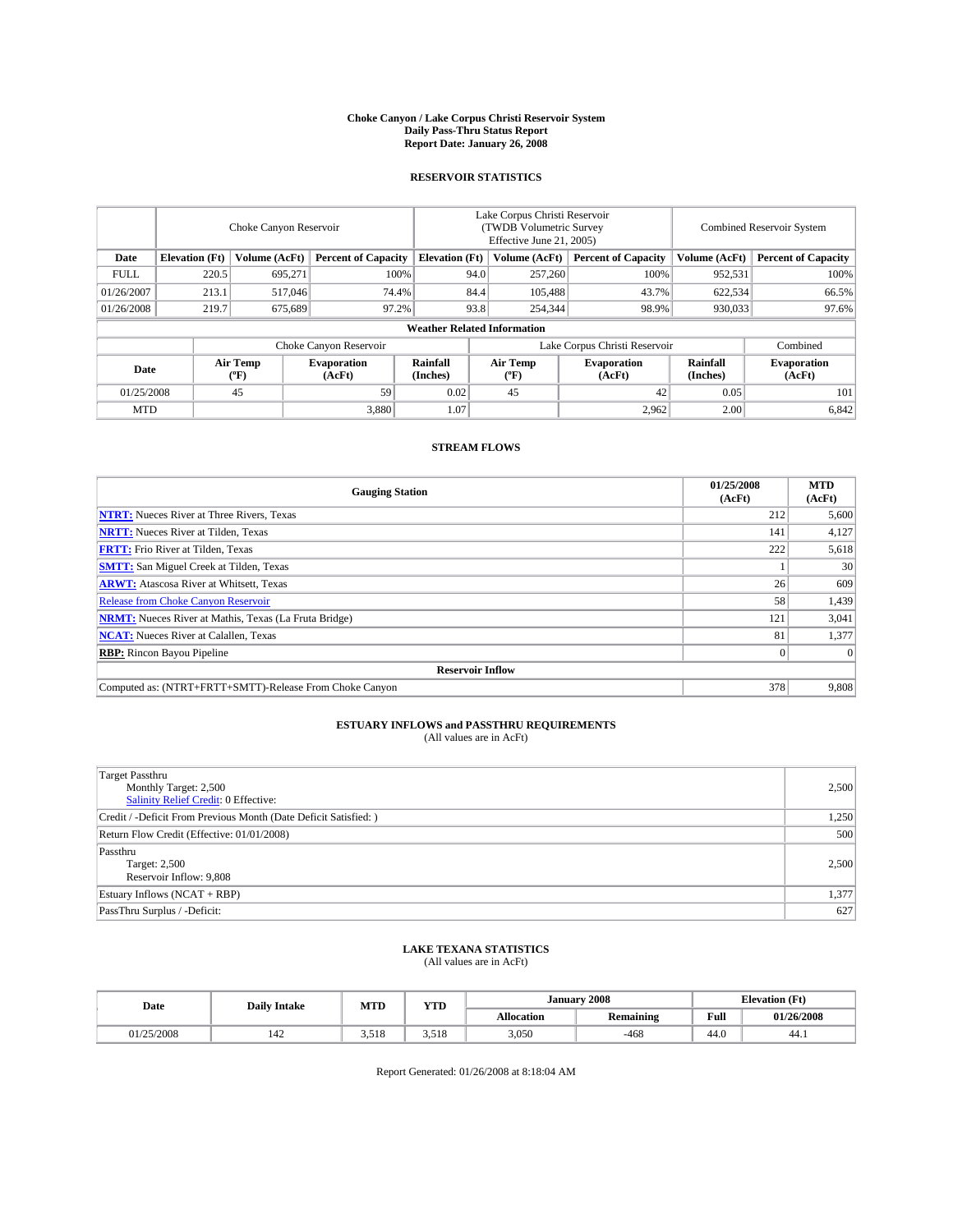### **Choke Canyon / Lake Corpus Christi Reservoir System Daily Pass-Thru Status Report Report Date: January 27, 2008**

### **RESERVOIR STATISTICS**

|             | Choke Canyon Reservoir             |                  |                              |                             | Lake Corpus Christi Reservoir<br>(TWDB Volumetric Survey<br>Effective June 21, 2005) |                  |                              |                      | <b>Combined Reservoir System</b> |  |  |
|-------------|------------------------------------|------------------|------------------------------|-----------------------------|--------------------------------------------------------------------------------------|------------------|------------------------------|----------------------|----------------------------------|--|--|
| Date        | <b>Elevation</b> (Ft)              | Volume (AcFt)    | <b>Percent of Capacity</b>   | <b>Elevation</b> (Ft)       |                                                                                      | Volume (AcFt)    | <b>Percent of Capacity</b>   | Volume (AcFt)        | <b>Percent of Capacity</b>       |  |  |
| <b>FULL</b> | 220.5                              | 695.271          |                              | 100%                        | 94.0                                                                                 | 257,260          | 100%                         | 952,531              | 100%                             |  |  |
| 01/27/2007  | 213.1                              | 519,008          |                              | 74.6%                       | 84.7                                                                                 | 109.254          | 45.3%                        | 628,262              | 67.1%                            |  |  |
| 01/27/2008  | 219.7                              | 675,443          | 97.1%                        |                             | 93.8                                                                                 | 254,344          | 98.9%                        | 929,787              | 97.6%                            |  |  |
|             | <b>Weather Related Information</b> |                  |                              |                             |                                                                                      |                  |                              |                      |                                  |  |  |
|             |                                    |                  | Choke Canyon Reservoir       |                             | Lake Corpus Christi Reservoir                                                        |                  |                              |                      | Combined                         |  |  |
| Date        |                                    | Air Temp<br>(°F) | <b>Evaporation</b><br>(AcFt) | <b>Rainfall</b><br>(Inches) |                                                                                      | Air Temp<br>("F) | <b>Evaporation</b><br>(AcFt) | Rainfall<br>(Inches) | <b>Evaporation</b><br>(AcFt)     |  |  |
| 01/26/2008  |                                    | 68               | 119                          | 0.00                        |                                                                                      | 64               | 32                           | 0.01                 | 151                              |  |  |
| <b>MTD</b>  |                                    |                  | 3,999                        | 1.07                        |                                                                                      |                  | 2.994                        | 2.01                 | 6,993                            |  |  |

### **STREAM FLOWS**

| <b>Gauging Station</b>                                       | 01/26/2008<br>(AcFt) | <b>MTD</b><br>(AcFt) |
|--------------------------------------------------------------|----------------------|----------------------|
| <b>NTRT:</b> Nueces River at Three Rivers, Texas             | 202                  | 5,802                |
| <b>NRTT:</b> Nueces River at Tilden, Texas                   | 139                  | 4,266                |
| <b>FRTT:</b> Frio River at Tilden, Texas                     | 222                  | 5,840                |
| <b>SMTT:</b> San Miguel Creek at Tilden, Texas               |                      | 31                   |
| <b>ARWT:</b> Atascosa River at Whitsett, Texas               | 26                   | 635                  |
| <b>Release from Choke Canyon Reservoir</b>                   | 58                   | 1,497                |
| <b>NRMT:</b> Nueces River at Mathis, Texas (La Fruta Bridge) | 73 <sub>1</sub>      | 3,114                |
| <b>NCAT:</b> Nueces River at Calallen, Texas                 | 71                   | 1,449                |
| <b>RBP:</b> Rincon Bayou Pipeline                            |                      | $\Omega$             |
| <b>Reservoir Inflow</b>                                      |                      |                      |
| Computed as: (NTRT+FRTT+SMTT)-Release From Choke Canyon      | 368                  | 10.176               |

# **ESTUARY INFLOWS and PASSTHRU REQUIREMENTS**<br>(All values are in AcFt)

| <b>Target Passthru</b><br>Monthly Target: 2,500<br>Salinity Relief Credit: 0 Effective: | 2,500 |
|-----------------------------------------------------------------------------------------|-------|
| Credit / -Deficit From Previous Month (Date Deficit Satisfied: )                        | 1,250 |
| Return Flow Credit (Effective: 01/01/2008)                                              | 500   |
| Passthru<br>Target: 2,500<br>Reservoir Inflow: 10,176                                   | 2.500 |
| Estuary Inflows (NCAT + RBP)                                                            | 1,449 |
| PassThru Surplus / -Deficit:                                                            | 699   |

# **LAKE TEXANA STATISTICS** (All values are in AcFt)

| Date       | <b>Daily Intake</b> | <b>MTD</b> | YTD   |                   | January 2008     | <b>Elevation</b> (Ft)   |            |
|------------|---------------------|------------|-------|-------------------|------------------|-------------------------|------------|
|            |                     |            |       | <b>Allocation</b> | <b>Remaining</b> | Full                    | 01/27/2008 |
| 01/26/2008 | . .                 | 3.661      | 3.661 | 3,050             | $-611$           | $\overline{AB}$<br>44.G | -44.1      |

Report Generated: 01/27/2008 at 8:22:22 AM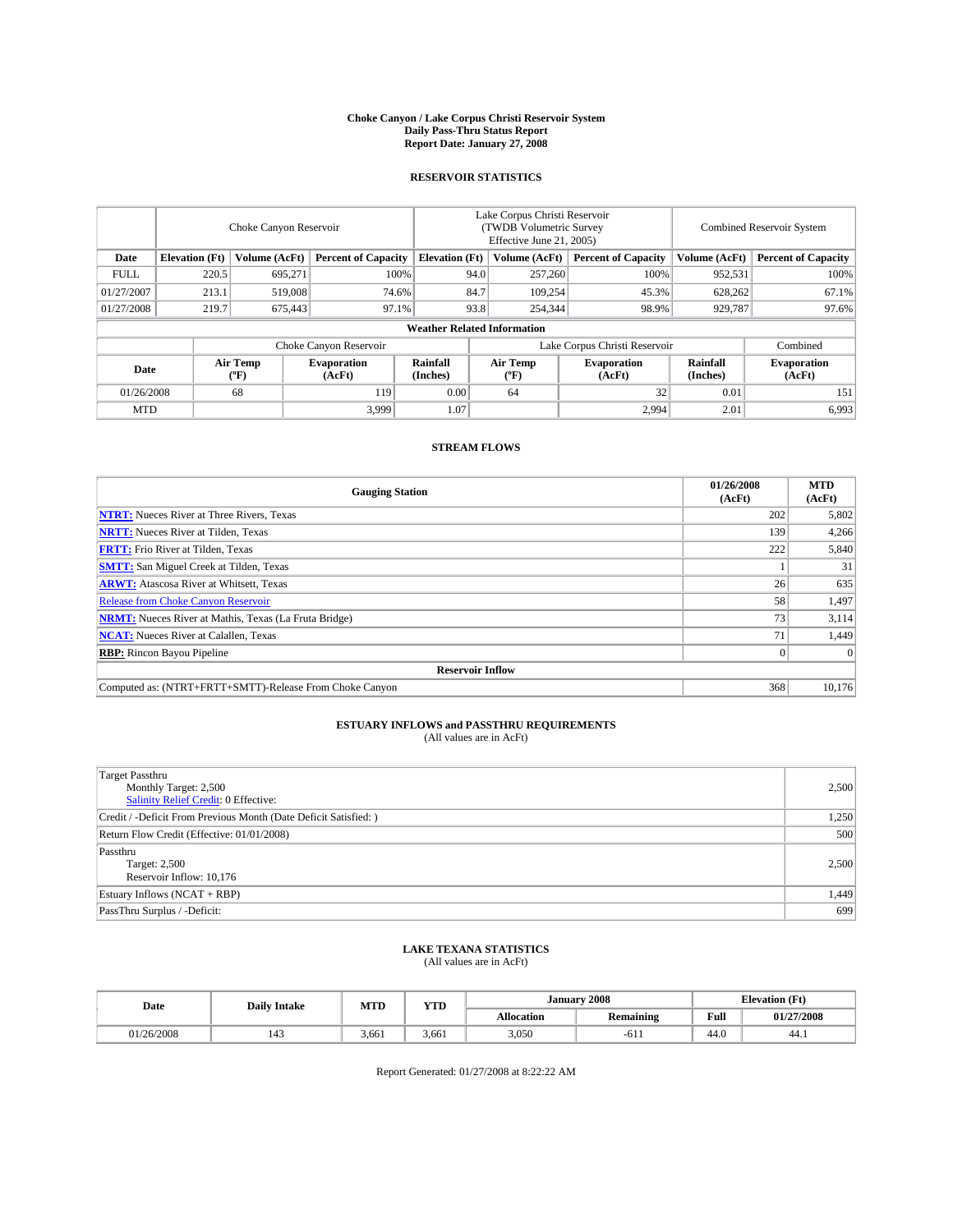### **Choke Canyon / Lake Corpus Christi Reservoir System Daily Pass-Thru Status Report Report Date: January 28, 2008**

### **RESERVOIR STATISTICS**

|             | Choke Canyon Reservoir             |                  |                              |                       | Lake Corpus Christi Reservoir<br>(TWDB Volumetric Survey<br>Effective June 21, 2005) |                                           |                               |                      | Combined Reservoir System    |  |  |
|-------------|------------------------------------|------------------|------------------------------|-----------------------|--------------------------------------------------------------------------------------|-------------------------------------------|-------------------------------|----------------------|------------------------------|--|--|
| Date        | <b>Elevation</b> (Ft)              | Volume (AcFt)    | <b>Percent of Capacity</b>   | <b>Elevation</b> (Ft) |                                                                                      | Volume (AcFt)                             | <b>Percent of Capacity</b>    | Volume (AcFt)        | <b>Percent of Capacity</b>   |  |  |
| <b>FULL</b> | 220.5                              | 695,271          | 100%                         |                       | 94.0                                                                                 | 257,260                                   | 100%                          | 952,531              | 100%                         |  |  |
| 01/28/2007  | 213.1                              | 518,790          | 74.6%                        |                       | 85.0                                                                                 | 113,605                                   | 47.1%                         | 632,395              | 67.5%                        |  |  |
| 01/28/2008  | 219.7                              | 675.189          | 97.1%                        |                       | 93.8                                                                                 | 254,344                                   | 98.9%                         | 929,533              | 97.6%                        |  |  |
|             | <b>Weather Related Information</b> |                  |                              |                       |                                                                                      |                                           |                               |                      |                              |  |  |
|             |                                    |                  | Choke Canyon Reservoir       |                       |                                                                                      |                                           | Lake Corpus Christi Reservoir |                      | Combined                     |  |  |
| Date        |                                    | Air Temp<br>(°F) | <b>Evaporation</b><br>(AcFt) | Rainfall<br>(Inches)  |                                                                                      | Air Temp<br>$({}^{\mathrm{o}}\mathrm{F})$ | <b>Evaporation</b><br>(AcFt)  | Rainfall<br>(Inches) | <b>Evaporation</b><br>(AcFt) |  |  |
| 01/27/2008  |                                    | 73               | 193                          | 0.00                  |                                                                                      | 70                                        | 127                           | 0.00                 | 320                          |  |  |
| <b>MTD</b>  |                                    |                  | 4,192                        | 1.07                  |                                                                                      |                                           | 3,121                         | 2.01                 | 7,313                        |  |  |

## **STREAM FLOWS**

| <b>Gauging Station</b>                                       | 01/27/2008<br>(AcFt) | <b>MTD</b><br>(AcFt) |
|--------------------------------------------------------------|----------------------|----------------------|
| <b>NTRT:</b> Nueces River at Three Rivers, Texas             | 197                  | 5,999                |
| <b>NRTT:</b> Nueces River at Tilden, Texas                   | 145                  | 4,411                |
| <b>FRTT:</b> Frio River at Tilden, Texas                     | 228                  | 6,068                |
| <b>SMTT:</b> San Miguel Creek at Tilden, Texas               |                      | 32                   |
| <b>ARWT:</b> Atascosa River at Whitsett, Texas               | 26                   | 661                  |
| <b>Release from Choke Canyon Reservoir</b>                   | 58                   | 1,554                |
| <b>NRMT:</b> Nueces River at Mathis, Texas (La Fruta Bridge) | 67                   | 3,182                |
| <b>NCAT:</b> Nueces River at Calallen, Texas                 | 40                   | 1,489                |
| <b>RBP:</b> Rincon Bayou Pipeline                            |                      | $\Omega$             |
| <b>Reservoir Inflow</b>                                      |                      |                      |
| Computed as: (NTRT+FRTT+SMTT)-Release From Choke Canyon      | 368                  | 10.544               |

# **ESTUARY INFLOWS and PASSTHRU REQUIREMENTS**<br>(All values are in AcFt)

| <b>Target Passthru</b><br>Monthly Target: 2,500<br>Salinity Relief Credit: 0 Effective: | 2,500 |
|-----------------------------------------------------------------------------------------|-------|
| Credit / -Deficit From Previous Month (Date Deficit Satisfied: )                        | 1,250 |
| Return Flow Credit (Effective: 01/01/2008)                                              | 500   |
| Passthru<br>Target: 2,500<br>Reservoir Inflow: 10,544                                   | 2.500 |
| Estuary Inflows (NCAT + RBP)                                                            | 1,489 |
| PassThru Surplus / -Deficit:                                                            | 739   |

# **LAKE TEXANA STATISTICS** (All values are in AcFt)

| Date     | <b>Daily Intake</b> | <b>MTD</b> | $\mathbf{v}$<br>1 I D | January           | 2008       | <b>Elevation</b> (Ft) |            |
|----------|---------------------|------------|-----------------------|-------------------|------------|-----------------------|------------|
|          |                     |            |                       | <b>Allocation</b> | Remaining  | Full                  | 01/28/2008 |
| /27/2008 |                     | 3.803      | 3.803                 | 3.050             | 75<br>ـر ر | 44.0                  | 44.1       |

Report Generated: 01/28/2008 at 8:37:34 AM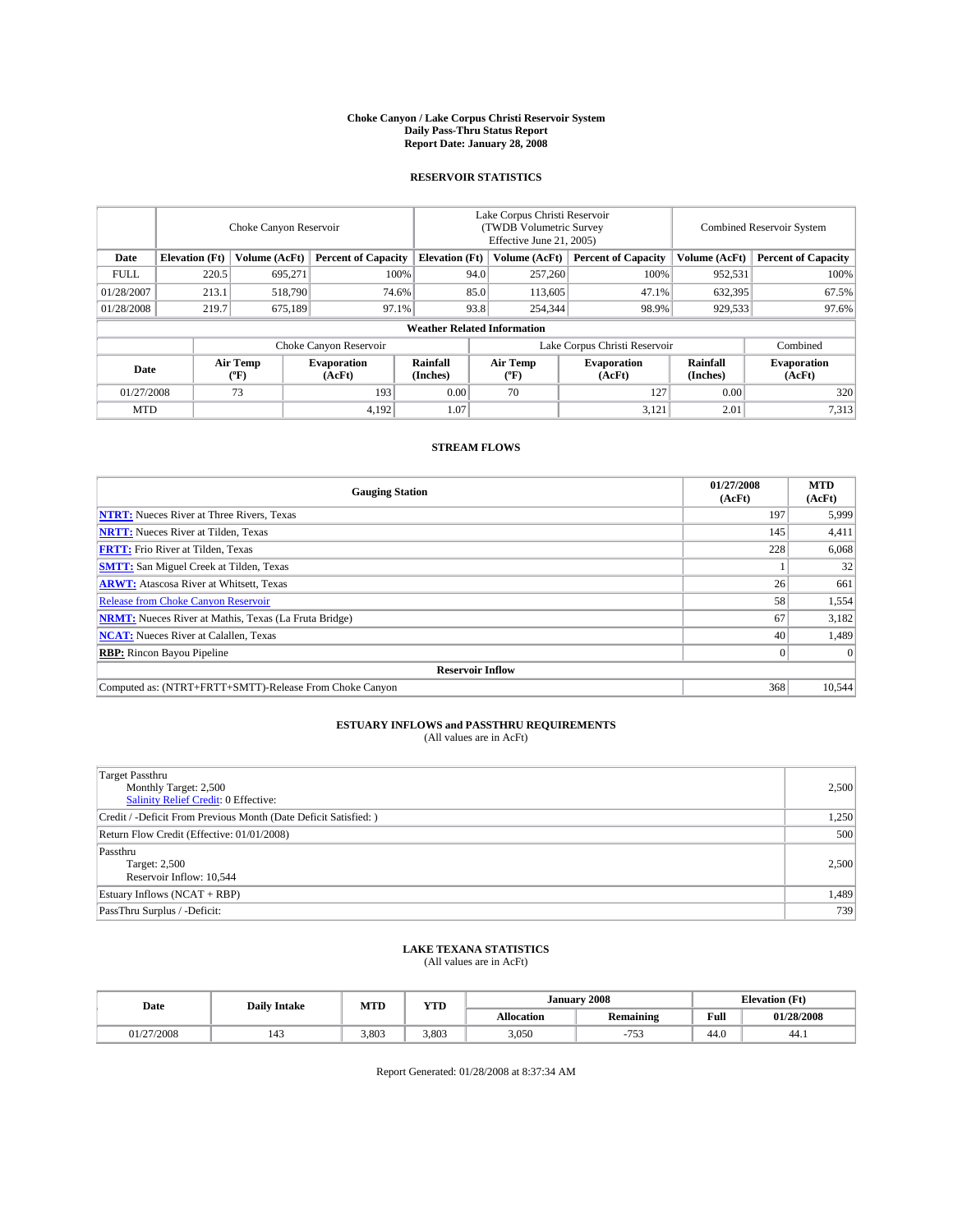### **Choke Canyon / Lake Corpus Christi Reservoir System Daily Pass-Thru Status Report Report Date: January 29, 2008**

### **RESERVOIR STATISTICS**

|             | Choke Canyon Reservoir             |                  |                              |                       | Lake Corpus Christi Reservoir<br>(TWDB Volumetric Survey<br>Effective June 21, 2005) |                  |                               |                      | Combined Reservoir System    |  |  |
|-------------|------------------------------------|------------------|------------------------------|-----------------------|--------------------------------------------------------------------------------------|------------------|-------------------------------|----------------------|------------------------------|--|--|
| Date        | <b>Elevation</b> (Ft)              | Volume (AcFt)    | <b>Percent of Capacity</b>   | <b>Elevation</b> (Ft) |                                                                                      | Volume (AcFt)    | <b>Percent of Capacity</b>    | Volume (AcFt)        | <b>Percent of Capacity</b>   |  |  |
| <b>FULL</b> | 220.5                              | 695,271          |                              | 100%                  | 94.0                                                                                 | 257,260          | 100%                          | 952,531              | 100%                         |  |  |
| 01/29/2007  | 213.1                              | 518,354          | 74.6%                        |                       | 85.2                                                                                 | 115,757          | 48.0%                         | 634,111              | 67.7%                        |  |  |
| 01/29/2008  | 219.7                              | 675,189          | 97.1%                        |                       | 93.8                                                                                 | 254,344          | 98.9%                         | 929,533              | 97.6%                        |  |  |
|             | <b>Weather Related Information</b> |                  |                              |                       |                                                                                      |                  |                               |                      |                              |  |  |
|             |                                    |                  | Choke Canyon Reservoir       |                       |                                                                                      |                  | Lake Corpus Christi Reservoir |                      | Combined                     |  |  |
| Date        |                                    | Air Temp<br>(°F) | <b>Evaporation</b><br>(AcFt) | Rainfall<br>(Inches)  |                                                                                      | Air Temp<br>("F) | <b>Evaporation</b><br>(AcFt)  | Rainfall<br>(Inches) | <b>Evaporation</b><br>(AcFt) |  |  |
| 01/28/2008  |                                    | 84               | 134                          | 0.00                  |                                                                                      | 79               | 106                           | 0.00                 | 240                          |  |  |
| <b>MTD</b>  |                                    |                  | 4,326                        | 1.07                  |                                                                                      |                  | 3,227                         | 2.01                 | 7,553                        |  |  |

### **STREAM FLOWS**

| <b>Gauging Station</b>                                       | 01/28/2008<br>(AcFt) | <b>MTD</b><br>(AcFt) |
|--------------------------------------------------------------|----------------------|----------------------|
| <b>NTRT:</b> Nueces River at Three Rivers, Texas             | 200                  | 6,199                |
| <b>NRTT:</b> Nueces River at Tilden, Texas                   | 155                  | 4,566                |
| <b>FRTT:</b> Frio River at Tilden, Texas                     | 230                  | 6,298                |
| <b>SMTT:</b> San Miguel Creek at Tilden, Texas               |                      | 33                   |
| <b>ARWT:</b> Atascosa River at Whitsett, Texas               | 26                   | 687                  |
| <b>Release from Choke Canyon Reservoir</b>                   | 58                   | 1,612                |
| <b>NRMT:</b> Nueces River at Mathis, Texas (La Fruta Bridge) | 66                   | 3,247                |
| <b>NCAT:</b> Nueces River at Calallen, Texas                 | 44                   | 1,532                |
| <b>RBP:</b> Rincon Bayou Pipeline                            |                      | $\Omega$             |
| <b>Reservoir Inflow</b>                                      |                      |                      |
| Computed as: (NTRT+FRTT+SMTT)-Release From Choke Canyon      | 374                  | 10.918               |

# **ESTUARY INFLOWS and PASSTHRU REQUIREMENTS**<br>(All values are in AcFt)

| <b>Target Passthru</b><br>Monthly Target: 2,500<br>Salinity Relief Credit: 0 Effective: | 2,500 |
|-----------------------------------------------------------------------------------------|-------|
| Credit / -Deficit From Previous Month (Date Deficit Satisfied: )                        | 1,250 |
| Return Flow Credit (Effective: 01/01/2008)                                              | 500   |
| Passthru<br>Target: 2,500<br>Reservoir Inflow: 10,918                                   | 2.500 |
| Estuary Inflows (NCAT + RBP)                                                            | 1,532 |
| PassThru Surplus / -Deficit:                                                            | 782   |

# **LAKE TEXANA STATISTICS** (All values are in AcFt)

| Date       | <b>Daily Intake</b> | <b>MTD</b> | $\mathbf{v}$<br>1 I D | January           | 2008             | <b>Elevation</b> (Ft) |            |
|------------|---------------------|------------|-----------------------|-------------------|------------------|-----------------------|------------|
|            |                     |            |                       | <b>Allocation</b> | <b>Remaining</b> | Full                  | 01/29/2008 |
| 01/28/2008 |                     | 3.946      | 3.946                 | 3.050             | $-896$           | 44.0                  | 44.1       |

Report Generated: 01/29/2008 at 8:28:58 AM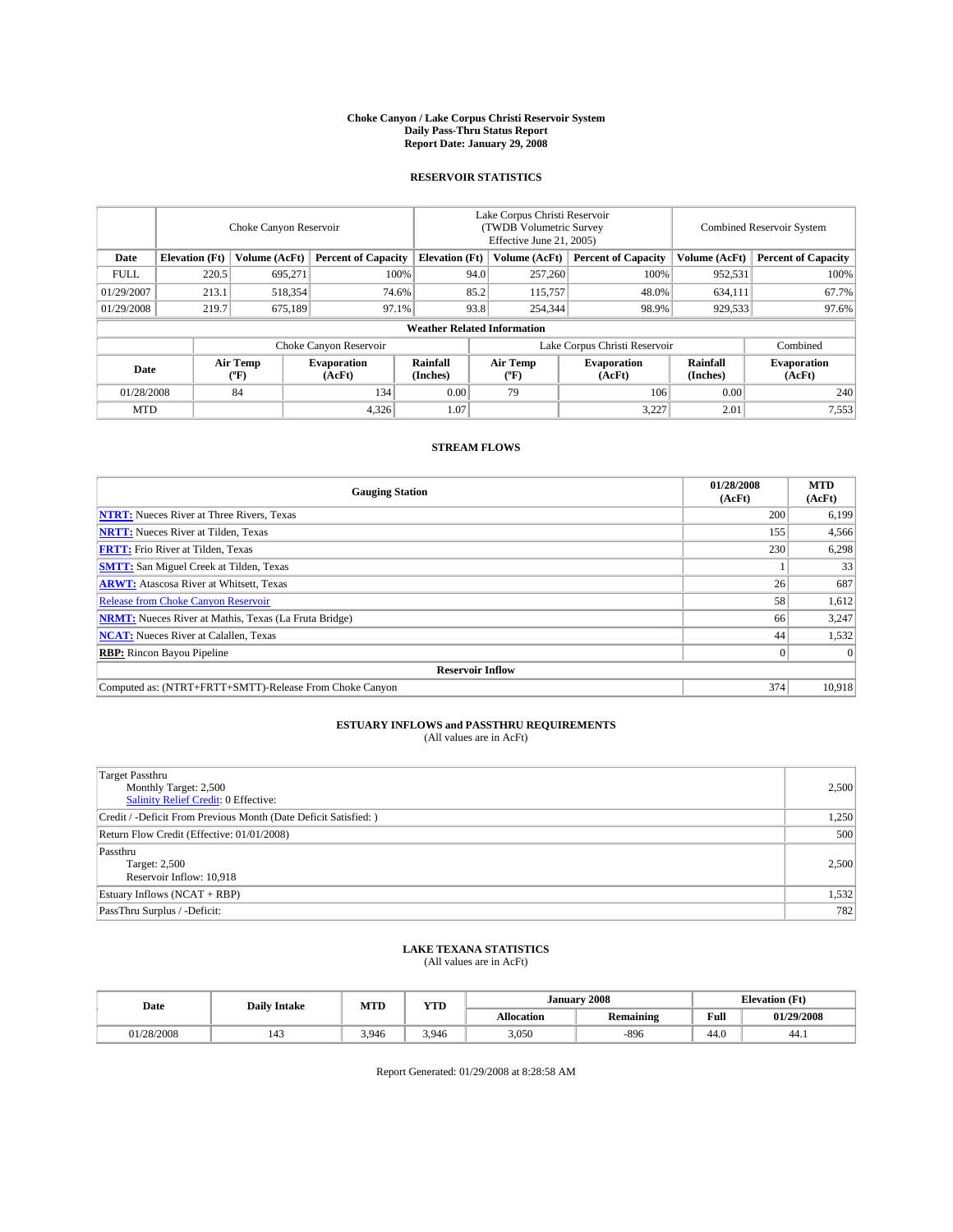### **Choke Canyon / Lake Corpus Christi Reservoir System Daily Pass-Thru Status Report Report Date: January 30, 2008**

### **RESERVOIR STATISTICS**

|             | Choke Canyon Reservoir             |                  |                              |                       | Lake Corpus Christi Reservoir<br>(TWDB Volumetric Survey<br>Effective June 21, 2005) |                                           |                              | Combined Reservoir System |                              |  |
|-------------|------------------------------------|------------------|------------------------------|-----------------------|--------------------------------------------------------------------------------------|-------------------------------------------|------------------------------|---------------------------|------------------------------|--|
| Date        | <b>Elevation</b> (Ft)              | Volume (AcFt)    | <b>Percent of Capacity</b>   | <b>Elevation</b> (Ft) |                                                                                      | Volume (AcFt)                             | <b>Percent of Capacity</b>   | Volume (AcFt)             | <b>Percent of Capacity</b>   |  |
| <b>FULL</b> | 220.5                              | 695,271          | 100%                         |                       | 94.0                                                                                 | 257,260                                   | 100%                         | 952,531                   | 100%                         |  |
| 01/30/2007  | 213.1                              | 518,136          | 74.5%                        |                       | 85.3                                                                                 | 117,163                                   | 48.6%                        | 635,299                   | 67.8%                        |  |
| 01/30/2008  | 219.7                              | 675,443          | 97.1%                        |                       | 93.9                                                                                 | 254,708                                   | 99.0%                        | 930,151                   | 97.7%                        |  |
|             | <b>Weather Related Information</b> |                  |                              |                       |                                                                                      |                                           |                              |                           |                              |  |
|             |                                    |                  | Choke Canyon Reservoir       |                       | Lake Corpus Christi Reservoir                                                        |                                           |                              |                           | Combined                     |  |
| Date        |                                    | Air Temp<br>(°F) | <b>Evaporation</b><br>(AcFt) | Rainfall<br>(Inches)  |                                                                                      | Air Temp<br>$({}^{\mathrm{o}}\mathrm{F})$ | <b>Evaporation</b><br>(AcFt) | Rainfall<br>(Inches)      | <b>Evaporation</b><br>(AcFt) |  |
| 01/29/2008  |                                    | 80               | 372                          | 0.00                  |                                                                                      | 80                                        | 276                          | 0.00                      | 648                          |  |
| <b>MTD</b>  |                                    |                  | 4,698                        | 1.07                  |                                                                                      |                                           | 3,503                        | 2.01                      | 8,201                        |  |

## **STREAM FLOWS**

| <b>Gauging Station</b>                                       | 01/29/2008<br>(AcFt) | <b>MTD</b><br>(AcFt) |
|--------------------------------------------------------------|----------------------|----------------------|
| <b>NTRT:</b> Nueces River at Three Rivers, Texas             | 210                  | 6,410                |
| <b>NRTT:</b> Nueces River at Tilden, Texas                   | 161                  | 4,726                |
| <b>FRTT:</b> Frio River at Tilden, Texas                     | 230                  | 6,529                |
| <b>SMTT:</b> San Miguel Creek at Tilden, Texas               |                      | 33                   |
| <b>ARWT:</b> Atascosa River at Whitsett, Texas               | 28                   | 715                  |
| <b>Release from Choke Canyon Reservoir</b>                   | 58                   | 1,669                |
| <b>NRMT:</b> Nueces River at Mathis, Texas (La Fruta Bridge) | 75                   | 3,323                |
| <b>NCAT:</b> Nueces River at Calallen, Texas                 | 15                   | 1,547                |
| <b>RBP:</b> Rincon Bayou Pipeline                            |                      | $\Omega$             |
| <b>Reservoir Inflow</b>                                      |                      |                      |
| Computed as: (NTRT+FRTT+SMTT)-Release From Choke Canyon      | 384                  | 11,302               |

# **ESTUARY INFLOWS and PASSTHRU REQUIREMENTS**<br>(All values are in AcFt)

| <b>Target Passthru</b><br>Monthly Target: 2,500<br>Salinity Relief Credit: 0 Effective: | 2,500 |
|-----------------------------------------------------------------------------------------|-------|
| Credit / -Deficit From Previous Month (Date Deficit Satisfied: )                        | 1,250 |
| Return Flow Credit (Effective: 01/01/2008)                                              | 500   |
| Passthru<br>Target: 2,500<br>Reservoir Inflow: 11,302                                   | 2.500 |
| Estuary Inflows (NCAT + RBP)                                                            | 1,547 |
| PassThru Surplus / -Deficit:                                                            | 797   |

# **LAKE TEXANA STATISTICS** (All values are in AcFt)

| Date       | <b>Daily Intake</b> |       | <b>MTD</b><br>$\mathbf{v}$<br>1 I D |                   | January          | 2008 |            | <b>Elevation</b> (Ft) |
|------------|---------------------|-------|-------------------------------------|-------------------|------------------|------|------------|-----------------------|
|            |                     |       |                                     | <b>Allocation</b> | <b>Remaining</b> | Full | 01/30/2008 |                       |
| 01/29/2008 | 14Z                 | 4.088 | 4.088                               | 3,050             | .038             | 44.0 | 44.1       |                       |

Report Generated: 01/30/2008 at 8:40:22 AM